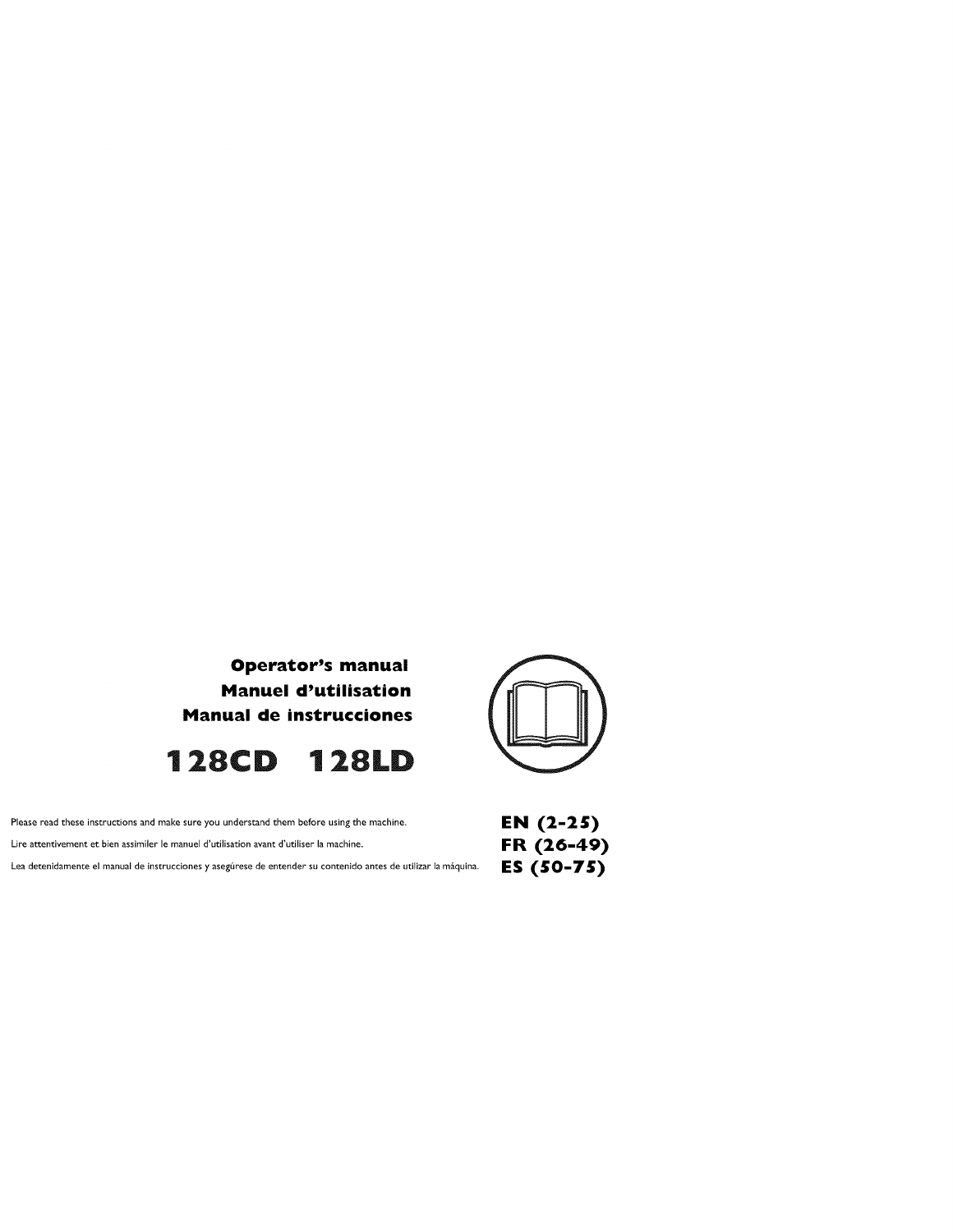### **CONTENTS**

| <b>Contents</b>                                    |    |
|----------------------------------------------------|----|
| <b>CONTENTS</b>                                    |    |
| Contents<br>Note the following before starting     |    |
|                                                    |    |
| <b>KEY TO SYMBOLS</b>                              |    |
|                                                    |    |
| <b>SAFETY INSTRUCTIONS</b>                         |    |
| Personal protective equipment                      | 4  |
|                                                    |    |
| Machine's safety equipment  4<br>Cutting equipment | 5  |
| Checking, maintaining and servicing                |    |
| the machine's safety equipment $\dots$             | 5  |
|                                                    | 8  |
| General safety precautions                         | 9  |
| Starting                                           |    |
|                                                    |    |
| Transporting and storage $\ldots \ldots \ldots$    | 9  |
| General working instructions  9                    |    |
|                                                    |    |
|                                                    |    |
| <b>KNOW YOUR TRIMMER</b>                           |    |
| Know your trimmer 12                               |    |
| <b>ASSEMBLY</b>                                    |    |
| Fitting the loop handle  13                        |    |
| Assembling and dismantling the                     |    |
|                                                    |    |
| Fitting the trimmer guard and                      |    |
|                                                    |    |
| <b>FUEL HANDLING</b>                               |    |
| Fuel  15                                           |    |
|                                                    |    |
| STARTING AND STOPPING                              |    |
| Check before starting 16                           |    |
| Starting and stopping  16                          |    |
| <b>MAINTENANCE</b>                                 |    |
|                                                    |    |
| Muffler                                            |    |
| Spark plug  19                                     |    |
| Two-piece shart                                    | 19 |
|                                                    | 19 |
| Bevel gear                                         | 19 |
| Maintenance schedule                               | 20 |
| Trimmer head line loading instructions             | 21 |
| <b>TECHNICAL DATA</b>                              |    |
|                                                    |    |
|                                                    |    |
|                                                    |    |
| <b>EMISSION CONTROL</b>                            |    |
| WARRANTY STATEMENT  24                             |    |
| Note the following before                          |    |

#### **starting:**

Husqvarna AB has a policy of continuous product development and therefore reserves the right to modify the design and appearance of products without prior notice. Long-term exposure to noise can result in permanent hearing impairment. Always use approved hearing protection. Maintenance, replacement, or repair of the emission control devices and system mat be performed by any nonroad engine repair establishment or individual.

The Emissions Compliance Period referred to on the Emissions Compliance label indicates the number of operating hours for which the engine has been shown to meet Federal emissions requirements.

545186844 Rev. 5 2/17/09 English-2

 $A = 300$  hours. IKNATION<br>AND EVAP.<br>R SMALL OFF THIS ENG<br>Emissions <u>air Index of This engine IS 3.</u><br>And and all all all al WARNING The engine exhaust from this product contains chemicals known to the State of California to cause cancer, birth defects or other reproductive harm. **For reference, please fill out the following information that will be needed for future servicing of your trimmer:** Model Number: Serial Number: Purchase Date: Purchased From: **WARNING: A clearing**saw, **bruahcutter or trimmer can be dangerous if used incorrectly or carelessly, and can cause serious or fatal injury to the operator or others. It is extremely important that you read and understand the contents of this operator's manual.** ¥ **WARNING: Under no circum-stances may the design of the machine be modified without the permission of the manufacturer. Always use genuine accessories. Non-authorized modifications and/or accessories can result in serious personal injury or the death of the operator or others. Your warranty may not cover damage or liability caused by the use of non-authorized accessories or replacement parts.** For customer assistance, call: 1-800-487-5951 Contact us at our website: **www, husqvarna,oom**

Category C = 50 hours, B= 125 hours, and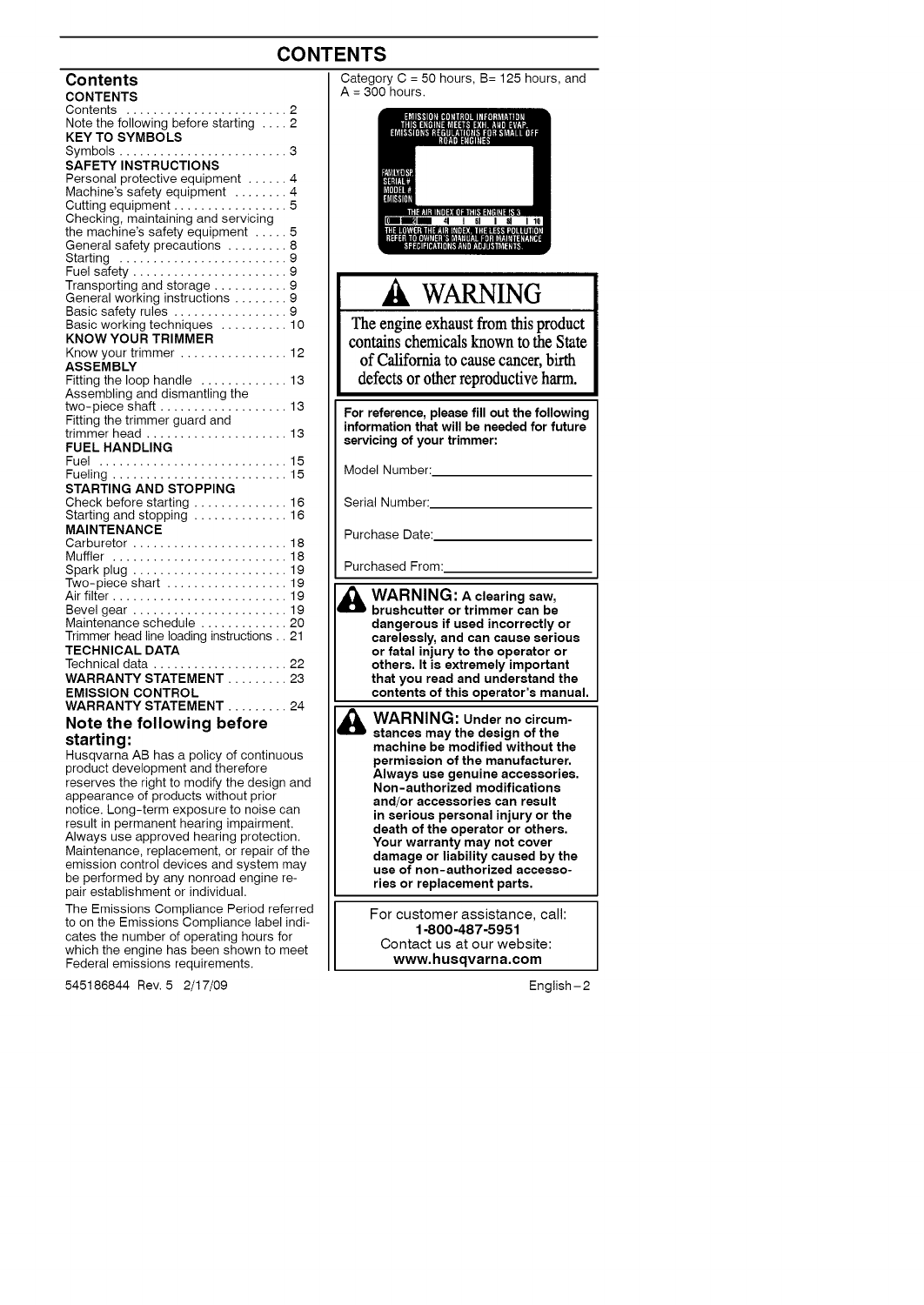### **KEY TO SYMBOLS**



**WARNING:** Clearing saws, brushcutters and trimmers can be dan- **/|\_** gerous! Careless or incorrect use can result in serious or fatal injury to the operator or others.

Please read the operator's manual carefully and make sure you understand the instructions before using the machine.

Always wear:

- Hearing protection
- Approved eye protection  $\blacksquare$

Max. speed of output shaft, rpm

Watch out for thrown objects and  $M_{\rm F}$  for the  $\sim$ 

The operator of the machine must ensure, while working, that no persons or animals come closer than 50 feet (15 meters).

Arrows which show limits for handle positioning.

Always wear approved protective<br>gloves.

Wear sturdy, non-slip boots.

heads with trimmer line.

Only use non-metallic, flexible cutting attachments, i.e. trimmer



**max** 10000 **rprn**

(@)

545186844 Rev. 5 2/17/09 English-3





**Other symbols/decals on the machine refer to special certification requirements for certain markets.**

Stop the engine by pushing and holding the stop switch in the STOP position until the engine stops before carrying out any checks or maintenance.

Regular cleaning is required.

Approved eye protection must

Visual check.

always be used.

gasoline and two-stroke oil mixed at a ratio of 2% (1:50).









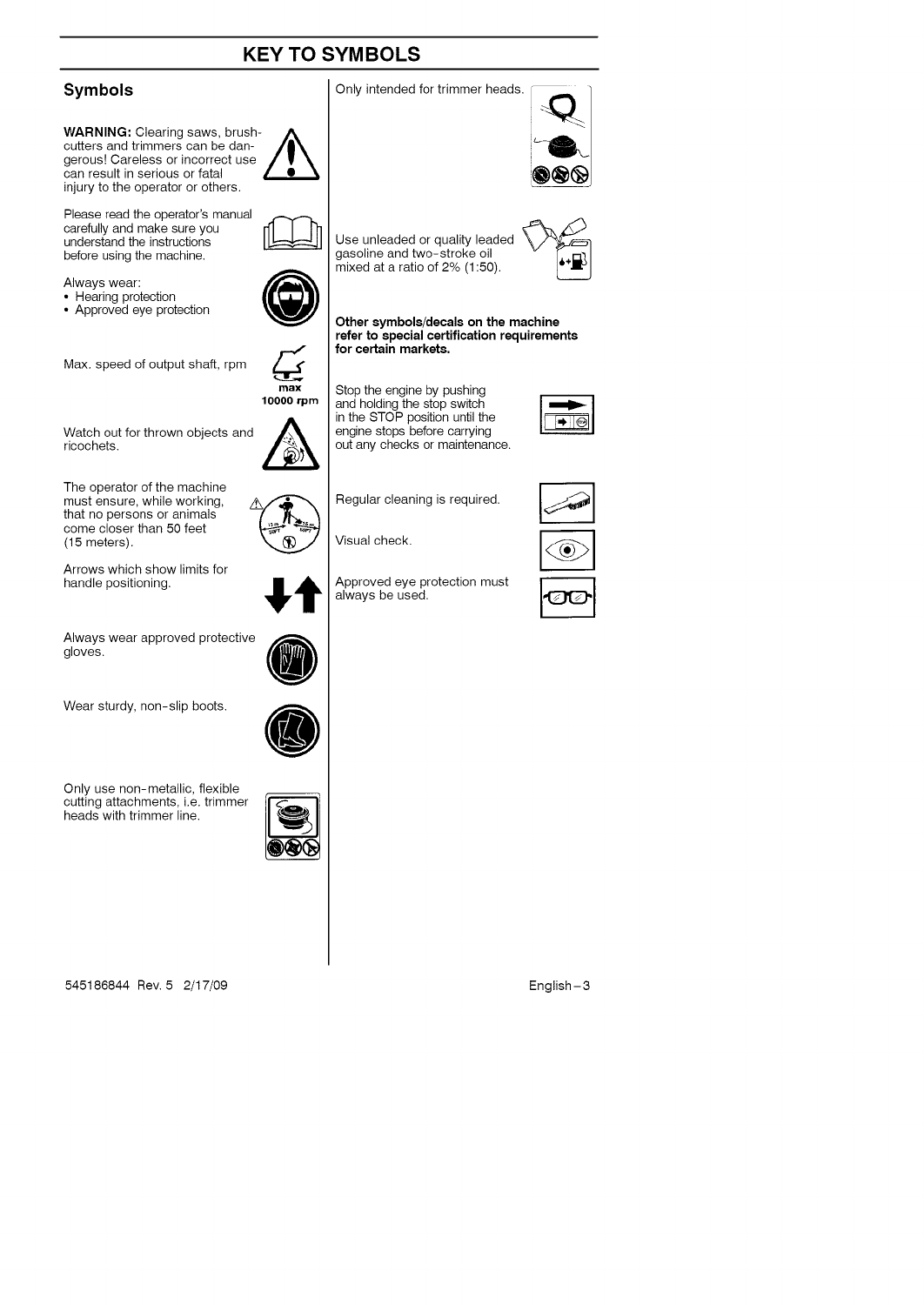#### **Personal protective equipment**

**IMPORTANT!** Whenever you use a clearing saw, brushcutter or trimmer you must wear personal protective equipment that is approved by the authorities. Personal protective equipment does not eliminate the risk of accidents, but it can reduce the effects of an injury in the event of an accident. Ask your dealer for help when choosing protective equipment.

WARNING: **Listen out** for **warn-ing signals or shouts when you are wearing hearing protection. Always remove your hearing protection as soon as the engine stops.**

#### **GLOVES**

Gloves should be worn when necessary, e.g., when fitting cutting attachments.



#### HEARING PROTECTION

Wear hearing protection that provides adequate noise reduction.



#### **EYE PROTECTION**

Always wear approved eye protection. If you use a visor then you must also wear approved protective goggles. Approved protective goggles must comply with standard ANSI Z87.1.



#### **BOOTS**

Wear sturdy, non-slip boots.



#### CLOTHING

Wear clothes made of a strong fabric and avoid loose clothing that can catch on twigs and branches. Always wear heavy, long pants. Do not wear jewelry, shorts sandals or go barefoot. Secure hair so **it is** above shoulder level.

545186844 Rev. 5 2/17/09 English-4

#### **FIRST AID** KIT

Always have a first aid kit nearby.



#### **Machine's safety equipment**

This section describes the machine's safety equipment, its purpose, and how checks and maintenance should be carried out to ensure that it operates correctly. See the "Know your trimmer" section to locate where this equipment is positioned on you machine.

The life span of the machine can be reduced and the risk of accidents can increase if machine maintenance is not carried out correctly and if service and/or repairs are not carried out professionally. If you need further information please contact your nearest servicing dealer.



#### **Throttle lock-out**

The throttle lock-out is designed to prevent accidental operation of the throttle control. When you press the lock-out (A) (i.e. when you grasp the handle) it releases the throttle control (B). When you release the handle the throttle control and the throttle lock-out both move back to their original positions. This movement is controlled by two independent return springs. This arrangement means that the throttle control is automatically locked at the idle setting.



**Stop switch** Make sure the engine stops when you push and hold the stop switch.

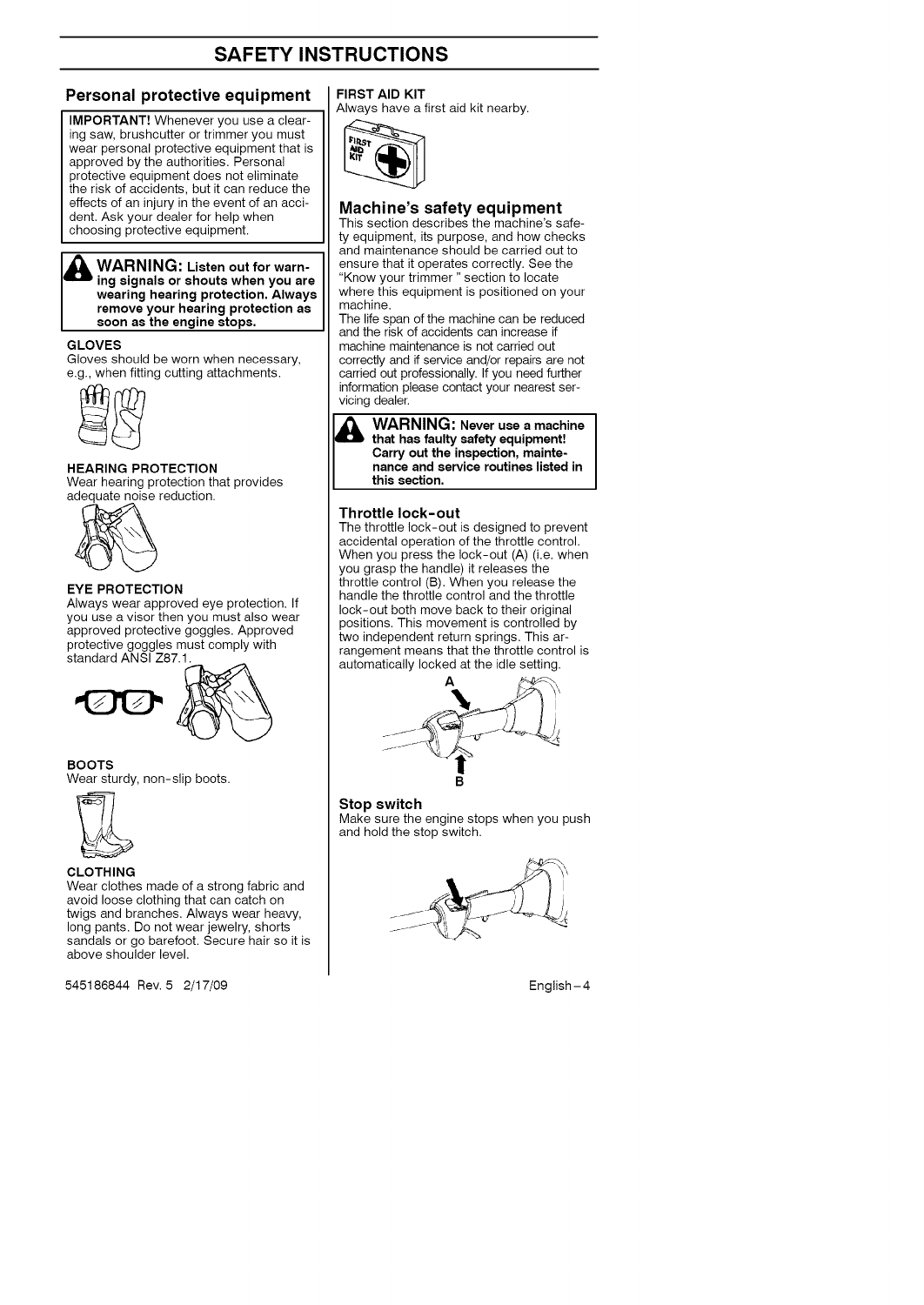#### Cutting **attachment guard**

This guard is intended to prevent loose objects from being thrown towards the operator. The guard also protects the operator from accidental contact with the cutting attachment.



**WARNING:** Never use a cutting **attachment without an approved guard. See the** section **on** "Technical **data". If an incorrect or faulty guard** \_ **ARNING: Never use a cutting is fitted this can cause serious personal injury.**

Use of incorrectly wound trimmer line or an incorrect cutting attachment increases the level of vibration.

**WARNING: Overexposure to vibration can lead to circulatory damage or nerve damage in people who have impaired circulation. Contact your doctor if you experienca symptoms of overexposure to vibration. Such symptoms include numbness, loss of feeling, tingling, pricking, pain, loss of strength, changes in skin color or condition. These symptoms normally appear in the fingers, hands or wrists. The risk increases at low temperatures.**

#### **Muffler**

The muffler is designed to reduce the noise level and to direct the exhaust gases away from the operator.

**CAUTION!** Muffler is fitted with a catalytic converter designed to reduce harmful exhaust gases.



For mufflers, it is very important that you follow the instructions on checking, maintaining, and servicing your machine. See Checking, maintaining and servicing the machine's safety equipment section.

545186844 Rev. 5 2/17/09 English-5

& **WARNING: Mufflers** fitted **with catalytic converters get very hot during use and remain** so **for some time after stopping. This also applies at idle speed. Contact can result in burns to the skin. Remember the risk of fire!**

& **WARNING: The inside of the muffler contain chemicals that may be carcinogenic. Avoid contact with these elements in the event of a damaged muffler.**

**M WARNING: Bear in mind that: Engine exhaust fumes contain carbon monoxide, which can cause carbon monoxide poisoning. For this reason you should not** start **or run the machine indoors, or anywhere that is poorly ventilated. The exhaust fumes from the engine are hot and may** contain **sparks which can start a fire. Never start the machine indoors or near combustible material!**

#### **Cutting equipment**

A trimmer head is intended for trimming grass.



#### **Checking, maintaining and servicing the machine's safety equipment**

#### **IMPORTANT!**

All servicing and repair work on the machine requires special training. This is especiall true of the machine's safety equipment. If your machine fails any of the checks described below you must contact your service agent. When you buy any of our products we guarantee the availability of professional repairs and service. If the retailer who sells your machine is not a servicing dealer, ask him for the address of your nearest service agent.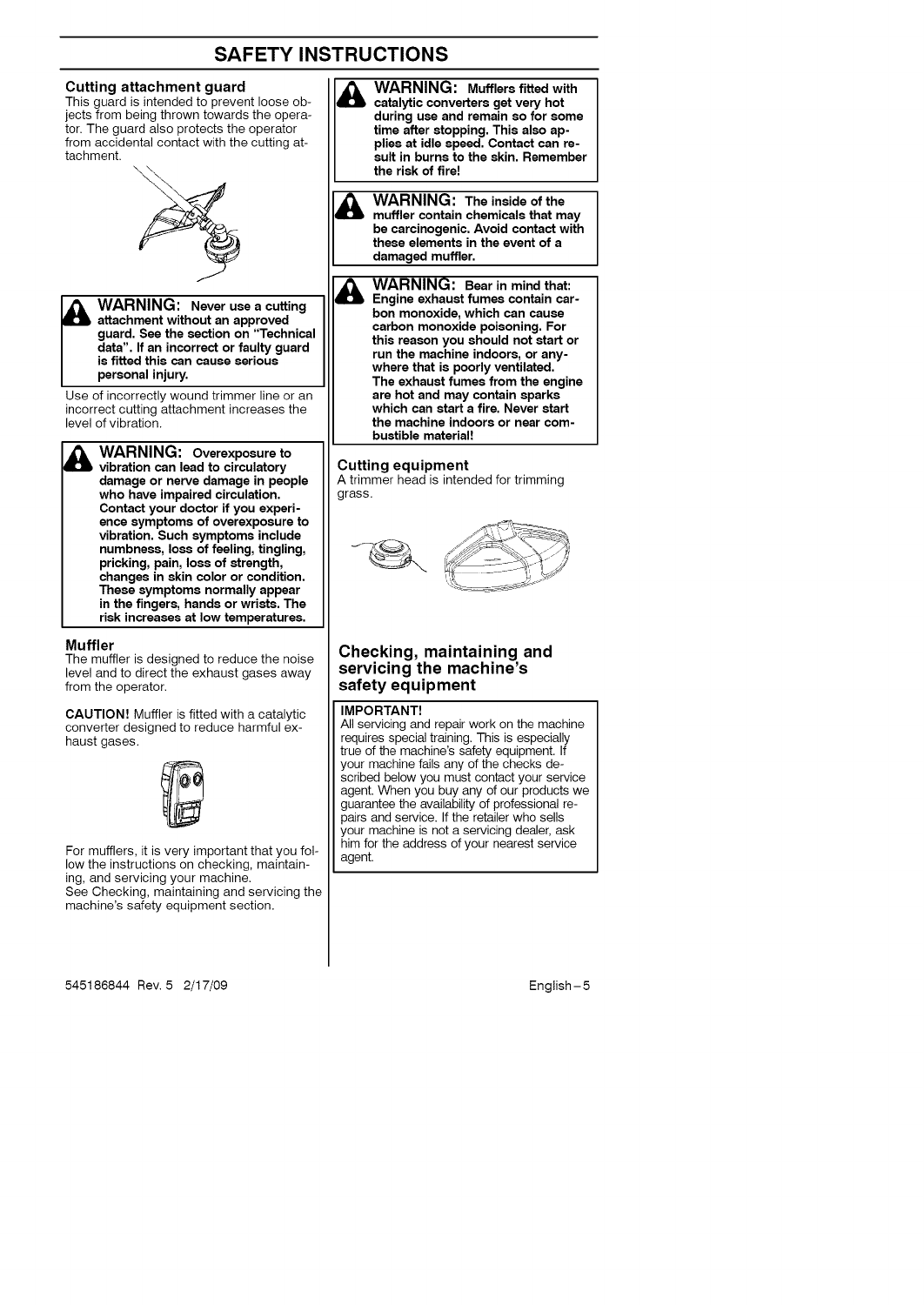#### **Throttle lock-out**

• Make sure the throttle control is locked at the idle setting when the throttle lockout is released.



• Press the throttle lock-out and make sure it returns to its original position when you release it.



• Check that the throttle control and throttle lock-out move freely and that the

#### return springs work properly.



See instructions under the section "Start". Start the machine and apply full throttle. Release the throttle and check that the cutting attachment stops and remains at a standstill. If the cutting attach ment rotates with the throttle in the idle position then the carburetor idle setting must be checked. See instructions under the section "Maintenance".



545186844 Rev. 5 2/17/09 English-6

#### **Stop switch**

Start the engine and make sure the engine stops when you push and hold the stop switch.



### **Cutting attachment guard** ◉



• Ensure that the guard is undamaged and is not cracked.



- Replace the guard if it has been exposed to impact or is cracked.
- Always use the recommended guard for the cutting attachment you are using. See section on "Technical data".

#### **Muffler**



• Never use a machine that has a faulty muffler.



 $\bullet$  Regularly check that the muffler is securely attached to the machine.



The muffler on this unit is equipped with a special spark arrestor mesh. The mes<br>should be checked and, if necessary cleaned by a servicing dealer. A blocke<br>mesh will cause the machine to overhea which can lead to serious damage. Never use a muffler with a defective spark arrestor mesh. See the Maintenance section.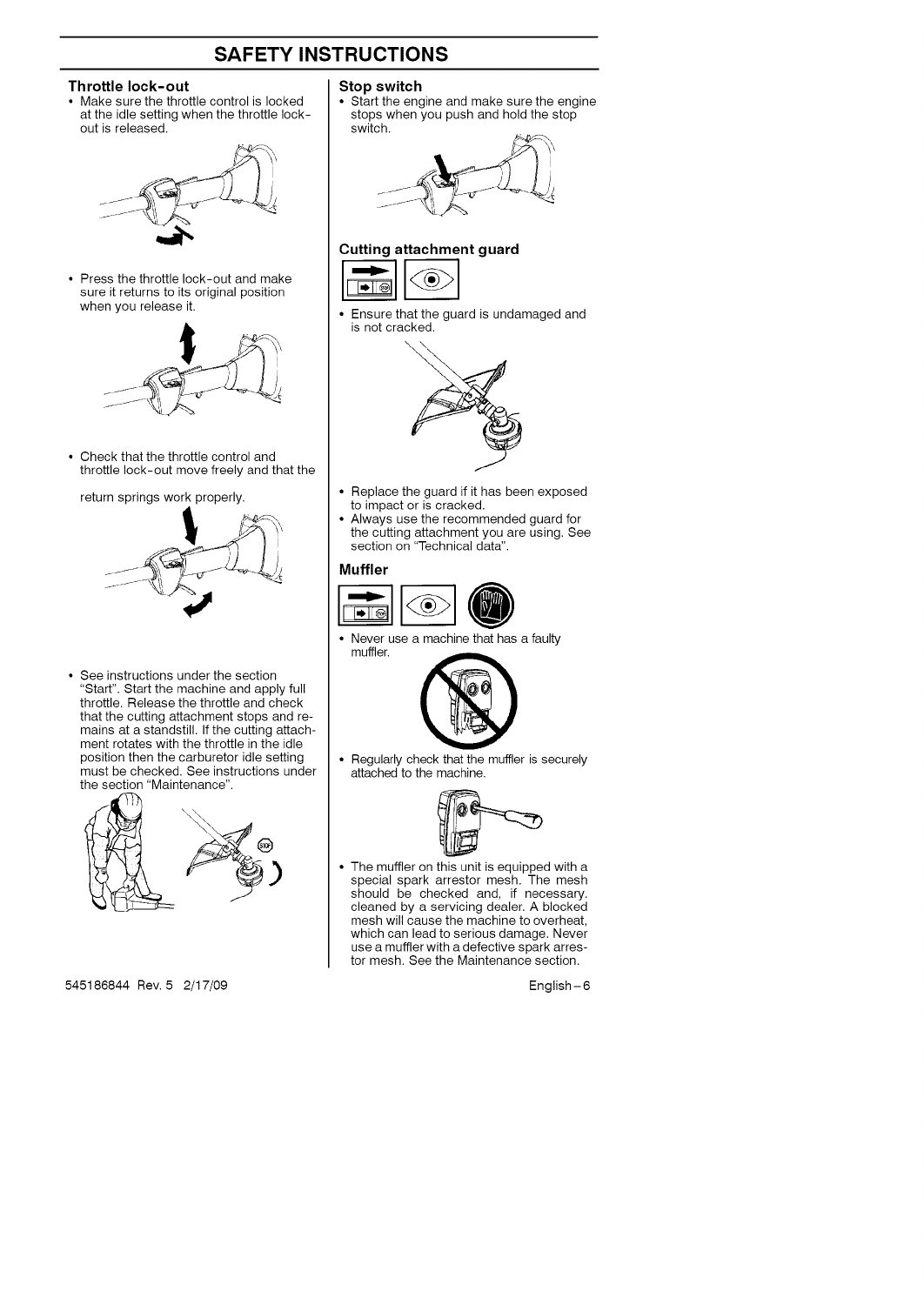#### **Cutting equipment**

- This section describes how to choose and
- maintain your cutting equipment in order to: • Obtain maximum cutting performance.
- Extend the life of cutting equipment.
- **General rules:**



1. Only use cutting attachments with the guards we recommend! See the section on "Technical Data".



2. Check the cutting attachment for damage or cracks. A damaged cutting attachment should always be replaced.



**WARNING: Never use a machine with faulty** safety **equipment. The machine's safety equipment must be checked and maintained as described in this section. If your machine fails any of these checks contact your service agent to get t repa red,**

#### **IMPORTANT!**

This section describes how to choose and maintain your cutting equipment in order to: Obtain maximum cutting performance. Extend the life of cutting equipment. Only use cutting attachments with the guards we recommend! See the section on "Technical data".

Refer to the instructions for the cutting attach ment to check the correct way to load the trimmer line and the correct line diameter.

#### **Trimmer head**

• Only use the recommended cutting attachments. See the section on "Technical data".



- Smaller machines generally require small trimmer heads and vice versa. This is because when clearing using trimmer line the engine must throw out the trimmer line radially from the trimmer head and overcome the resistance of the grass being cleared.
- The length of the trimmer line is also important. A longer trimmer line requires greater engine power than a shorter trimmer line of the same diameter.
- Make sure that the cutter on the trimmer guard is intact. This is used to cut the trimmer line to the correct length.
- To increase the life of the trimmer line it can be soaked in water for a couple of days. This will make the line tougher so that it lasts longer.

#### **IMPORTANT!**

Always ensure the trimmer line is wound tightly and evenly around the drum, otherwise the machine will generate harmful vibration

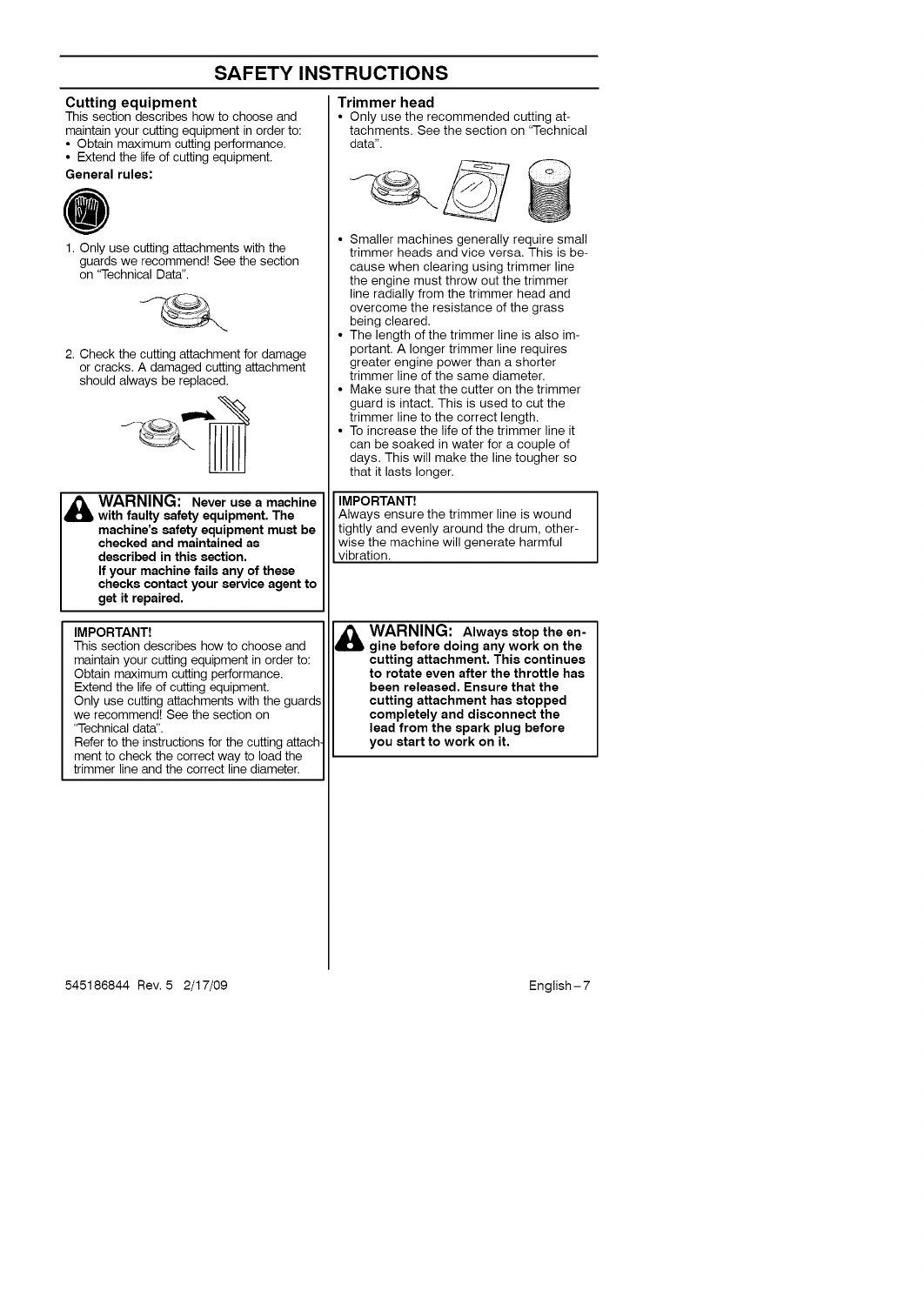#### **General safety precautions**

#### **IMPORTANT!**

- The machine is only designed for trimming grass.
- The only accessories you can operate with this engine unit are the cutting attachments we recommend in the "Technical data" section.
- Never use wire, rope, string, etc.
- Never use the machine if you are tired, if you have drunk alcohol, or if you are taking medication that could affect your vision, your judgment or your coordination.
- Never use the machine in extreme weather conditions such as severe cold, very hot and/or humid climates.
- Never use a machine that has been modified in any way from its original specification.
- Wear personal protective equipment. See instructions in the "Personal protective equipment" section.
- Never use a machine that is faulty. Carry out the checks, maintenance and service instructions described in this manual. Some maintenance and service measures must be carried out by trained and qualified specialists. See instructions in the "Maintenance" section.
- All covers and guards must be fitted before starting. Make sure the spark plug cap and lead are not damaged. Otherwise you could get an electric shock.
- The machine operator must ensure that no people or animals come closer than 50 feet (15 meters) while working.
- Stay clear of spinning line.
- Secure or remove loose clothing or clothing with loosely hanging ties, straps, tassels, etc. They can be caught in moving parts.
- Being fully covered also helps protect you from debris and pieces of toxic plants thrown by spinning line.
- Keep handles free of oil and fuel.
- Always keep the engine on the right hand side of your body.
- Hold the unit firmly with both hands.
- Keep trimmer head below waist level and away from all parts of your body. Do not raise engine above your waist.
- Keep all parts of your body away from muffler and spinning line. Keep engine below waist level. A hot muffler can cause serious burns.
- Keep firm footing and balance. Do not overreach or use from unstable surfaces such as ladders, trees, steep slopes, rooftops, etc.
- Use only in daylight or good artificial light.
- Use only for jobs explained in this manual.

545186844 Rev. 5 2/17/09 **English**-8



#### **Personal protection**



- Always wear boots and other equipment described in the "Personal protective equipment" section.
- Always wear working clothes and heavy-duty long pants.
- Never wear loose fitting clothes or jewelry.
- Persons with long hair should (for personal safety) put their hair up.

#### **Safety instructions regarding the surroundings**

- Never allow children to use the machine. • Ensure no one comes closer than 50 feet (15 meters) when working.
- Never allow anyone else to use the machine without first ensuring that they have understood the contents of the operator's manual.

### **Safety instructions before starting**



- Inspect the working area. Remove any objects such as stones, broken glass, nails, steel wire, string, etc. that can be thrown or can wrap around the cutting head or shaft.
- Keep others at a safe distance. Children, animals, onlookers and helpers should stand outside of the safety zone of 50 feet (15 meters). Bystanders should be encouraged to wear safety glasses. Stop the machine immediately if anyone should approach.
- Check the entire machine before starting work. Replace damaged parts. Check for fuel leakage and that all safety guards and covers are complete and fastened securely. Check all nuts and bolts.
- Check the cutting head for cracks or any other<br>damage.
- Ensure the trimmer guard  $\sqrt{}$ is mounted and not damaged.



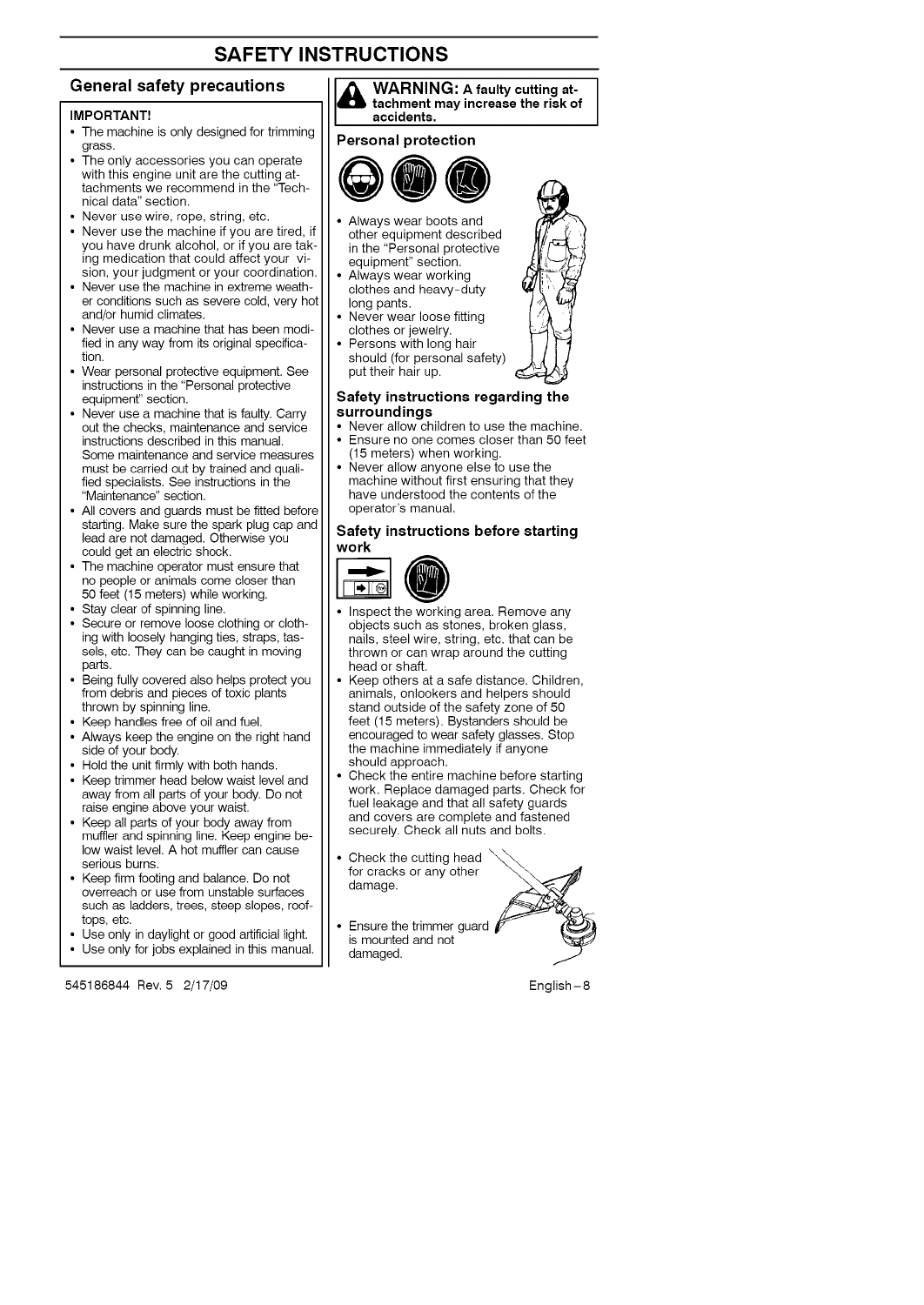- Check that the trimmer head and guard are correctly secured.
- When adjusting the carburetor, make sure the lower end is supported and that no one is in the immediate vicinity.
- Make sure the cutting head does not rotate when idling.
- Make sure the handle and safety features are in order. Never use a machine that has parts missing or has been changed in relation to the specification.
- Only use the machine for the purpose for which it was intended.

#### **Starting**



WARNING: When **the is engine started with the choke in either the choke or start throttle positions the cutting attachment will start to rotate immediately.**

- Ensure that all of the engine covers and housings are properly fitted before the unit is started.
- Never start or attempt to run the unit with the clutch, clutch drum, clutch cover, or driveshaft removed.
- Never start the machine indoors. Exhaust fumes can be dangerous if inhaled.
- Observe your surroundings and make sure that there is no risk of people or animal coming into contact with the cutting equipment.
- See the "Starting and Stopping" section for complete instructions.

#### **Fuel safety**



- Always use a fuel container with an antispill valve.
- Never refuel the machine while the engine is running.
- Always stop the engine and let it cool for a few minutes before refueling.
- Make sure there is plenty of ventilation when refueling or mixing fuel (gasoline and 2-stroke oil).
- Move the machine at least 10 feet (3 meters) from the refueling point before start-<br>ing it.



545186844 Rev. 5 2/17/09 English-9

- Never start the machine:
	- If you have spilled fuel on it. Wipe off the spillage and allow remaining fuel to evaporate.
	- If you have spilled fuel on yourself or your clothes, change your clothes. Was<br>any part of your body that has come in contact with fuel. Use soap and water.
	- If the machine is leaking fuel. Check regularly for leaks from the fuel cap and fuel lines.
	- Avoid all skin contact with fuel. Fuel is a skin irritant and may even cause skin changes.

#### **Transporting and storage**

- Store and transport the machine and fuel so that there is no risk of any leakage or fumes coming into contact with sparks or naked flames, for example, from electrical machinery, electric motors, electrical relays/switches or boilers.
- When storing and transporting fuel always use approved containers intended for this purpose.
- When storing the machine for long periods the fuel tank must be emptied. Contact your local gas station to find out where to dispose of excess fuel.



#### General working instructions

#### **IMPORTANT!**

This section describes the basic safety precautions for working with trimmers. If you encounter a situation where you are uncertain how to proceed you should ask an expert. Contact your servicing dealer. Avoid all usage which you consider to be

beyond your capability. You must understand the difference between

forestry clearing, grass clearing and grass trimming before use.

#### **Basic safety rules**



- 1. Look around you:
	- To ensure that people, animals or other things cannot affect your control of the machine.
	- To ensure that people, animals, etc. do not come into contact with the cutting attachment or loose objects that are thrown out by the cutting attachment.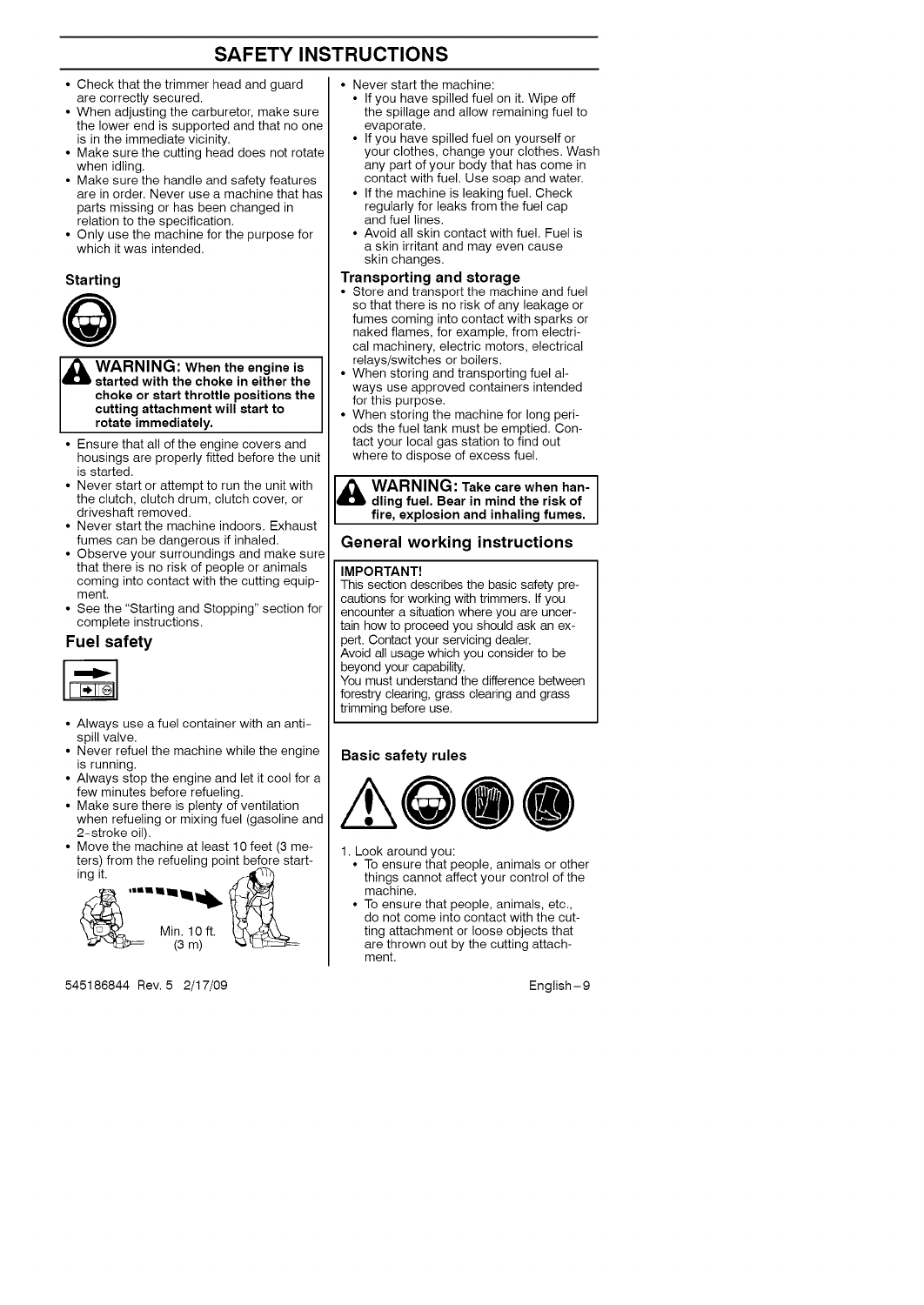- **CAUTION!** Do not use the machine unless you are able to call for help in the event of an accident.
- 2. Do not use the machine in bad weather, such as dense fog, heavy rain, strong wind, intense cold, etc. Working in bad weather is tiring and often brings added risks, such as icy ground, unpredictable felling direction, etc.
- 3. Make sure you can move and stand safely. Check the area around you for possible obstacles (roots, rocks, branches, ditches, etc.) in case you have to move suddenly. Take great care when working on sloping ground.



- 4. Switch off the engine before moving to another area.
- 5. Never put the machine down with the engine running.

#### Basic working techniques

- Always slow the engine to idle speed after each working operation. Long periods at full throttle without any load on the engine can lead to serious engine damage.
- **• It is recommended that the engine not be operated for longer than 1 minute at full throttle.**

**WARNING: Sometimes branches or grass get caught between the guard and cutting attachment.** \_ **ARNING: Sometimes branches Always stop the engine before** cleaning.

## **Grass trimming using a trimmer head**



• Hold the trimmer head just above the ground at an angle. It is the end of the trimmer line that does the work. Let the trimmer line work at its own pace. Never press the trimmer line into the area to be cut.



• The trimmer line can easily remove grass and weeds up against walls, fences, trees and borders, however it can also damage sensitive bark on trees and bushes, and damage fence posts.

545186844 Rev. 5 2/17/09 **English-10** 

- Reduce the risk of damaging plants by shortening the trimmer line to 4-4 1/2 inches (10-12 cm) and reducing the engine speed.
- When trimming you should use less than full throttle so that the trimmer line lasts longer and to reduce the wear on the trimmer head.



The clearing technique removes all unwanted vegetation. Keep the trimmer head just above the ground and tilt it. Let the end of the trimmer line strike the ground around trees, posts, statues and the like. CAUTION! This technique increases the wear on the trimmer line.



The trimmer line wears quicker and must be fed forward more often when working against stones, brick, concrete, metal fences, etc., than when coming into contact with trees and wooden fences.

#### **Cutting**



The trimmer is ideal for cutting grass that is difficult to reach using a normal lawn mower. Keep the trimmer line parallel to the ground when cutting. Avoid pressing the trimmer head against the ground as this can ruin the lawn and damage the tool.



Do not allow the trimmer head to constantly come into contact with the ground during normal cutting. Constant contact of this type can cause damage and wear to the trimmer head.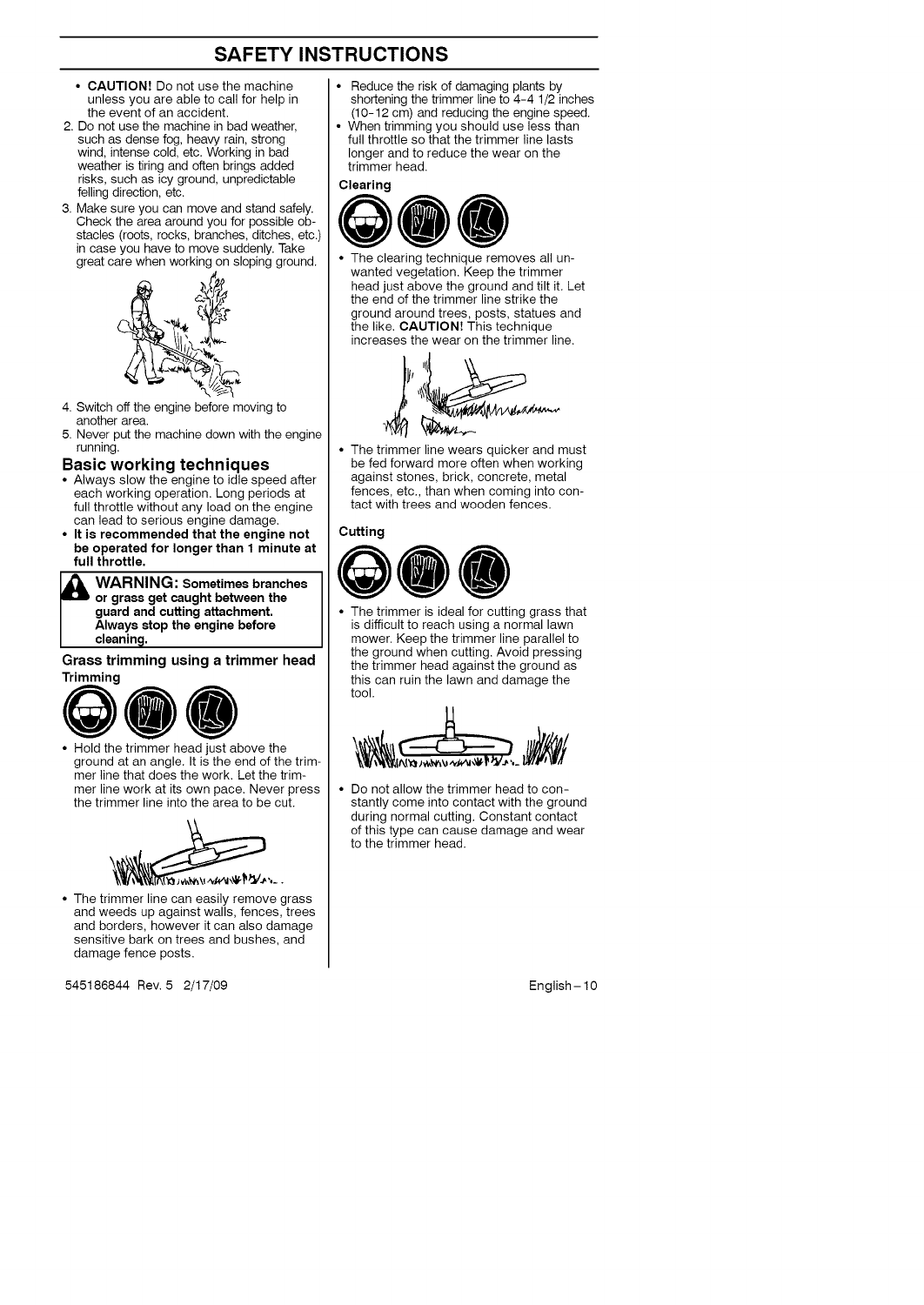



• The fan effect of the rotating line can be used for quick and easy clearing up. Hold the trimmer line parallel to and above the area to be swept and move the tool to and fro.



• When cutting and sweeping you should use full throttle to obtain the best results. **& WARNING:** Neither **the operator of the machine nor anyone else may attempt to remove the cut material while the engine is running or the trimmer line is rotating, as this can result in serious injury. Stop the engine and trimmer head before you remove material that has wound around the drive shaft as otherwise there is a risk of injury. The bevel gear can get hot during use and may remain so for a while afterwards. You could get burned if you touch it.**

**& WARNING: Watch out** for **thrown objects. Always wear eye protection. Never lean over the cutting attachment guard. Stones, rubbish, etc. can be thrown up into the eyes causing blindness or serious injury. Keep unauthorized persons at a distance. Children, animals, onlookers and helpers should be kept outside the** safety **zone of 50 feet (15 meters). Stop the machine immediately if anyone approaches.**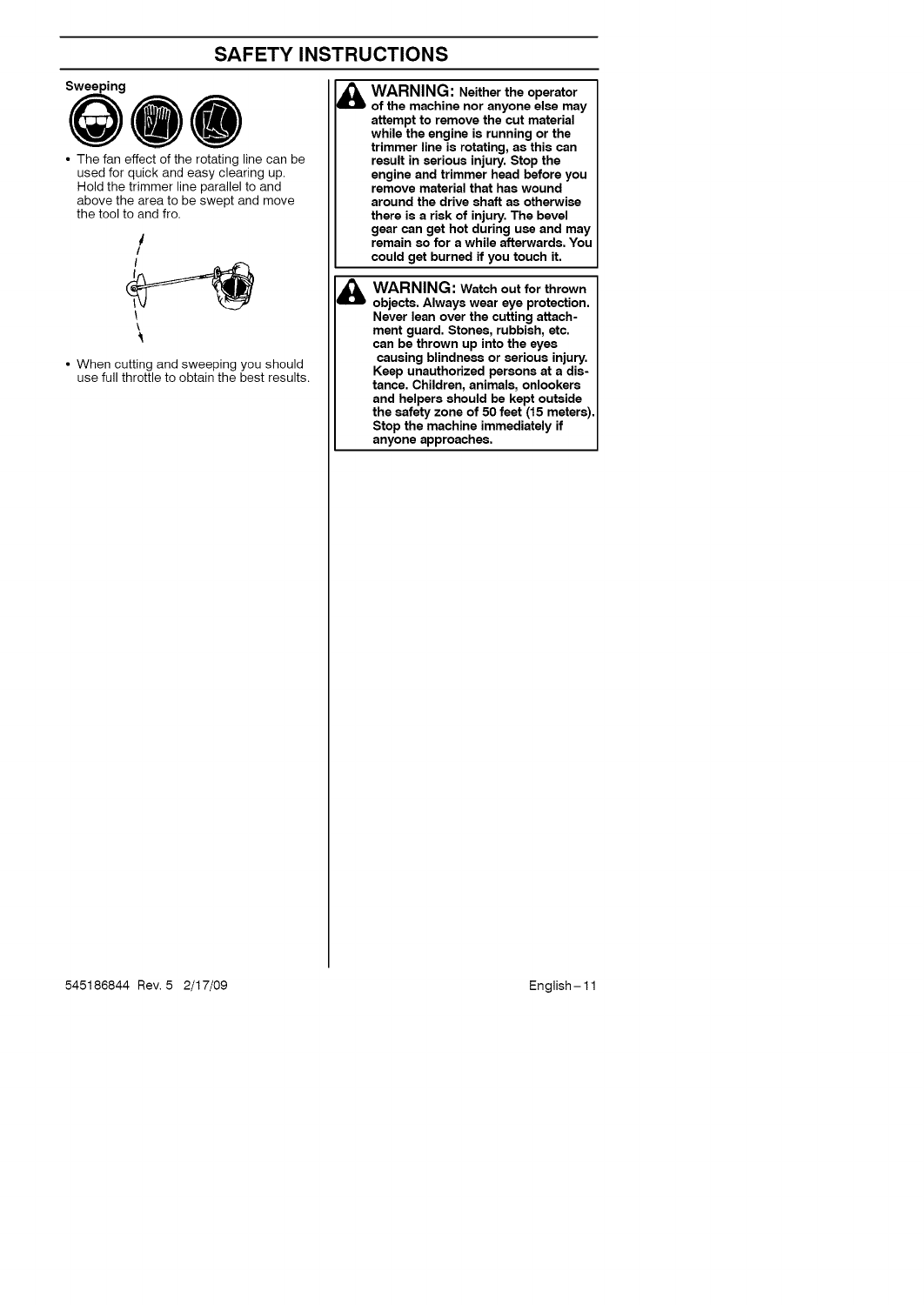### **KNOW YOUR TRIMMER**



### **Know your trimmer**

- 1. Trimmer head
- 2. Grease filler cap
- 3. Bevel gear
- 4. Cutting attachment guard
- 5. Upper shaft
- 6. Lower shaft 7. Loop handle
- 8. Throttle control
- 9. Stop switch
- 10.Throttle lock-out
- 11. Cylinder cover
- 12. Starter handle
- 13. Fuel tank
- 14. Choke control
- 15. Primer bulb
- 16. Air filter cover
- 17. Handle adjustment
- 18. Drive disc
- 19. Shaft coupling
- 20. 2-stroke engine oil
- 21. Operator's manual (EPA)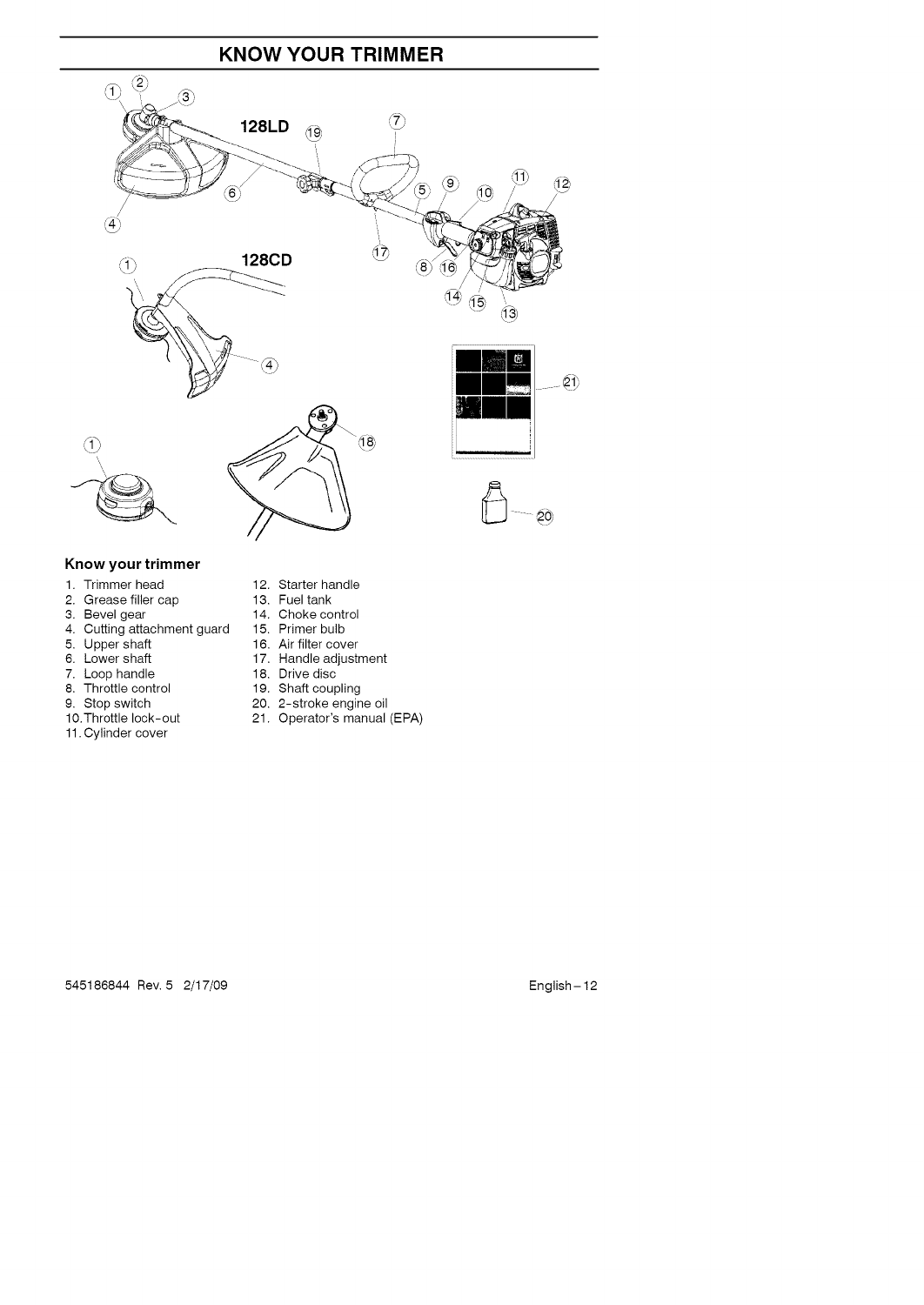### **ASSEMBLY**



545186844 Rev. 5 2/17/09

• Loosen the coupling by turning the knob.



- Press and hold the locking/release but-
- While securely holding the engine and upper shaft, pull the attachment straight



#### **Fitting the trimmer guard and trimmer head (Model 128LD)**

• Fit the correct trimmer guard (D) for use with the trimmer head. Hook the trimmer guard/combination guard onto the fitting on the shaft and secure with the bolt (E).



- Fit the drive disc (F) on the output shaft.<br>• Turn the shaft until one of the boles in the
- Turn the shaft until one of the holes in the drive disc aligns with the corresponding hole in the gear housing.
- Insert hex wrench (G) in the hole to lock
- Screw on the trimmer head (H) in the opposite direction to the direction of rota-



• To dismantle, follow the instructions in the reverse order.

English - 13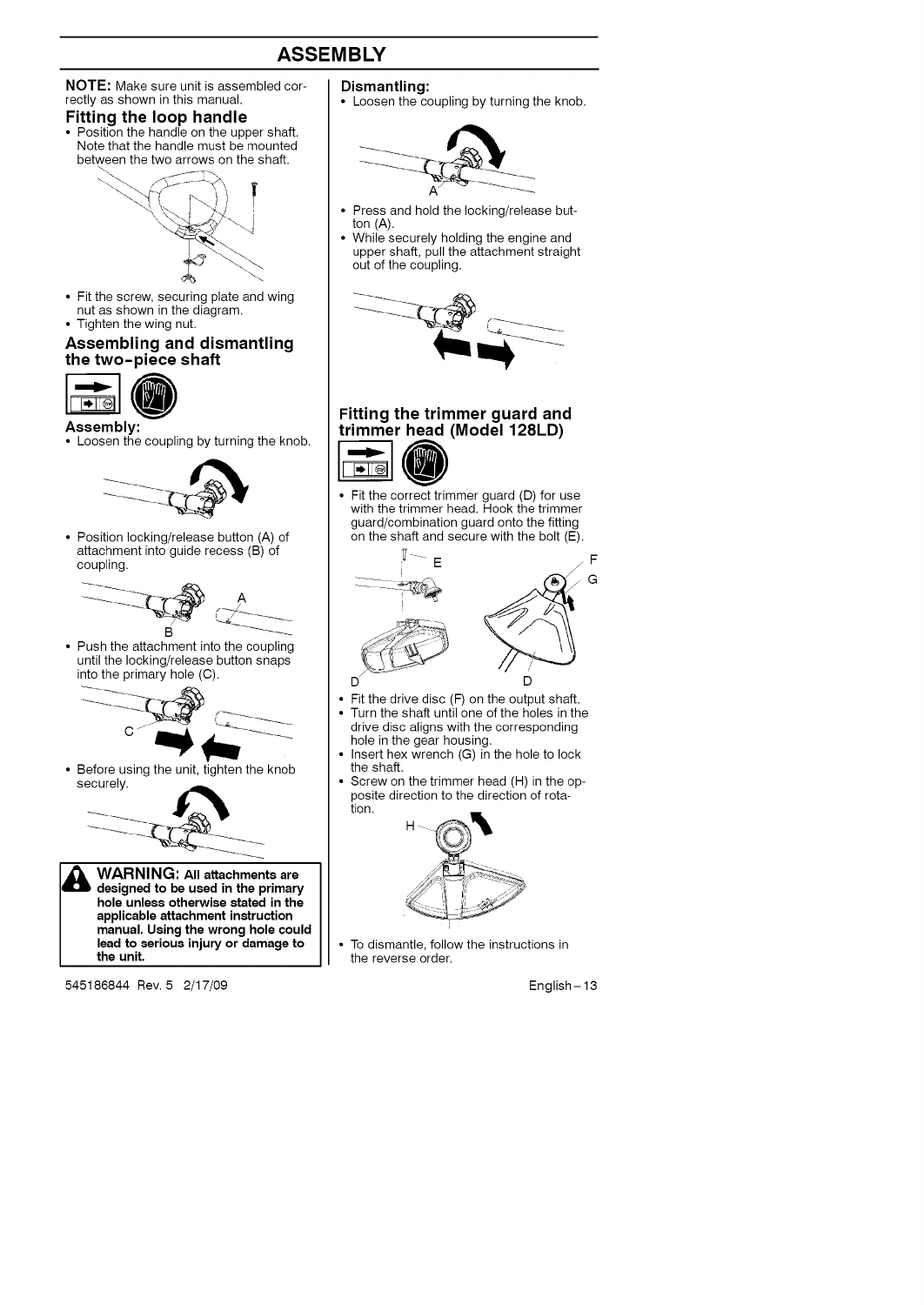### **ASSEMBLY**

# **Fitting the trimmer guard and**



• Fit the correct trimmer guard (A) for use with the trimmer head. Hook the trimmer guard/combination guard onto the fitting on the shaft and secure with the wing nut (B).



- Fit the dust cup (C) on the shaft. The nut must be completely covered by the dust cup.
- Hold the dust cup with a wrench to prevent the shaft from rotating.
- Screw the trimmer head (D) onto the shaft.



• To dismantle, follow the instructions in the reverse order.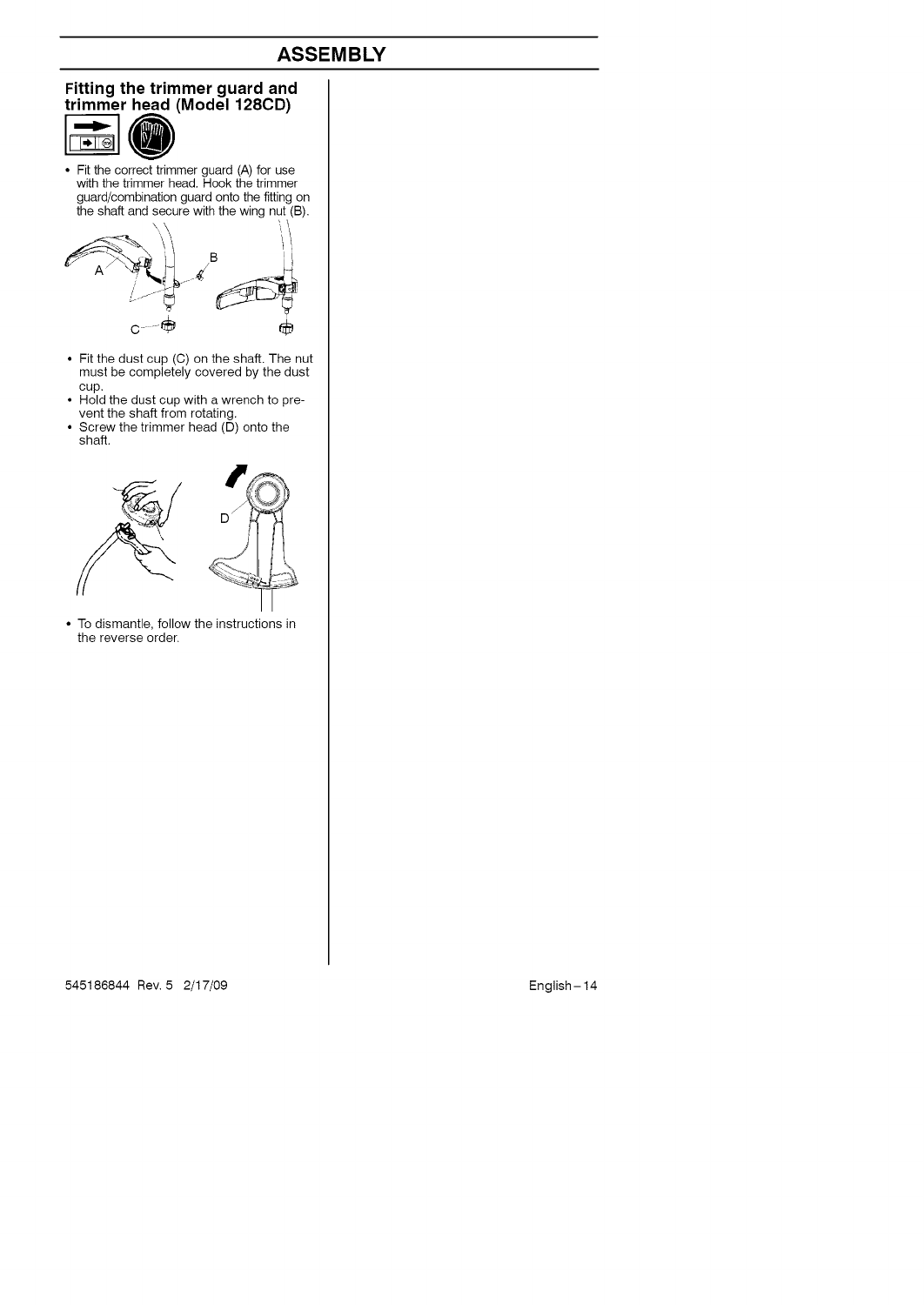### **FUEL HANDLING**

#### **Fuel mixture**

**CAUTION!** The machine is equipped with a two-stroke engine and must always be run using a mixture of gasoline and twostroke engine oil. It is important to accurately measure the amount of oil to be mixed to ensure that the correct mixture is obtained. When mixing small amounts of fuel, even small inaccuracies can drastically affect the ratio of the mixture.

#### **WARNING: Always ensure** &WARNING: **Always ensure there is adequate ventilation when handling fuel.**

#### **Gasoline**



**CAUTION!** Always use high quality unleaded gasoline.



- **• This engine is certified to operate on unleaded gasoline.**
- The **lowest** recommended octane rating is 87. If you run the engine on lower octane rating than 87, "knocking" can occur. This leads to an increased engine temperature, which can result in a serious engine breakdown.
- When working at continuous high revs a higher octane rating is recommended.

#### Two-stroke **oil**

- For great results and performance use HUSQVARNA two-stroke oil, which is specially formulated for our two-stroke engines. Mixture 1:50 (2%).
- To maximize the life of your trimmer, you may choose to use a high quality synthetic oil formulated for two-stroke engines. Mixture 1:50 (2%).
- Never use two-stroke oil intended for water-cooled outboard engines, sometimes referred to as outboard oil.
- Never use oil intended for four-stroke engines.

|             | Two-stroke oil |  |
|-------------|----------------|--|
| Gasoline    | $2\%$ (1:50)   |  |
| U.S. gallon | U.S. fl. oz.   |  |
|             | 21/2           |  |
| 21/2        | 61/2           |  |
|             | 127/8          |  |

#### **Mixing**

• Always mix the gasoline and oil in a clean container intended for fuel.

545186844 Rev. 5 2/17/09 English-15

- Always start by filing half the amount of the gasoline to be used. Then add the entire amount of oil. Mix (shake) the fuel mixture. Add the remaining amount of gasoline.
- Mix (shake) the fuel mixture thoroughly before filling the machine's fuel tank.



- Do not mix more than one month's supply of fuel at a time.
- If the machine is not used for some time, the fuel tank should be emptied and cleaned.
	- ¥ **WARNING: The catalytic con- verter muffler gets very hot during and after use. This also applies during idling. Be aware of the fire hazard, especially when working near flammable substances and/or vapors.**

# **Fueling**



- WARNING: **Taking the** following **precautions, will lessen the risk of fire: Do not smoke or place hot objects near fuel. Always shut off the engine before refueling. Always stop the engine and let it cool for a few minutes before refuelling.**
	- **When refueling, open the fuel cap slowly so that any excess pressure is released gently.**
	- **Tighten the fuel cap carefully after refueling.**
	- **Always move the machine away from the refueling area before starting.**



- Clean the area around the fuel cap. Contamination in the tank can cause operating problems.
- Ensure that the fuel is well mixed by shaking the container before filling the tank.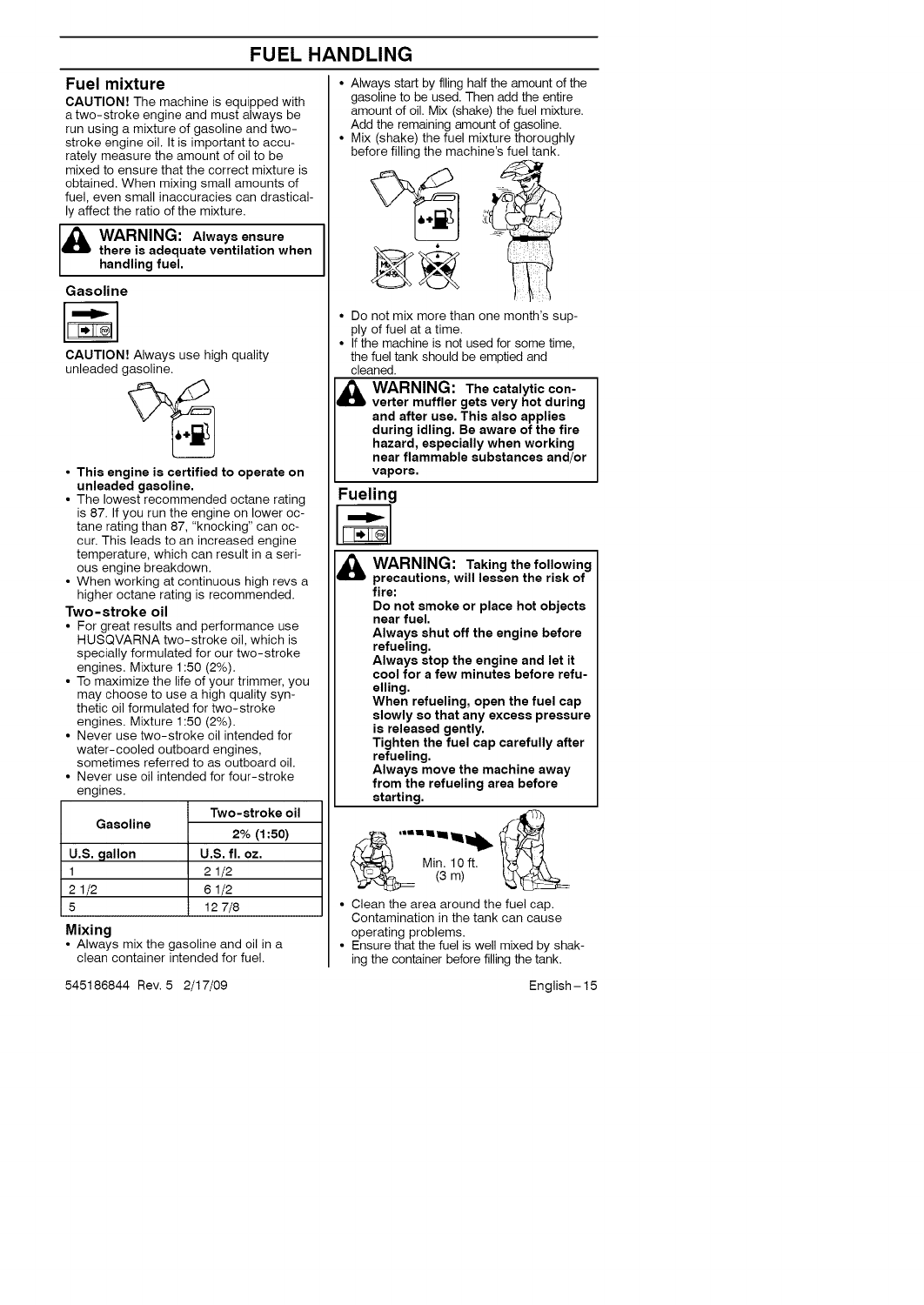### **STARTING AND STOPPING**

#### **Check before starting**



- Inspect the unit before each use. Replace damaged parts. Check for fuel leaks. Make sure all fasteners are in place and secure. Make sure the cutting attachment is properly installed and securely fastened. Use only flexible, nonmetallic line recommended by the manufacturer. Never use, for example, wire or wire rope, which can break off and become a dangerous projectile.
- Check that the trimmer head and trimmer guard are not damaged or cracked. Replace the trimmer head or trimmer guard if they have been exposed to impact or are cracked.



• Never use the machine without a guard nor with a defective guard.

### **Starting and stopping**



**WARNING: The complete clutch, clutch cover, and shaft must be fitted before the machine is started, otherwise parts could come loose and cause personal injury. Always move the machine away from the refueling area before starting. Place the machine on a flat surface. Ensure the cutting attachment cannot come into contact with any object. Make sure no unauthorized persons**

**are in the working area, otherwise there is a risk of serious personal injury. The safety distance is 50 feet (15 meters).**

**Cold engine**

**Primer bulb:** Press the primer bulb 10 times until fuel begins to fill the bulb. The primer bulb need not be completely filled.



Choke: Move the blue engine choke lever to the closed position.



#### **Starting**

Hold the body of the machine on the ground using your left hand (**CAUTIO**<br>Not with your foot!). Firmly grip the starter rope handle with

your right hand. **DO NOT squee: throttle trigger.** Slowly pull out the cord until you feel some resistance (the starter pawls grip); then quickly and powerfully pull the cord.

#### **Never** wrap **the starter cord around your hand.**

Repeat pulling the cord until the engine attempts to start. Move the blue engine choke lever to the 1/2 position. Pull starter rope until engine runs. Move the blue engine choke lever to the opened position.



NOTE; If engine dies, return blue engine choke lever to the closed position and repeat starting steps.

CAUTION! Do not pull the starter cord all the way out and do not let go of the starter handle when the cord is fully extended. This can damage the machine.

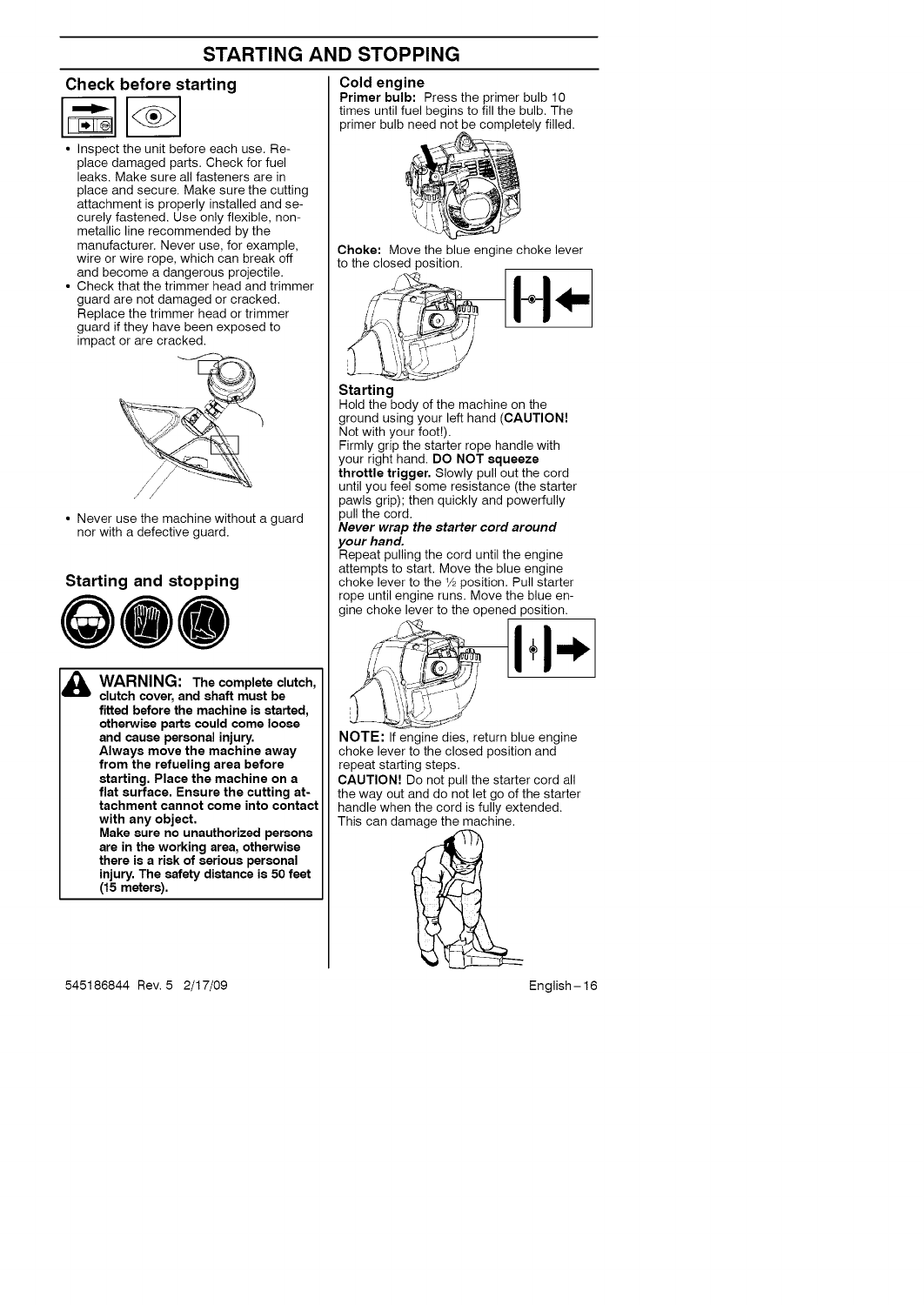### **STARTING AND STOPPING**

#### **Warm engine**

With a warm engine, move the blue engin<br>choke lever to the ½ position. Pull starter rope until engine runs. Move the blue engine choke lever to the opened positio

#### **Stoppi**

Stop the engine by pushing and holding the stop switch in the STOP position until the engine stops.





**bosition the cutting attachment w started with the choke in the closed position the cutting attachment will start to rotate immediately.**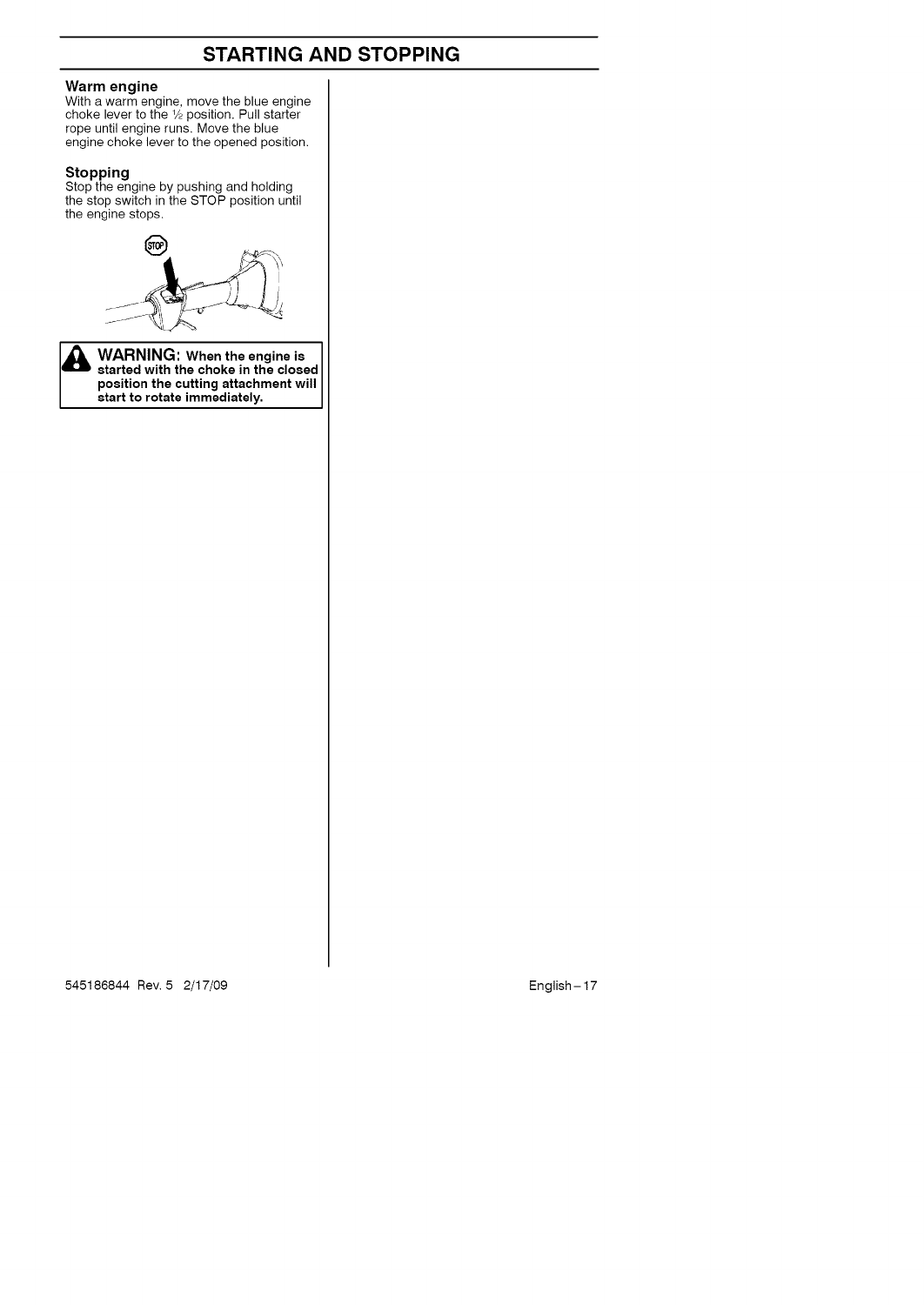### **MAINTENANCE**

The owner is responsible for the performance of all required maintenance as defined in the operator's manual.

#### **Carburetor**

Your Husqvarna product has been designed and manufactured to specifications that reduce harmful emissions. After the engine has used 8-10 tanks of fuel, the engine will be run-in. To ensure that it continues to run at peak performance and to minimize harmful exhaust emissions after the run-in period, ask your servicing dealer to adjust your carburetor.

WARNING: The complete clutch, **clutch cover, and shaft must be fitted before the machine is started, &WARNING: The complete clutch, otherwise parts could come loose and cause personal injury.**

#### **Function**



- The carburetor governs the engine's speed via the throttle control. Air and fuel are mixed in the carburetor.
- The T-screw regulates the throttle setting at idle speed. If the T-screw is turned clockwise this gives a higher idle speed; turning it counterclockwise gives a lower idle speed.

#### **Basic setting**

• The basic carburetor settings are adjusted during testing at the factory. Fine adjustment should be carried out by a skilled technician.

CAUTION! If the cutting attachment rotates when the engine is idling the idle adjustment screw T should be turned counterclockwise until the cutting attachment stops.

**Rec. idle speed:** See "Technical data" section.

**Recommended** max. **speed:** See "Technical data" section.

**WARNING:** If the idle speed **cannot be adjusted** so **that the cutting attachment stops, contact your dealer/service workshop. Do not use** \_ **WARNING: If the idle speed the machine until it has been correctly adjusted or repaired.**

#### Fine **adjustment of the idle speed-T**

Adjust the idle speed using the idle adjustment screw-T if it is necessary to readjust. First, turn the idle adjustment screw-T clockwise until the cutting attachment starts to rotate. Then, turn the screw counterclockwise until the cutting attachment stops.

545186844 Rev. 5 2/17/09 English-18

The idle speed is correctly adjusted when the engine will run smoothly in every position. The idle speed should also be well below the speed at which the cutting attachment starts to rotate.



**WARNING: If the idle speed can- not be adjusted** so **that the cutting** γ **attachment stops, contact your servicing dealer. Do not use the machine until it has been correctly adjusted or repaired.**

#### **Unit/Maintenance Safety**

Disconnect the spark plug before performing maintenance, except carburetor adjustments.

#### **Muffler**



**CAUTION!** Muffler is fitted with a catalytic converter designed to reduce harmful exhaust gases.



The muffler is designed to reduce the noise level and to direct the exhaust gases away from the operator. The exhaust gases are hot and can contain sparks, which may cause fire if directed against dry and combustible material.

Mufflers are equipped with a special spar<br>arrestor mesh. The mesh should be checked and, if necessary, cleaned by a servicing dealer. **If the mesh is damaged, it should be replaced.** If the mesh is frequently blocked, this can be a sign that the performance of the catalytic converter is impaired. Contact your servicing dealer to inspect the muffler. A blocked mesh will cause the machine to overheat and result in damage to the cylinder and piston.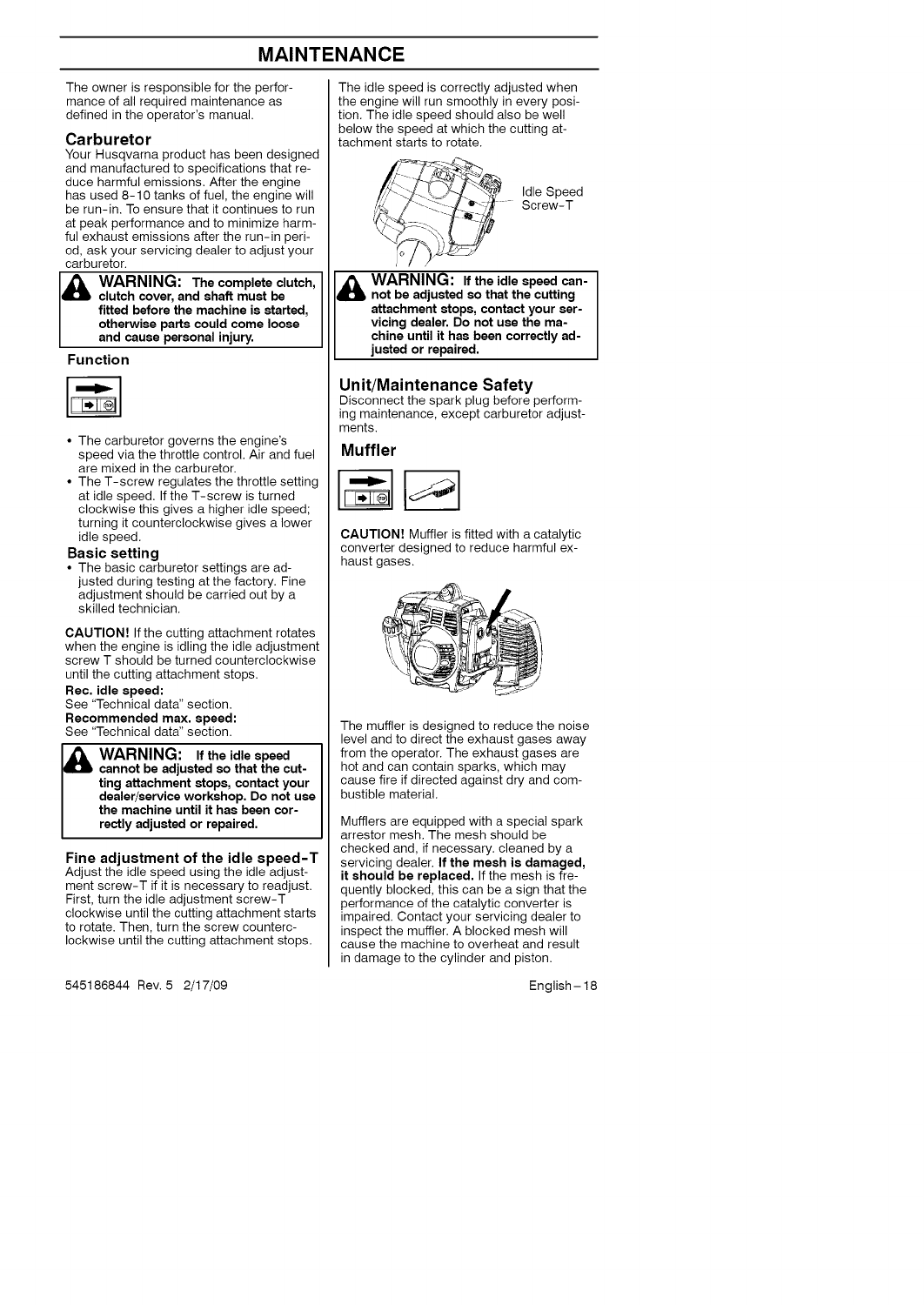### **MAINTENANCE**



**CAUTION!** Never use a machine that has a faulty or loose muffler. Ensure the muffler bolts are tight.



**WARNING: Mufflers fitted with catalytic converters get very hot during use and remain** so **for some time after stopping. This also applies at idle speed. Contact can re-**I\_ **ARNING: Mufflers fitted with sult in burns to the skin. Remember the risk of fire!**



**WARNING:** The inside of the **muffler contain chemicals that may be carcinogenic, Avoid contact with I\_ ARNING: The** inside **of the these elements in the event of a damaged muffler.**

\_ **ARNING: Bear in mind that: Engine exhaust fumes contain carbon monoxide, which can cause carbon monoxide poisoning. For this reason you should not start or run the machine indoors, or anywhere that is poorly ventilated. The exhaust fumes from the engine are hot and may contain sparks which can start a fire, Never** start **the machine indoors or near combustible material!**

#### **Spark plug**



The spark plug condition is influenced by: • Incorrect carburetor adjustment.

- An incorrect fuel mixture (too much or incorrect type of oil).
- A dirty air filter.

These factors cause deposits on the spark plug electrodes, which may result in operating problems and starting difficulties. If the machine is low on power, difficult to start or runs poorly at idle speed: always check the spark plug first before taking any further action. If the spark plug is dirty, clean it and check that the electrode gap is 0.024" (0.6 mm). The spark plug should be replaced after about a month in operation or earlier if necessary.

**CAUTION!** Always use the recommended spark plug type! Use of the wrong spark plug can damage the piston/cylinder.

545186844 Rev. 5 2/17/09 English-19

0.024" (0.6 mm)

#### **Two-piece shaft**



The drive shaft end in the lower shaft should be lubricated with grease every 30 hours. There is a risk that the drive shaft ends (splined coupling) will seize if they are not lubricated regularly.



#### **Air** filter



The air filter must be regularly cleaned to remove dust and dirt in order to avoid: Carburetor malfunctions

- 
- Starting problems<br>• Loss of engine powe
- Unnecessary wear to engine parts
- Excessive fuel consumption





Clean the filter every 25 hours, or more regularly if conditions are exceptionally dusty.

#### **Cleaning the air filter**

Remove the air filter cover and take out the filter. Wash it clean in warm, soapy water. Rinse thoroughly. Ensure that the filter is dry before refitting it.

An air filter that has been in use for a long time cannot be cleaned completely. The filter must therefore be replaced with a new one at regular intervals. **A damaged air filter must always be replaced,**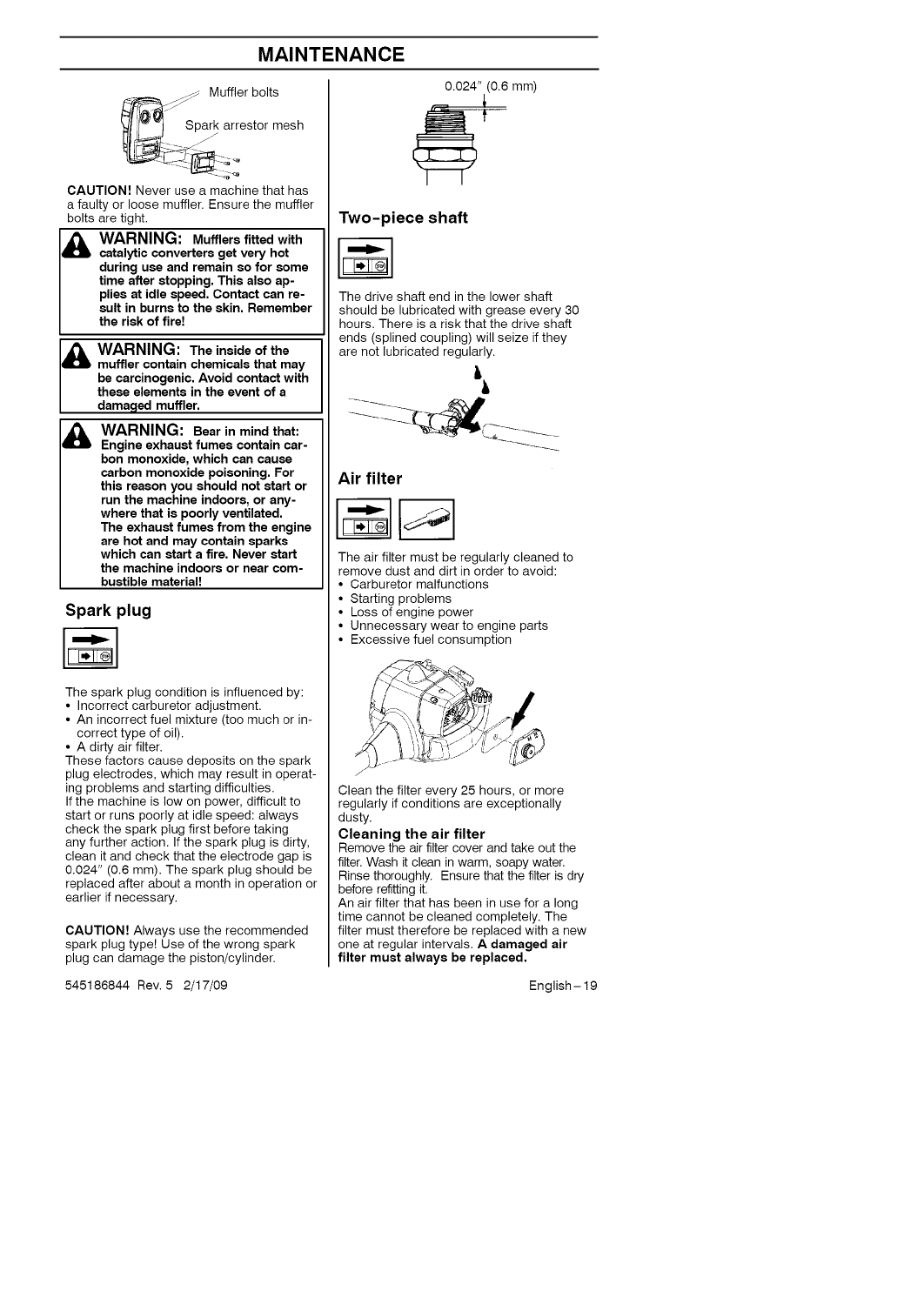### **MAINTENANCE**

#### **Bevel gear (128LD)**



The bevel gear is filled with the right quantity of grease at the factory. However, before using the machine you should check that the bevel gear is filled three-quarters full with grease. Use HUSQVARNA special grease.



The grease in the bevel gear does not normally need to be changed except if repairs are carried out.

#### **Maintenance schedule**

Below you will find some general maintenance instructions.

#### **Daily maintenance**

- Check throttle trigger and throttle trigger lockout function.
- Check that the stop switch works correctly.
- Check that there are no fuel leaks from the engine, tank or fuel lines.
- Check that the cutter does not rotate when the engine is idling.
- Clean the outside of the machine.
- Check that the harness is not damaged. • Check that the cutting attachment guard
- is not damaged or cracked. • Replace the guard if it is exposed to impact or is cracked.
- A non-balanced trimmer head induces heavy vibrations that may damage the machine.
- Check that nuts and screws are tight.
- Check that the screws that hold the bevel
- gear are tight. Check that the trimmer head is tight.

#### **Weekly maintenance**

- Check the starter and starter cord.
- Clean the carburetor area.
- Clean the outside of the spark plug. Remove it and check the electrode gap. Ad-just the gap to 0.024" (0.6 mm), or replace the spark plug. Use resistor spark
- plug Champion RCJ-6Y or equivalent. Clean the cooling fins on the cylinder and check that the air intake near the starter is not blocked.
- Check that the bevel gear is filled with
- grease up to 3/4 full. Use special greas<br>• Clean the air filter.

#### **Monthly maintenance**

- Clean the fuel tank.
- Clean the outside of the carburetor and the space around it.
- Clean the fan and the area around it.
- Check fuel lines for cracks or other damage. Change if necessary.
- Change the fuel filter in fuel tank.
- Check the clutch, clutch springs and the clutch drum for wear. Replace if necessary.
- Check electrical wires and connections.
- Replace the spark plug. Use resistor spark plug Champion RCJ-6Y or equivalent.
- Change the air filter.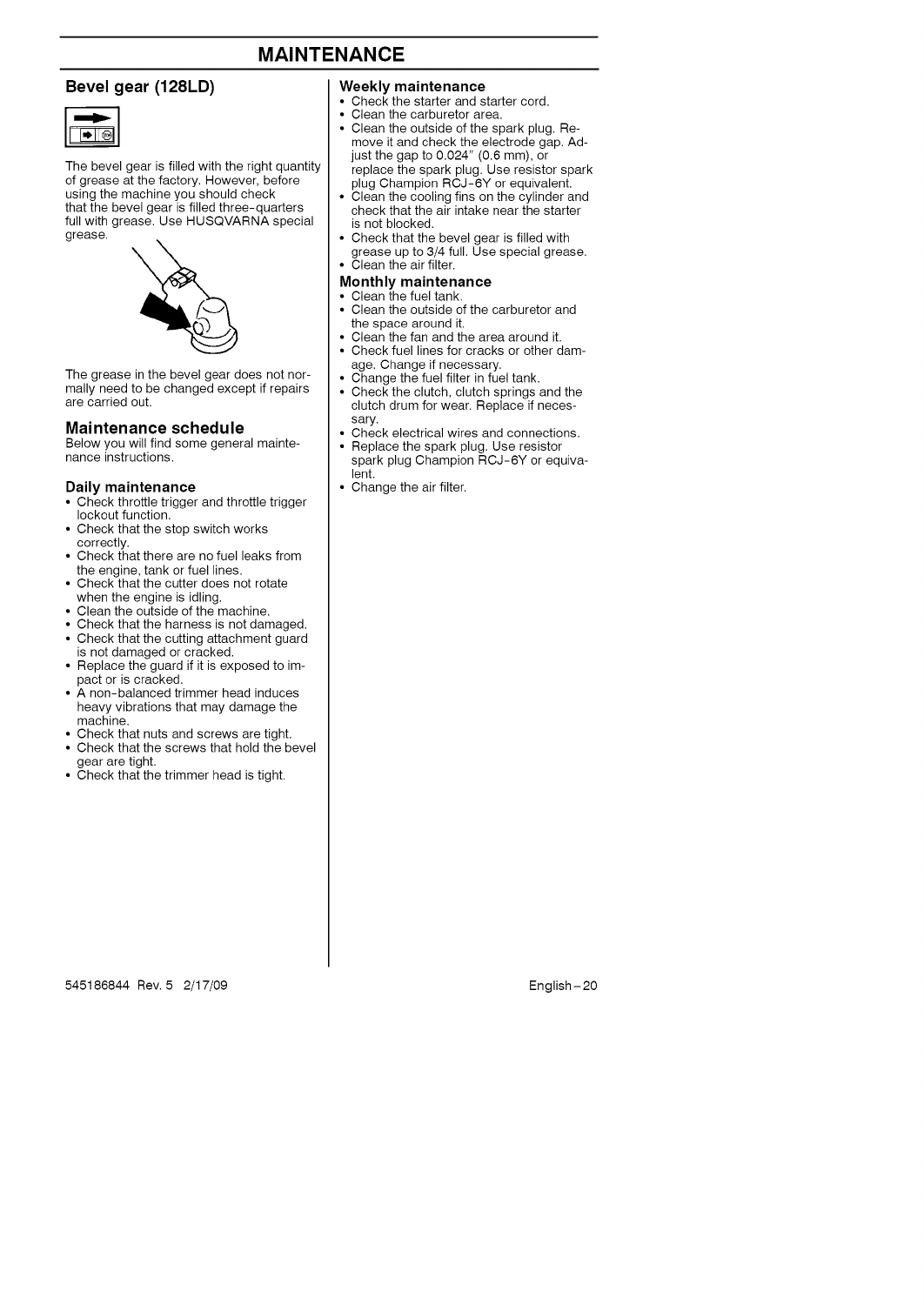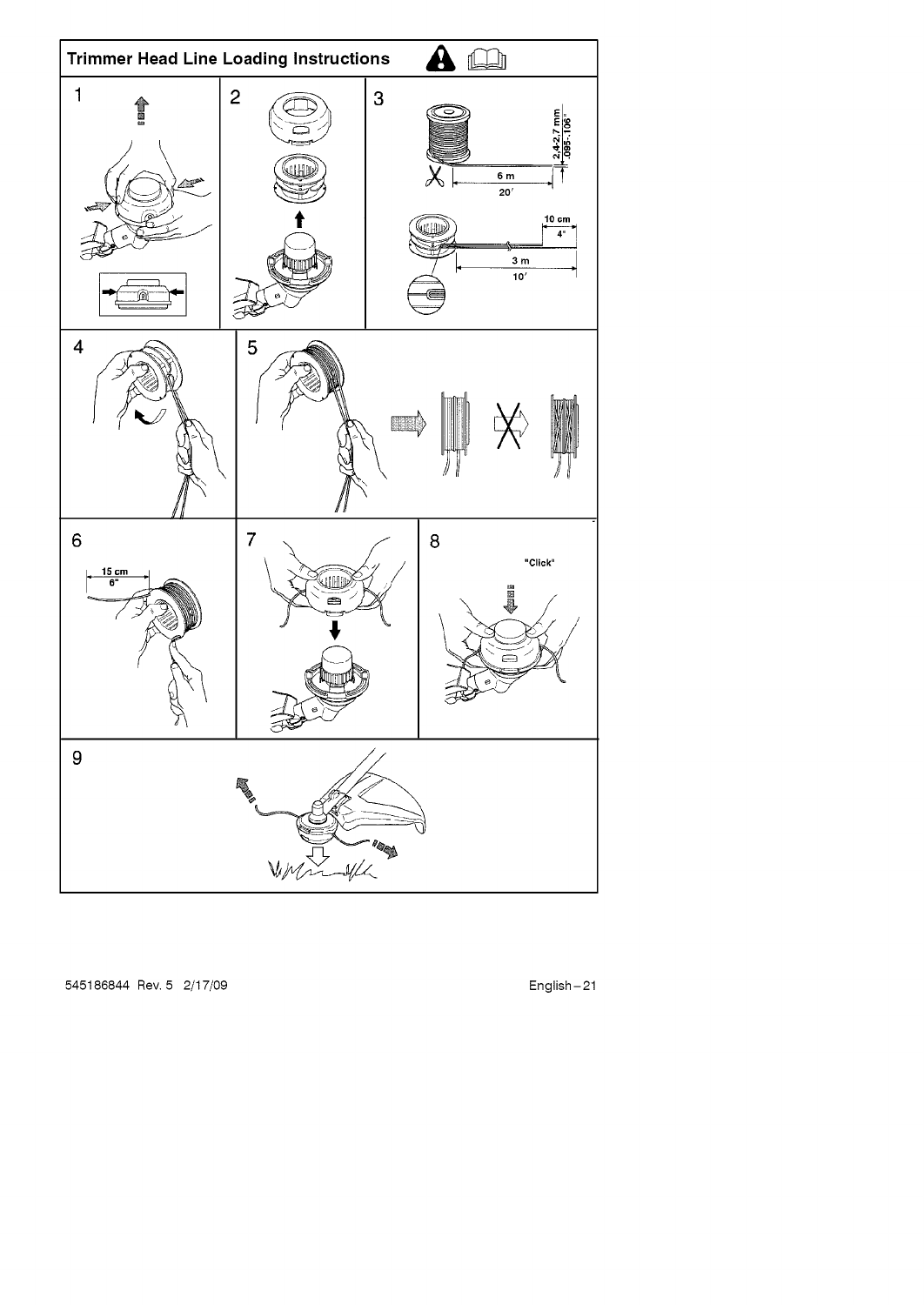### **TECHNICAL DATA**

| Technical data                                                |                       |                       |
|---------------------------------------------------------------|-----------------------|-----------------------|
|                                                               | 128CD                 | 128LD                 |
| Engine                                                        |                       |                       |
| Cylinder volume, cu.in./cm <sup>3</sup>                       | 1.7/28                | 1.7/28                |
| Cylinder bore, inch/mm                                        | 1.4/35                | 1.4/35                |
| Stroke, inch/mm                                               | 1.130/28.7            | 1.130/28.7            |
| Idle speed, rpm<br>Recommended max, speed, rpm                | 2,800-3,200<br>10.000 | 2,800-3,200<br>11,000 |
| Speed of output shaft, rpm                                    | 8,000                 | 8,000                 |
| Max. engine output, acc. to ISO 8893, hp/kW                   | 1.1/0.8               | 1.1/0.8               |
| Catalytic converter muffler                                   | Yes                   | Yes                   |
| Speed-regulated ignition system                               | Yes                   | Yes                   |
| Ignition system                                               |                       |                       |
| Manufacturer/type of ignition system                          | Walbro/CD             | Walbro/CD             |
| Spark plug                                                    | Champion              | Champion              |
| Electrode gap, inch/mm                                        | RCJ-6Y<br>0.024/0.6   | RCJ-6Y<br>0.024/0.6   |
| <b>Fuel and lubrication system</b>                            |                       |                       |
| Manufacturer/type of carburetor                               | Zama                  | Zama                  |
| Fuel tank capacity, US pint/liter                             | 0.85/0.4              | 0.85/0.4              |
| Weight                                                        |                       |                       |
| Weight without fuel, cutting attachment and guard, lbs/kg     | 10/4.4                | 11/4.8                |
| Sound levels (see note 1)                                     |                       |                       |
| Equivalent sound pressure level at the user's ear,            |                       |                       |
| measured according to ANSI B175.3-1997, dB(A), min/max:       | 94/97                 | 94/97                 |
| <b>Vibration levels</b>                                       |                       |                       |
| Vibration levels at handles, measured according to ANSI       |                       |                       |
| B175.3-1997, m/s <sup>2</sup><br>At idle, left/right handles: | 3/5                   | 3/5                   |
| At max. speed, left/right handles:                            | 9/8                   | 9/8                   |

Note 1: Equivalent noise pressure level is calculated as the time-weighted energy total for noise pressure levels under various working conditions with the following time distribution: 1/2 idle and 1/2 max. speed.

NOTE! Noise pressure at the user's ear and vibration on the handles are measured with all the machine's approved cutting equipment fitted. The table indicates the highest and lowest values.

These attachments used in combination with the specified powerhead have been evaluated to ANSI B175.3-2003, "Grass Trimmers and Brushcutters - Safety Requirements". Thes combinations have been evaluated by Underwriter's Laboratories Inc. (UL) and are consequently UL listed:

| Model 128CD (3/8 RH arbor shaft thread) |                 |                                       |  |
|-----------------------------------------|-----------------|---------------------------------------|--|
| Approved accessories Type               |                 | Cutting attachment / guard, part. no. |  |
| Trimmer head                            | TNG7            | 537 41 92-14 / 545 03 11-01           |  |
| Model 128LD (M10 LH arbor shaft thread) |                 |                                       |  |
| Approved accessories   Type             |                 | Cutting attachment / guard, part. no. |  |
| Trimmer head                            | T <sub>25</sub> | 537 33 83-06 / 545 03 09-01           |  |
| Plastic blades                          | Tricut 300 mm   | 531 00 38-11 / 545 03 09-01           |  |

These accessories used in combination with the specified powerheads have been evalua ed to applicable ISO- and EN safety requirement standards by the Swedish Machine Testing Institute:

| <b>Attachments</b>                | Part. no.   |
|-----------------------------------|-------------|
| Edger attachment with shaft       | 952 711 607 |
| Cultivator attachment with shaft  | 952 711 608 |
| Blower attachment with shaft      | 952 711 609 |
| Brushcutter attachment with shaft | 952 711 610 |
| Pruner attachment with shaft      | 952 711 612 |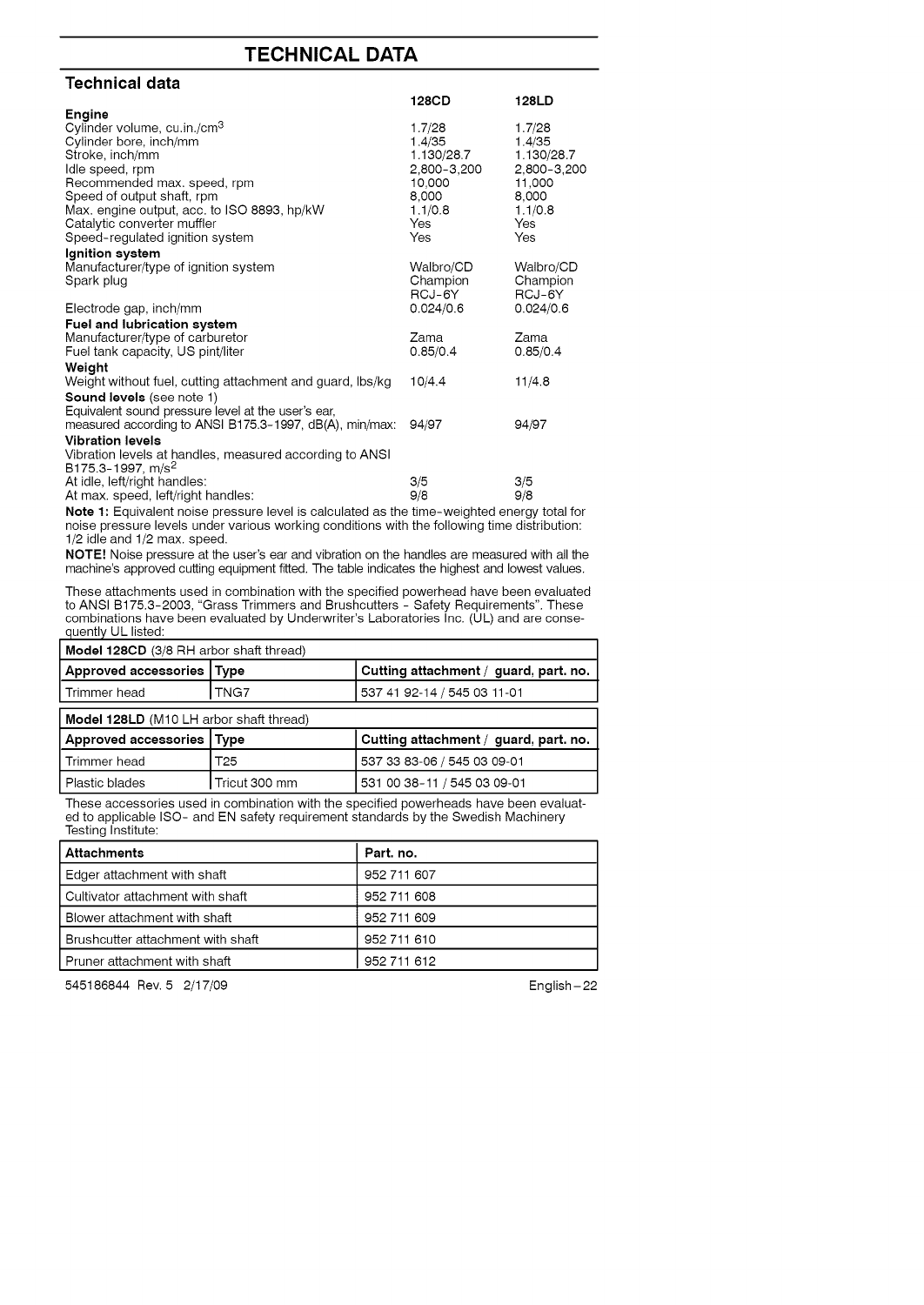### **WARRANTY STATEMENT**

#### **SECTION 1: LIMITED WARRANTY**

Husqvarna warrants Husqvarna product to the original purchaser to be free from defects in material and workmanship from the date of purchase for the "Warranty Period" of the products as set forth below:

Lifetime Warranty: Trimmer shafts, ignition coils and modules.

2 Year NON-COMMERCIAL Warranty: Trimmers for non-commercial, non-professional, non-institutional or non-income producing use, except as herein stated. Emission control system components necessary to comply with CARB and EPA regulations.

1 Year Warranty: All trimmers used for commercial, institutional, professional, or income producing purposes or use.

#### **SECTION** 2: **HUSQVARNA'S** OB-LIGATIONS **UNDER** THE **WARRANTY**

Husqvarna will repair or replace defective components without charge for parts or labor if a component fails because of a defect in material or workmanship during the warranty period.

#### SECTION **3:** ITEMS NOT COVERED BY THIS WARRANTY

The following items are not covered by this warranty:

- (1) Normal customer maintenance items which become worn through normal regular use, including, but not limited to, filters, lubricants, rewind springs, spark plugs, and starter ropes.
- (2) Natural discoloration of material due to ultraviolet light.

#### SECTION 4: EXCEPTIONS AND LIMITATIONS

This warranty shall be inapplicable to defects resulting from the following:

- (1) Accident, abuse, misuse, negligence and neglect, including stale fuel, dirt, abrasives, moisture, rust, corrosion, or any adverse reaction due to incorrect storage or use habits.
- (2) Failure to operate or maintain the unit in accordance with the operator's manual or instruction sheet furnished by Husqvarna.
- (3) Alterations or modifications that change the intended use of the product or affects the product's performance, operation, safety, or durability, or causes the product to fail to comply with any applicable laws.
- (4) Additional damage to parts or components due to continued use occurring after any of the above.

REPAIR OR REPLACEMENT AS PRO-VIDED UNDER THIS WARRANTY IS THE EXCLUSIVE REMEDY OF THE PURCHAS-ER. HUSQVARNA SHALL NOT BE LIABLE FOR ANY INCIDENTAL OR CONSEQUEN-TIAL DAMAGES FOR BREACH OF ANY EXPRESS OR IMPLIED WARRANTY ON

545186844 Rev. 5 2/17/09 English-23

THESE PRODUCTS EXCEPT TO THE EX-TENT PROHIBITED BY APPLICABLE LAW. ANY IMPLIED WARRANTY OR MER-CHANTABILITY OR FITNESS FOR A PAR-TICULAR PURPOSE ON THESE PROD-UCTS IS LIMITED IN DURATION TO THE WARRANTY PERIOD AS DEFINED IN THE LIMITED WARRANTY STATEMENT. HUSQ-VARNA RESERVES THE RIGHT TO CHANGE OR IMPROVE THE DESIGN OF THE PRODUCT WITHOUT NOTICE, AND DOES NOT ASSUME OBLIGATION TO UP-DATE PREVIOUSLY MANUFACTURED PRODUCTS.

Some states do not allow the exclusion of incidental or consequential damages, or limitations on how long an implied warranty lasts, so the above limitations or exclusions may not apply to you. This warranty gives you specific legal rights, and you may also have other rights which vary from state to state.

# SECTION 5: CUSTOMER RE<br>SPONSIBILITIES

The product must exhibit reasonable care, maintenance, operation, storage and general upkeep as written in the maintenance section of the operator's manual. Should an operational problem or failure occur, the product should not be used, but delivered as is to an authorized Husqvarna dealer for evaluation. Proof of purchase, as explained in Section 6, rests solely with the customer. SECTION 6: PROCEDURE TO OB-

TAIN WARRANTY CONSIDERATION It is the Owner's and Dealer's responsibility to make certain that the Warranty Registration Card is properly filled out and mailed to Husqvarna. This card should be mailed within ten (10) days from the date of purchase in order to confirm the warranty and to facilitate postsale service.Proof of purchase must be presented to the authorized Husqvarna dealer in order to obtain warranty service. This proof must include date purchased, model number, serial number, and complete name and address of the selling dealer.To obtain the benefit of this warranty, the product believed to be defective must be delivered to an authorized Husqvarna dealer in a timely manner, no later than thirty (30) days from date of the operational problem or failure. The product must be delivered at the owner's expense. Pick-up and delivery charges are not covered by this warranty. An authorized Husqvarna dealer can be normally located through the "Yellow Pages" of the local telephone directory or by calling 1-800-438-7297 for a dealer in your area.

> **6 Husqvarna** 7349 **Stateaville Road** CHARLOTTE, NO **28269**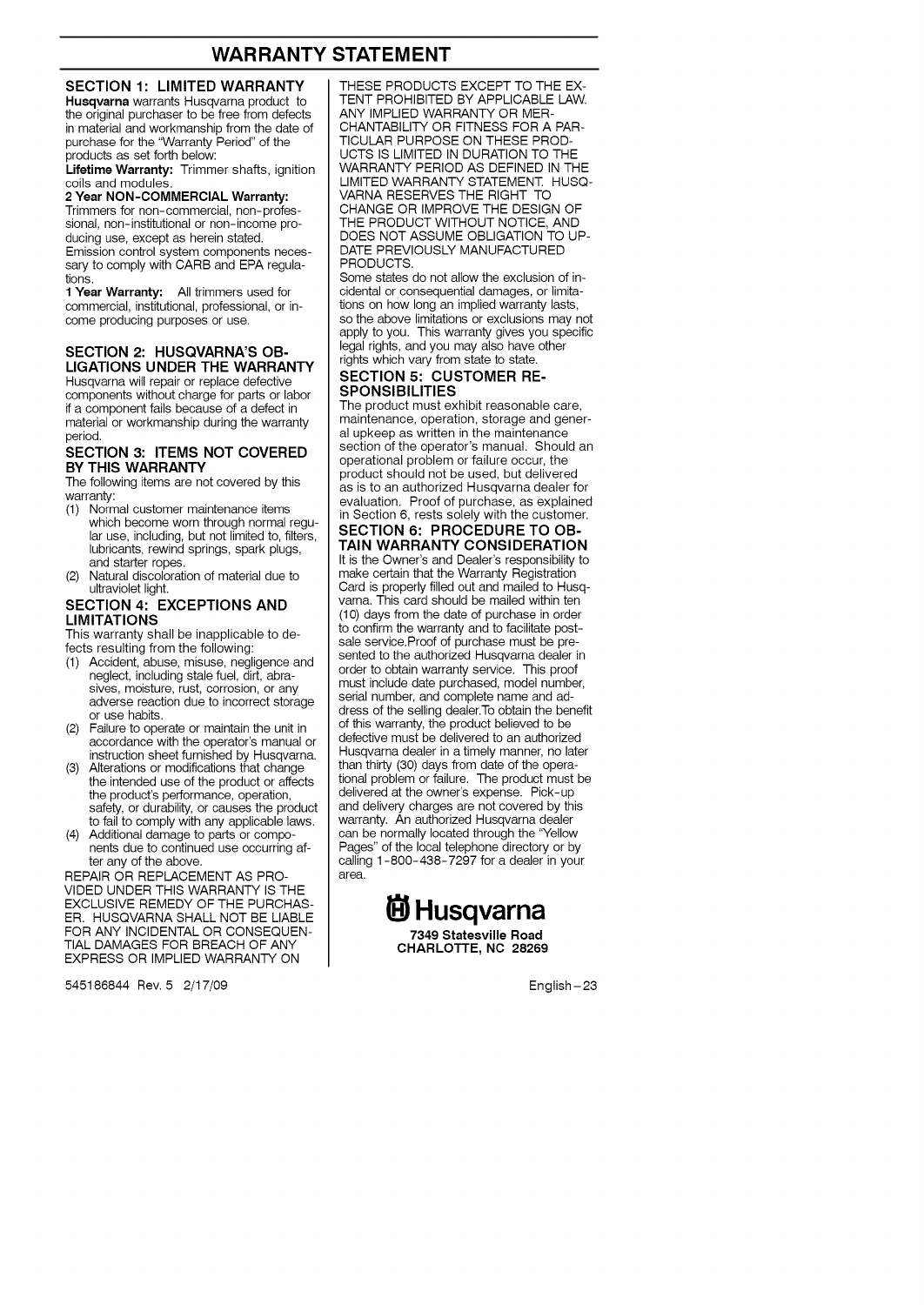### **U.S. EPA / CALIFORNIA / ENVIRONMENT CANADA EMISSION CONTROL WARRANTY STATEMENT**

#### **YOUR WARRANTY RIGHTS AND** OBLIGATIONS:

The U.S. Environmental Protection Agency, California Air Resources Board, Environment Canada and HUSQVARNA are pleased to explain the emissions control system warranty on your year 2009 and later small off-road engine. In California, all small off-road engines must be designed, built, and equipped to meet the State's stringent anti-smog standards. HUSQVARNA must warrant the emission control system on your small off-roa engine for the periods of time listed below provided there has been no abuse, neglect, or improper maintenance of your small off-road engine. Your emission control system includes parts such as the carburetor, the ignition system and the fuel tank. Where a warrantable condition exists, HUSQVARNA will repair your small off-road engine at no cost to you. Expenses covered under warranty include diagnosis, parts and labor.

#### **MANUFACTURER'S** WARRANTY **COVERAGE:**

If any emissions related part on your engine (as listed under Emissions Control Warranty Parts List) is defective or a defect in the materials or workmanship of the engine causes the failure of such an emission related part, the part will be repaired or replaced by HUSQVARNA.

#### OWNER'S WARRANTY **RESPONSI-**BILITIES:

As the small off-road engine owner, you are responsible for the performance of the required maintenance listed in your operator's manual. HUSQVARNA recommends that you retain all receipts covering maintenance on your small off-road engine, but HUSQ-VARNA cannot deny warranty solely for the lack of receipts or for your failure to ensure the performance of all scheduled maintenance. As the small off-road engine owner, you should be aware that HUSQVARNA may deny you warranty coverage if your small off-road engine or a part of it has failed due to abuse, neglect, improper maintenance, unapproved modifications, or the use of parts not made or approved by the original equipment manufacturer. You are responsible for presenting your small offroad engine to a HUSQVARNA authorized repair center as soon as a problem exists. Warranty repairs should be completed in a reasonable amount of time, not to exceed 30 days. If you have any questions regarding your warranty rights and responsibilities, you should contact your nearest authorized service center, call HUSQVARNA at 1-800-487-5951, or visit www.usa. husqvarna.com.

545186844 Rev. 5 2/17/09 English-24

#### WARRANTY COMMENCEMENT DATE:

The warranty period begins on the date the small off-road engine is purchased.

LENGTH OF COVERAGE: This warranty shall be for a period of two years from the initial date of purchase.

#### WHAT IS COVERED: REPAIR OR REPLACEMENT OF PARTS,

Repair or replacement of any warranted part will be performed at no charge to the owner at an approved HUSQVARNA servicing center. If you have any questions regarding your warrarity rights and responsibilities, you should contact your nearest authorized service center, call HUSQVARNA at 1-800-487-5951 or visit www.usa.husqvama.com.

#### WARRANTY PERIOD:

Any warranted part which **is** not scheduled for replacement as required maintenance. or which is scheduled only for regular inspection to the effect of "repair or replace as necessary" shall be warranted for 2 years. Any warranted part which is scheduled for replacement as required maintenance shall be warranted for the period of time up to the first scheduled replacement point for that part.

#### **DIAGNOSIS:**

The owner shall not be charged for diagnostic labor which leads to the determination that a warranted part is defective if the diagnostic work is performed at an approved HUSQVARNA servicing center.

#### CONSEQUENTIAL DAMAGES:

HUSQVARNA may be liable for damages to other engine components caused by the failure of a warranted part still under warranty. WHAT IS NOT COVERED:

All failures caused by abuse, neglect, or improper maintenance are not covered.

#### ADD-ON OR MODIFIED PARTS:

The use of add-on or modified parts can be grounds for disallowing a warranty claim. HUSQVARNA is not liable to cover failures of warranted parts caused by the use of add-on or modified parts.

#### HOW TO FILE A CLAIM:

If you have any questions regarding your warranty rights and responsibilities, you should contact your nearest authorized service center or call HUSQVARNA at 1-800-487-5951 or visit www.usa.husqvarna. oom.

#### WHERE **TO** GET WARRANTY **SER-**VICE:

Warranty services or repairs shall be provided at all HUSQVARNA service centers. Call 1-800-487-5951 or visit www.usa. husqvarna.com.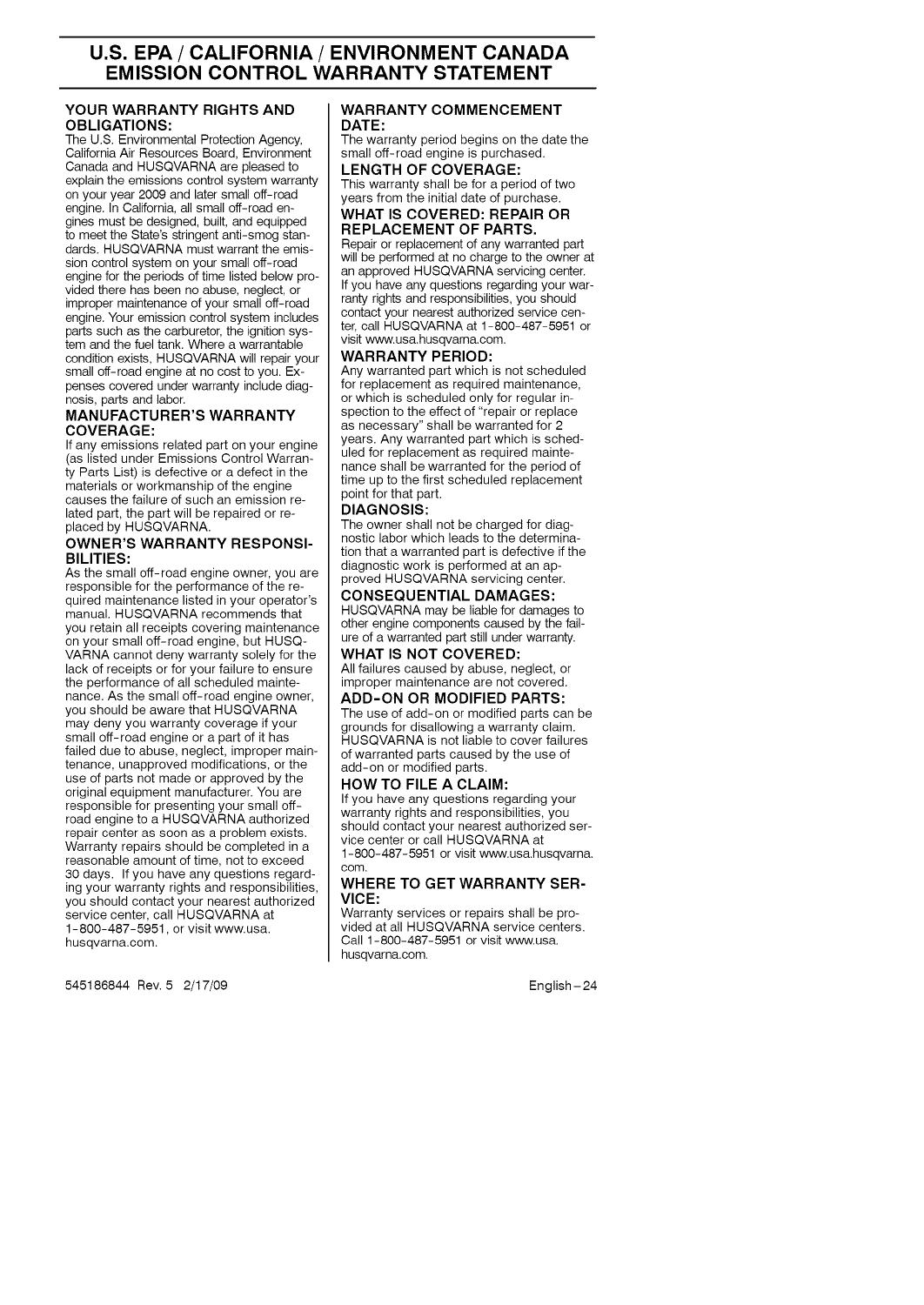### **U.S. EPA / CALIFORNIA / ENVIRONMENT CANADA EMISSION CONTROL WARRANTY STATEMENT**

### **MAINTENANCE,** REPLACEMENT **AND REPAIR** OF **EMISSION** RE-LATED **PARTS:**

Any HUSQVARNA approved replacement part used in the performance of any warranty maintenance or repair on emission related parts will be provided without charge to the owner if the part is under warranty.

#### **EMISSION** CONTROL **WARRANTY** PARTS **LIST:**

Carburetor, Air Filter (covered up to maintenance schedule), Ignition System: Spark Plug (covered up to maintenance schedule), Ignition Module, Muffler including Catalyst (if equipped), Fuel Tank.

**MAINTENANCE STATEMENT:** The owner is responsible for the performance of all required maintenance as defined in the operator's manual.

This engine is certified to be emissions compliant for the following use:

Moderate (50 hours)

[] Intermediate (125 hours)

Extended (300 hours)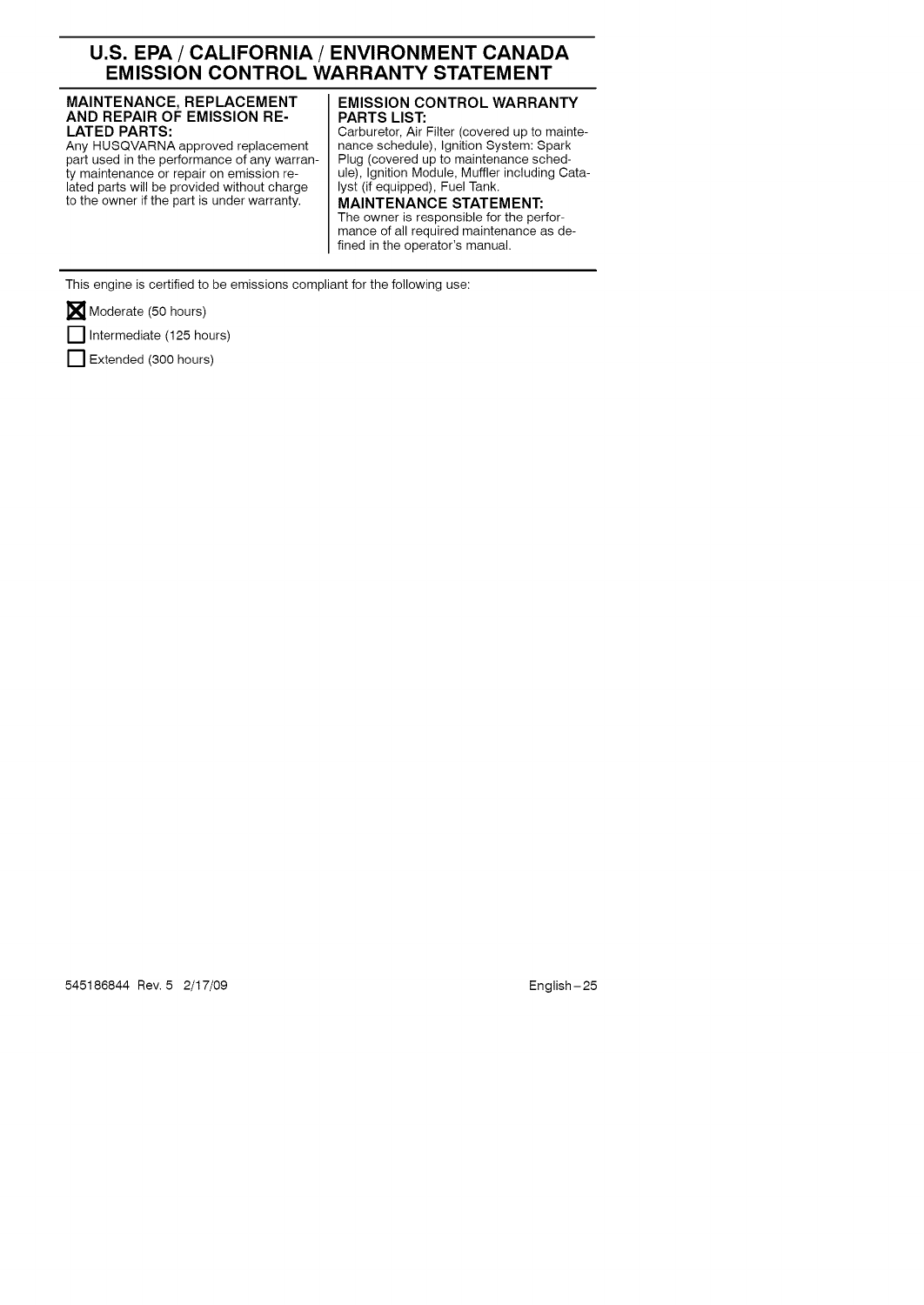### **CONTENIDO**

| Contenido                                                                                                                                      |          |
|------------------------------------------------------------------------------------------------------------------------------------------------|----------|
| <b>CONTENIDO</b>                                                                                                                               |          |
| Contenido<br>Antes de arrancar, observe lo siguiente:                                                                                          | 50<br>50 |
| IDENTIFICACION DE SIMBOLOS                                                                                                                     |          |
|                                                                                                                                                |          |
| Símbolos<br>INSTRUCCIONES DE SEGURIDAD                                                                                                         |          |
| Equipo de protección personal                                                                                                                  | 52       |
| Equipo de seguridad de la máquina 52                                                                                                           |          |
| Equipo de corte  53                                                                                                                            |          |
| Control, mantenimiento y servicio del                                                                                                          |          |
| equipo del sequridad de la máquina                                                                                                             | 54       |
| Instrucciones generales de seguridad 56                                                                                                        |          |
| Seguridad de arranque                                                                                                                          | 57       |
| Seguridad en el uso del combustible . 57                                                                                                       |          |
| Transporte y almacenamiento  57                                                                                                                |          |
| Instrucciones generales de trabajo  58                                                                                                         |          |
| Reglas básicas de seguridad 58                                                                                                                 |          |
| Técnica básicas de trabajo  58                                                                                                                 |          |
| <b>CONOZCA SU APARATO</b>                                                                                                                      |          |
| Conozca su aparato  60                                                                                                                         |          |
| MONTAJE                                                                                                                                        |          |
| Montaje del mango de tipo cerrado 61                                                                                                           |          |
| Montaje y desmontaje del tubo divisible 61                                                                                                     |          |
| Montaje de la protector y la                                                                                                                   |          |
|                                                                                                                                                |          |
|                                                                                                                                                |          |
| cabezal de corte<br>MANIPULACION DEL COMBUSTIBLE                                                                                               |          |
| Carburante  63                                                                                                                                 |          |
| Repostaje  64                                                                                                                                  |          |
| ARRANQUE Y PARADA                                                                                                                              |          |
|                                                                                                                                                |          |
| Control antes de arrancar<br>Arranque y parada<br>1995 - Controllo Barcontes, contrator estate de la contrata de la contrata de la contrata de |          |
| <b>MAINTENIMIENTO</b>                                                                                                                          |          |
|                                                                                                                                                |          |
| Carburador  67<br>Silenciador  67                                                                                                              |          |
|                                                                                                                                                |          |
| Tube divisible  68<br>Filtro de aire <i></i> 68                                                                                                |          |
| Engranaje angulado  69                                                                                                                         |          |
| Programa de mantenimiento  69                                                                                                                  |          |
| Reemplazo de la línea en el                                                                                                                    |          |
|                                                                                                                                                |          |
| cabezal de corte 70<br><b>DATOS TECNICOS</b>                                                                                                   |          |
| Datos técnicos                                                                                                                                 |          |
|                                                                                                                                                |          |
|                                                                                                                                                |          |
| Datos técnicos ,………………………71<br><b>DECLARACION DE GARANTIA</b> .……72<br><b>DECLARACION DE GARANTIA DE</b><br><b>CONTROL DE EMISION</b>          | 73       |
| Antes de arrancar, observe lo                                                                                                                  |          |
| siauiente:<br>Huenvarna AR trabaja conetantemente nara                                                                                         |          |

Husqvarna AB trabaja constantemente para perfeccionar sus productos y se reserva, per Io tanto, el derecho a introducir modificaciones en la construcción y el diseño sin previo aviso. La exposición prolongada al ruido puede causar daños crónicos en el oido. Use siempre protectores auriculares homologados. El mantenimiento, el reemplazo, o la reparación de los dispositivos del control de emisión y el sistema se pueden realizar por cualquier establecimiento o individuo de la reparación del motor para uso fuera de carretera. El periodo de conformidad de las emisiones referido en la etiqueta de las emisiones indica el número de las horas de funcionamiento para las cuales el motor se ha comprovado para satisfacer requisitos federales de las emisiones.

545186844 Rev. 5 2/17/09

Categoría C = 50 horas, B = 125 horas, y  $A = 300$  horas. )L INFORMATION<br>S EXH. AND EVAP<br>ONS FOR SMALL OFF EMISSIO<br>This eng<br>Emissions **IR INDEX OF THIS ENGINE IS 3 THE 41 1 61 1 81**<br>FR THE AIR MOEX, THE LESS POLLU<br>FOWNER'S MANUAL FOR MAINTENA<br>CIFICATIONS AND ACJUSTMENTS.  $110$ VANC. .& iADVERTENCIA! Los gases de escape del motor de este producto contienen sustancias químicas conocidas en el Estado de California como causantes de cáncer, defectos congénitos y otros daños reproductivos. **Para la referencia por** favor, **complete la informacion** eiguiente **que eea neceearia para el mantenimiento futuro de** eu **aparato:** Número de modelo: Número de serie: Fecha de la compra: Distribuidor: **ADVERTENCIA: Una deebroza-dora, quita arbuetoe o recortadora** ¥ **puede** eer **una herramienta peligroea** ei **ee utiliza de manera erronea o deecuidada, y provocar heridae graves o mortalee al ueuario o terceroe. Ee eumamente importante que lea y comprenda el contenido de este manual de instruccionee. ADVERTENCIA: Bajo ningu-**И **na circunetancia debe modificaree la configuracion original de la m\_,quina** sin **autorizacion del fabricante. Utilizar eiempre recambioe originalee. Lae modificacionee y/o la utilizacion de acce**eorioe **no autorizadae pueden ocaeionar accidentee graves o inclueo la muerte del operador o de terceroe. Su garantla puede no cubrir el dafio caueada por el ueo de acceeorioe o de piezae de recambio que no** ee **recomiendan.** Para atención al cliente, llama al: 1-800-487-5951

Visitanos en nuestra pagina de red: **www, husqvarna,oom**

Spanish-50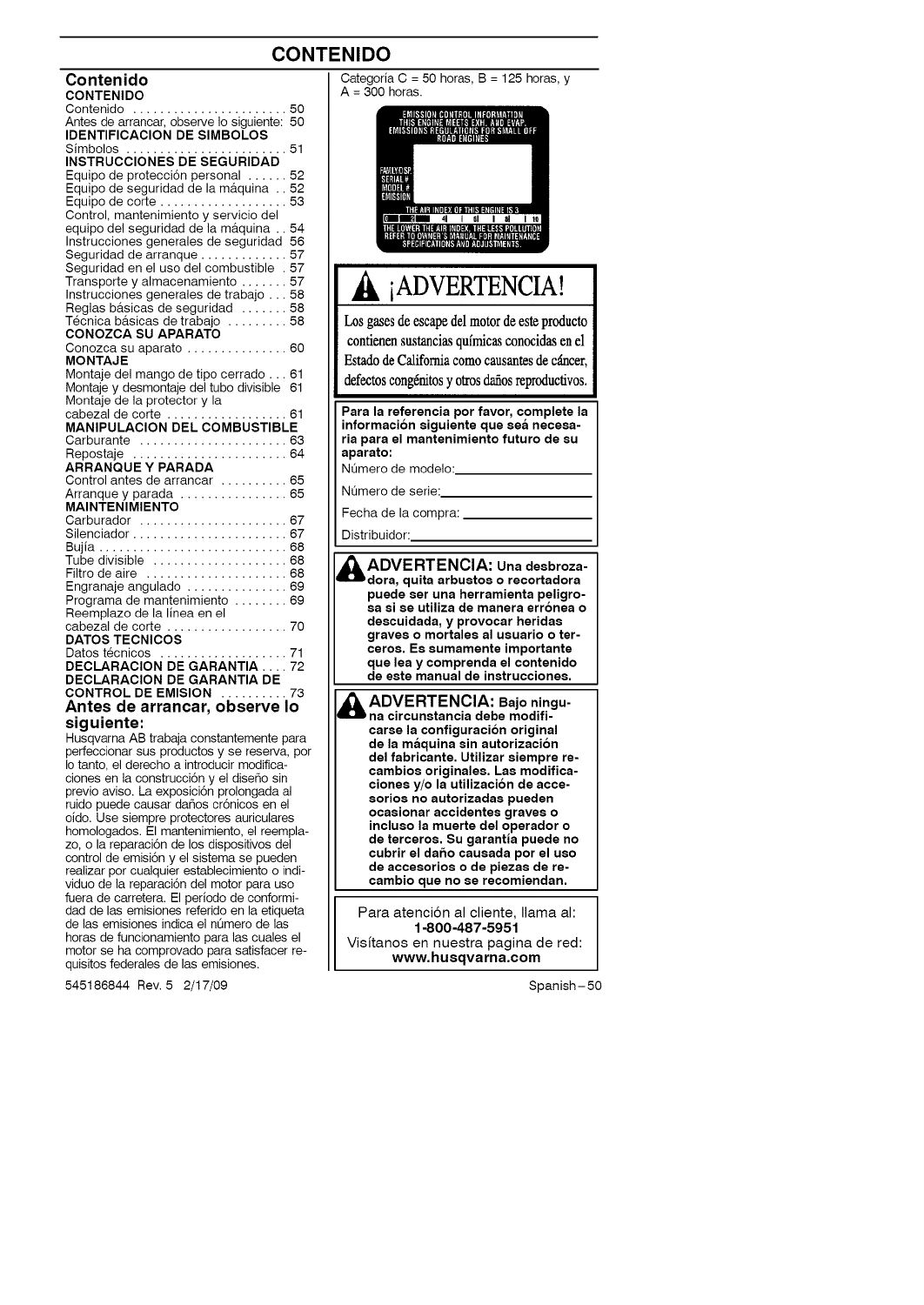### **IDENTIFICACION DE SIMBOLOS**

### **Simbolos**

**ADVERTENCIA:** Las desbrozadoras, quita arbustos y recortadoras pueden ser peligrosas! Su uso descuidado o erróneo puede provocar heridas graves o mortales al usuario o terceros.

Lea detenidamente el manual de instrucciones y asegúrese de entender su contenido antes de utilizar la máquina.

Utilice siempre:

- Protectores auriculares
- Protección ocular homologada **N**

Velocidad máxima en el eje de salida, rpm

Cuidado con los objetos lanzados o rebotados.

Durante el trabajo, el usuario de la máquina debe procurar  $\overline{A}$ que ninguna persona o animal se acerque a más de 15 metros (50 pies) a la m&quina.

Marcas de flechas que indican los límites para colocar la sujeción del mango.

Utilice siempre guantes protectores homologados.

Utilice botas antideslizantes y seguras.

Indicado únicamente para equipo de corte flexible, no metálico, es decir cabezal de corte con linea de corte.



545186844 Rev. 5 2/17/09 Spanish-51





Indicado únicamente para los cabezales de corte.

Los demás símbolos/etiquetas que apa**recen en la maquina corresponden a requisitoe de homologacion eepeclficoe en determinados mercados.**



┡

max

Para detener el motor, empuje y sostenga el interruptor stop en la posición STOP hasta que el motor se haya detenido por completo antes de hacer cualquier mantenimiento.

La máquina debe limpiarse regularmente.

Control visual.

Debe utilizarse protección ocular homologada.





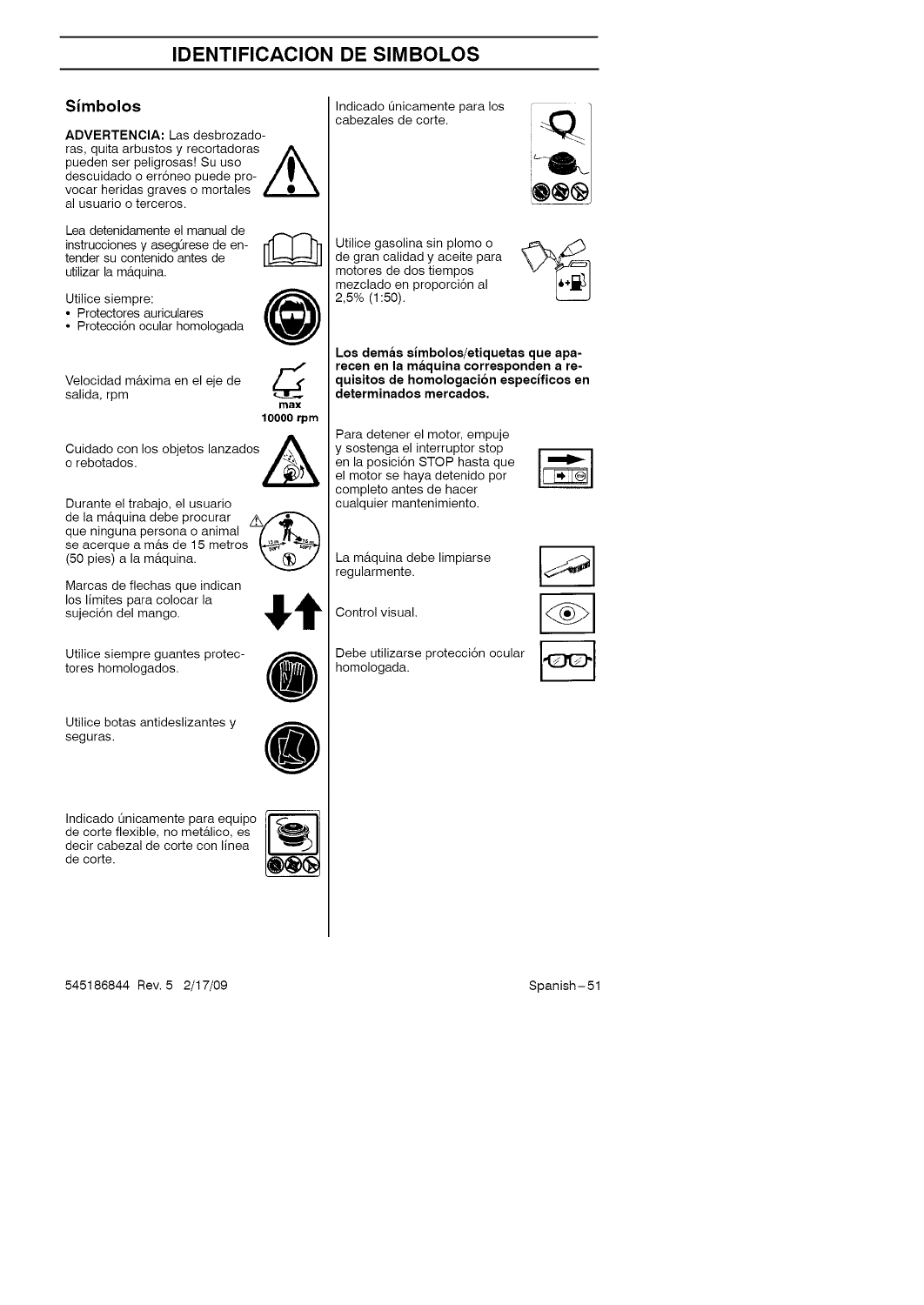#### **Equipo de proteccion personal**

ilMPORTANTE! Para trabajar con la m&quina debe utilizarse un equipo de protecci6n personal homologado. El equipo de protecci6n personal no elimina el riesgo de lesiones, pero reduce su efecto en caso de accidente. Pida a su distribuidor que le asesore en la elección del equipo.



#### **ADVERTENCIA: Cuando use proteccion auditivapreste siempre atencion a lae eeftalee o Ilamadoe de advertencia. Saquese siempre ADVERTENCIA: Cuando use la proteccion auditiva inmediatamente deepues de parar el motor.**

#### **GUANTES**

Se deben utilizar guantes cuando sea necesario, por ejemplo al montar el equipo de corte.



#### **PROTECCION AUDITIVA**

Se debe utilizar protección auditiva con suficiente capacidad de reducción sonora.



#### **PROTECCION OCULAR**

Se debe utilizar siempre protección ocular homologada. Si se utiliza visor, deben utilizarse también gafas protectoras homologadas. Por gafas protectoras homologadas se entienden las que cumplen con la norma ANSI Z87.1.





Utilice botas antideslizantes y seguras.



**BOTAS**

#### **VESTIMENTA**

Use ropas de material resistente a los desgarros y no demasiado amplias para evitar que se enganchen en ramas, etc. Use siempre pantalones largos gruesos. No trabaje con joyas, pantalones cortos, sandalias ni los pies descalzos. No Ileve el cabello suelto por debajo de los hombros.

545186844 Rev. 5 2/17/09 Spanish-52

### **EQUIPO DE PRIMEROS AUXILIOS**

Tenga siempre a mano el equipo de primeros auxilios.



#### **Equip o de seguridad de la maquma**

En la sección se describen los componentes de seguridad de la máquina, su función y el modo de efectuar el control y el mantenimiento para garantizar un funcionamiento óptimo. En cuanto a la ubicación de estos componentes en su m&quina, vea la secci6n "Conozca su aparato'.

La vida útil de la máquina puede acortarse y el riesgo de accidentes puede aumentar si el mantenimiento de la máquina no se hace de forma adecuada y si los trabajos de servicio y/o reparación no se efectúan de forma profesional. Para más informaci6n, consulte con el distribuidor autorizado del servicio más cercano.



**ADVERTENCIA: Nunca utilice una maquina con componentes de seguridad defectuosos. Siga las instrucciones de control, mantenimiento.y, servicio indicadas en este** sección.

#### Fiador **del acelerador**

El fiador del acelerador está diseñado para impedir la activación involuntaria del acelerador. Cuando se oprime el fiador (A) en el mango (= cuando se agarra el mango), se desacopla el acelerador (B). Cuando se suelta el mango, el acelerador y el fiador vuelven a sus posiciones originales. Ambas funciones se efectúan con sistemas independientes de muelles de retorno. Con esta posición, al acelerador queda autom&ticamente bloqueado en ralenti.

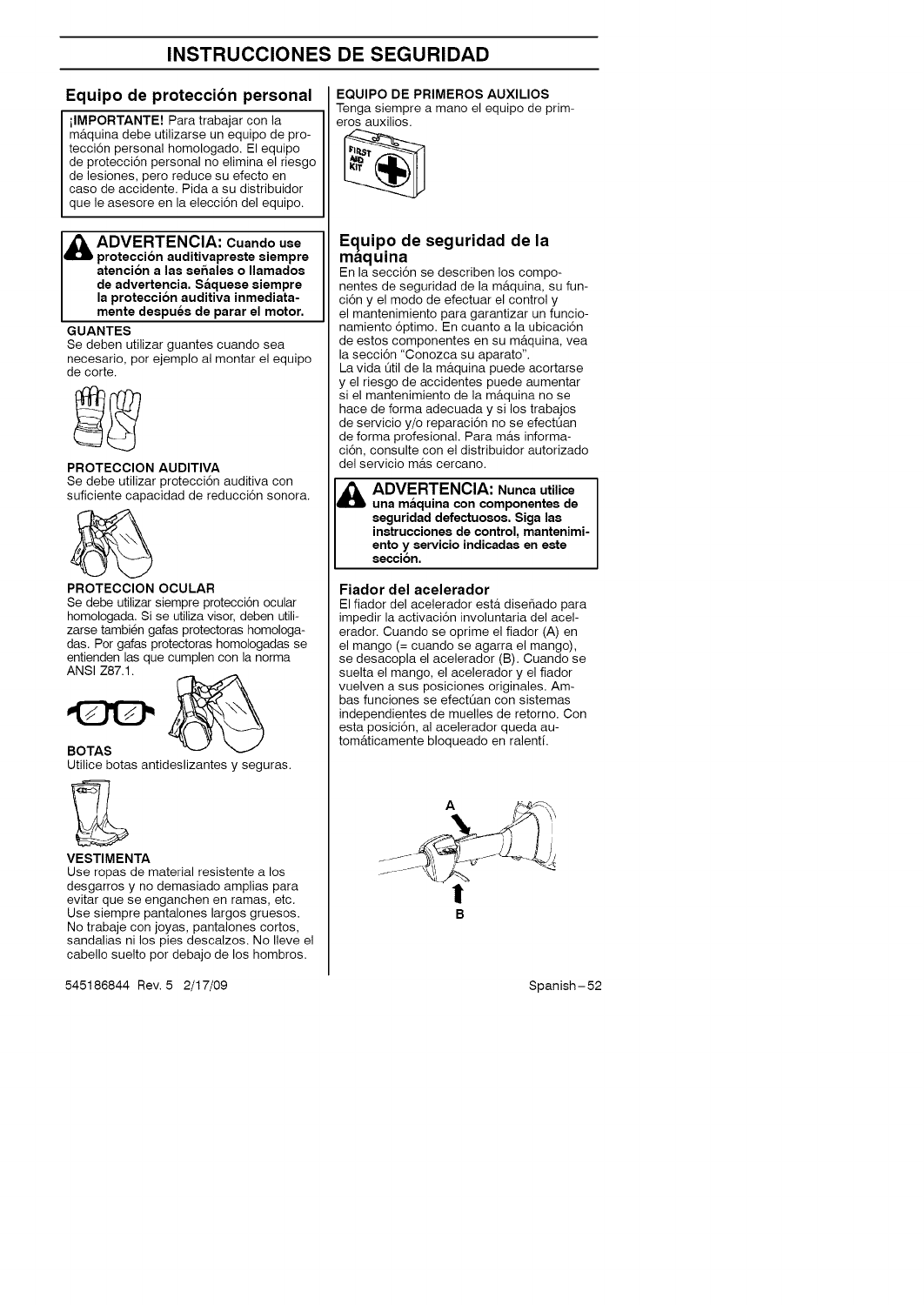#### **Parada**

Arranque el motor y asegúrese que el se haya detenido por completo cuando usted empuja y sostenga el interruptor STOR



#### **Protector del equipo de corte**

Esta protector tiene por fin evitar que el usuario reciba el impacto de objetos desprendidos. La protector evita también que el usuario entre en contacto con el equipo de corte.





ADVERTENCIA: Bajo ninguna **circunatancia ae puede utilizar un equipo de corte** sin **haber montado antes la protecci6n recomendada. Conaultar el capltulo Datoe tecnicoe. I** Bi se monta una protección incor**recta o defectuoaa, eato puede cauaar daftoa peraonalee** graves.

El uso de un bobina mal enroscado o del equipo de corte incorrecto aumenta el nivel de vibraciones.



**ADVERTENCIA: La** eobre **ex- poaici6n <sup>a</sup> laa vibracionea puede producir leaionea vaecularee o nervioeaa en personae que padecen de traetornoa circulatorioa. Si advierte alntomaa que puedan relacionarae con la eobreexpoaici6n a laa vibracionee, conaulte a un medico. Ejemploa de eetoa alntomaa son entumecimiento, falta de** een**aibilidad, "hormigueo",** "punta**daa", dolor, perdida o reducci6n de la fuerza normal, cambioa en** el **color o la auperficie de la piel. Generalmente, eetoa alntomaa ee preeentan en los dedoa, laa manoa y laa mu\_ecaa. El rieego puede aer mayor a bajaa temperaturaa.**

#### **Silenciador**

El silenciador está diseñado para reducir al m&ximo posible el nivel sonoro y para apartar los gases de escape del usuario.

#### **PRECAUCION:** El silenciador con catalizador está deseñado para reducir las sustancias nocivas en los gases de escape.

Para el silenciador, es sumamente importante seguir las instrucciones de control, mantenimiento y servicio. Vea las instrucciones en la sección Control, mantenimientoy servicio del equipo de seguridad de la máquina.

**ADVERTENCIA: El ailenciador con catalizador** ee **calienta mucho durante el ueo y permanece caliente at\_n luego de apagado el motor. Lo miamo rige para la marcha** en **ralenti. Su contacto puede quemar la piel.** iTenga **en cuenta el peligro de incendio!** d\_lb **ADVERTENCIA: En el interior del ailenciador hay** euatanciaa

**qulmicaa que pueden eer cancerlgenae. Evitar el contacto con eataa auatanciaa ai ee dafta el ailenciador.**

**& ADVERTENCIA: Recuerde que: Los gases del motor contienen mon6xido de carbono que puede provocar intoxicacion. Por eeo, nunca arranque ni haga funcionar la maquina en ambientee cerradoe, o cuando no exiata una buena circulaci6n de aire. Los gases de escape del motor eatan calientea y pueden contener chiapae que pueden provocar incendio. Por eea razon,** inunca **arranque la maquina en interiorea o cerca de material inflamable!**

#### **Equipo de corte**

El cabezal de corte está diseñado a recortar la hierba.

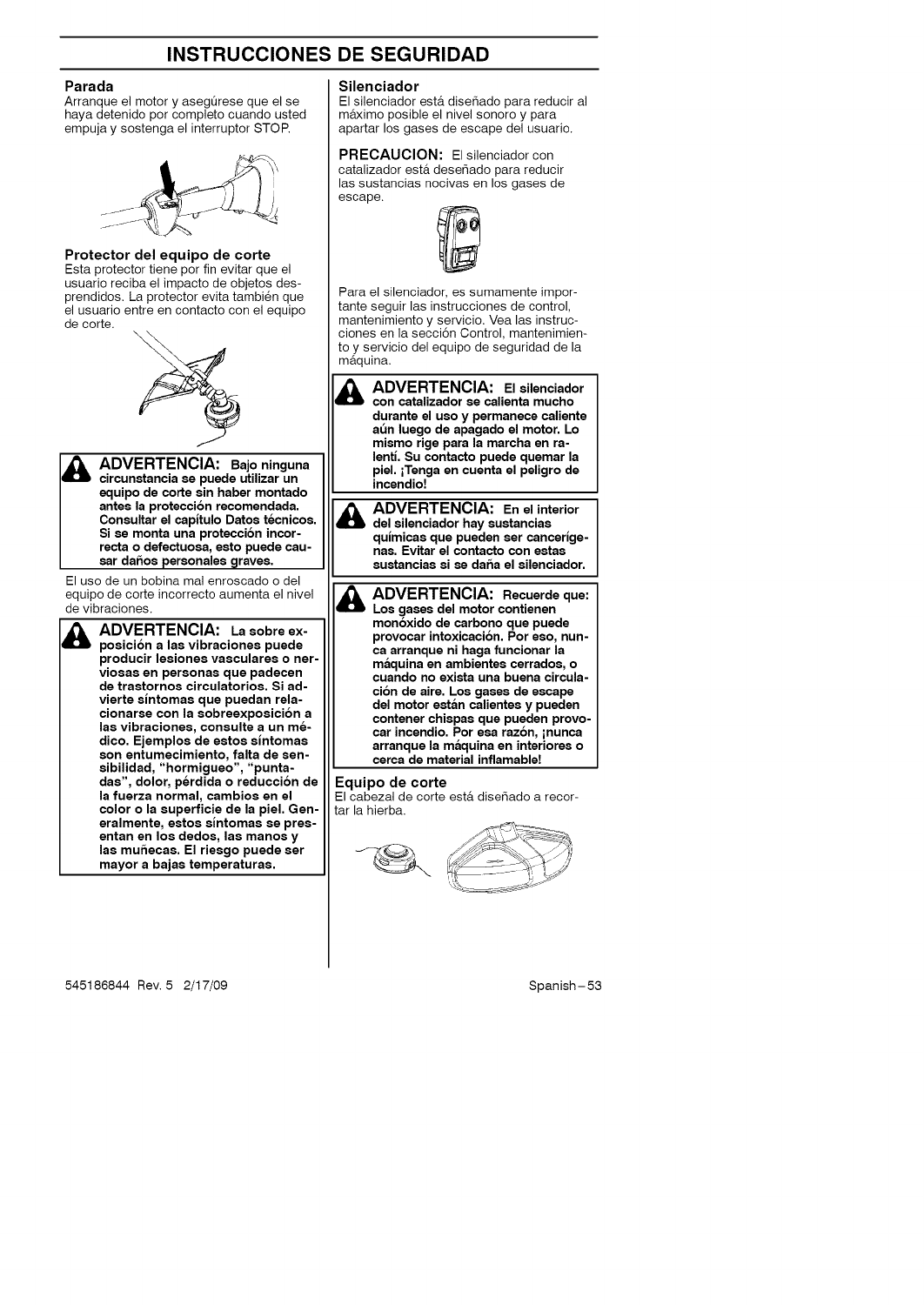#### **Control, mantenimiento y servicio del equipo del seguridad de la maquina**

#### **IMPORTANTE!**

Todos los trabajos de servicio y reparación<br>de la máquina requieren una formación es )ecial. Esto es especialmente importante para el equipo de seguridad de la máquina. Si la máquina no pasa alguno de los controles indicados a continuación, acuda a su taller de servicio local. La compra de alguno de nuestros productos le garantiza que puede recibir un mantenimiento y servicio profesional. Si no ha adquirido la máquina en una de nuestras tiendas especializadas con servicio, solicite información sobre el taller de servicio más cercano.

#### **Fiador del acelerador**

• Compruebe que el acelerador esté bloqueado en la posición de ralenti cuando el fiador está en su posición inicial.



• Apriete el fiador del acelerador y compruebe que vuelva a su posición de partida al soltarlo.



• Compruebe que el acelerador y el fiador se muevan con facilidad y que funcionen sus muelles de retorno.



• Consulte las instrucciones bajo el titulo Arranque. Ponga en marcha la máquina y acelere al m&ximo. Suelte el acelerador y controle que el equipo de corte se detengay permanezca inm6vil. Si el equipo de corte gira con el acelerador en ralenti, se debe controlar la regulación del carburador para ralenti.

545186844 Rev. 5 2/17/09 Spanish-54

Consulte las instrucciones en la sección "Mantenimiento".



#### **Interruptor de parada**

• Arranque el motor y compruebe que se pare cuando usted empuje y sostenga el interruptor en la posición de parada.



**Protector del equipo de corte**



Esta protector tiene por fin evitar que el usuario reciba el impacto de objetos desprendidos. La protector evita tambien que el usuario entre en contacto con el equipo de corte.

Controle que la protección no esté dañaday que no tenga grietas.



- Cambie la protección si ha estado expuesta a golpes o si tiene grietas.
- Utilice siempre la protector recomendada para cada equipo de corte en particula<br>Consulte el la sección "Datos Técnicos

#### **Silenciador**



Nunca utilice una máquina que tenga un silenciador defectuoso.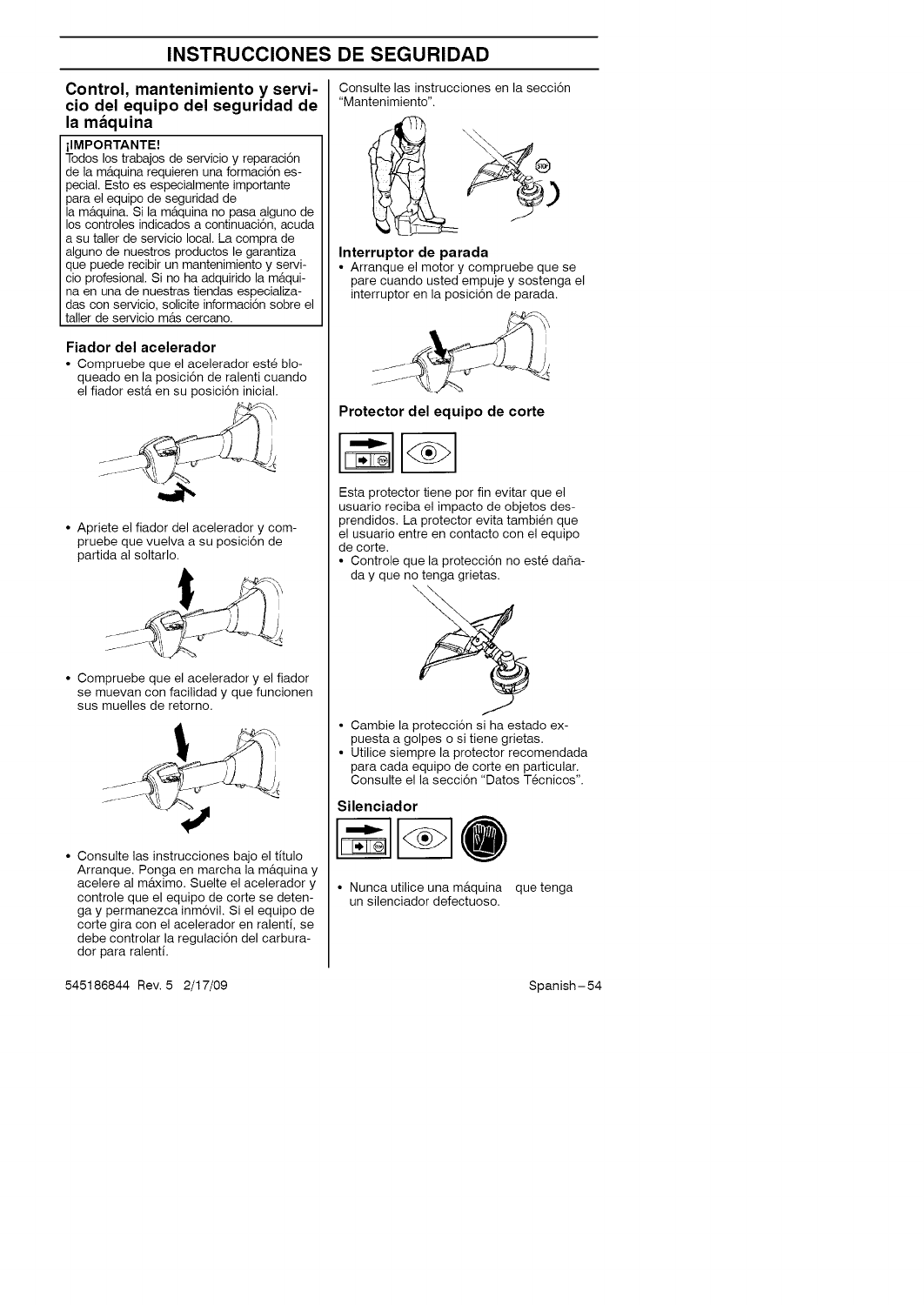

• Compruebe regularmente que el silenciador esté firmemente montado en la máquina.



• El silenciador en este aparato incorporan una rejilla apagachispas. El rejilla debe ser comprobado y en caso de necesidad, limpiar por una distribuidor autorizado del servicio. Si el rejilla se obstruye, la m\_tquina se recalienta y produce daños serios. No utilice nunca un silenciador con el rejilla apagachispas dañado. Vea la sección Mantenimiento.

#### **Equipo de corte**

Este secci6n describe c6mo Ud., con un mantenimiento correcto y utilizando el equipo de corte adecuado, podrá:

- Obtener un resultado de corte 6ptimo.
- Aumentar la duraci6n del equipo de corte.

#### **Raglas baaicas:**



1. iUtilice s61amente el equipo de corte con la protectors recomendada por nosotros<br>Vea la sección Datos técnicos.



2. Revise el equipo de corte para ver si está dañado o agrietado. Un equipo de corte danado debe ser siempre reemplazado.





**ADVERTENCIA: Nunca utilice una maquina qua tanga un equipo de \$aguridad defactuoao. Efectt\_e el control y mantenimiento del aquipo de saguridad de la maquina como se deecribio en eate capltulo. Si su maquina no paea todoe los controlaa, entreguela a un taller de aervicio para au raparacion.**

545186844 Rev. 5 2/17/09 Spanish-55

#### ilMPORTANTE!

Este capitulo describe c6mo Ud., con un mantenimiento correcto y utilizando el equipo de corte adecuado, podr&: Reducir la propensión a las reculadas de la

m&quina.

Obtener un resultado de corte 6ptimo. Aumentar la duración del equipo de corte. iUtilice s61amente el equipo de corte con la protectors recomendada por nosotres! Vea la sección "Datos Técnicos".

Lea las instrucciones del equipo de corte para montar correctamente el hilo y elegir el di&metro de hilo correcto.

#### **Cabezal de corte**

• Utilice únicamente el equipo de corte recomendado. Vea la sección "Datos Técnicos".



- En general, una máquina pequeña requiere un cabezal pequeño y viceversa. Esto se debe a que, al cortar con linea, el motor debe lanzarlo radialmente hacia afuera desde el cabezal de corte y vencer la resistencia de la hierba que se va a cortar.
- El largo del línea también es importante. Las línea más largo requiere mayor potencia del motor que uno corto, con el mismo diámetro de la línea.
- Controle que el cuchillo que hay en la protección de la recortadora esté intacto. Se utiliza para cortar la linea en el largo correcto.
- Para prolongar la vida útil de la línea, se puede poner en remojo un par de dias. De esta manera la linea se refuerza y dura más.

#### ilMPORTANTE!

Observe siempre que la línea de corte esté arrollado en forma firme y uniforme al rodillo, de lo contrario la máquina producirá vibraciones perjudiciales para la salud.

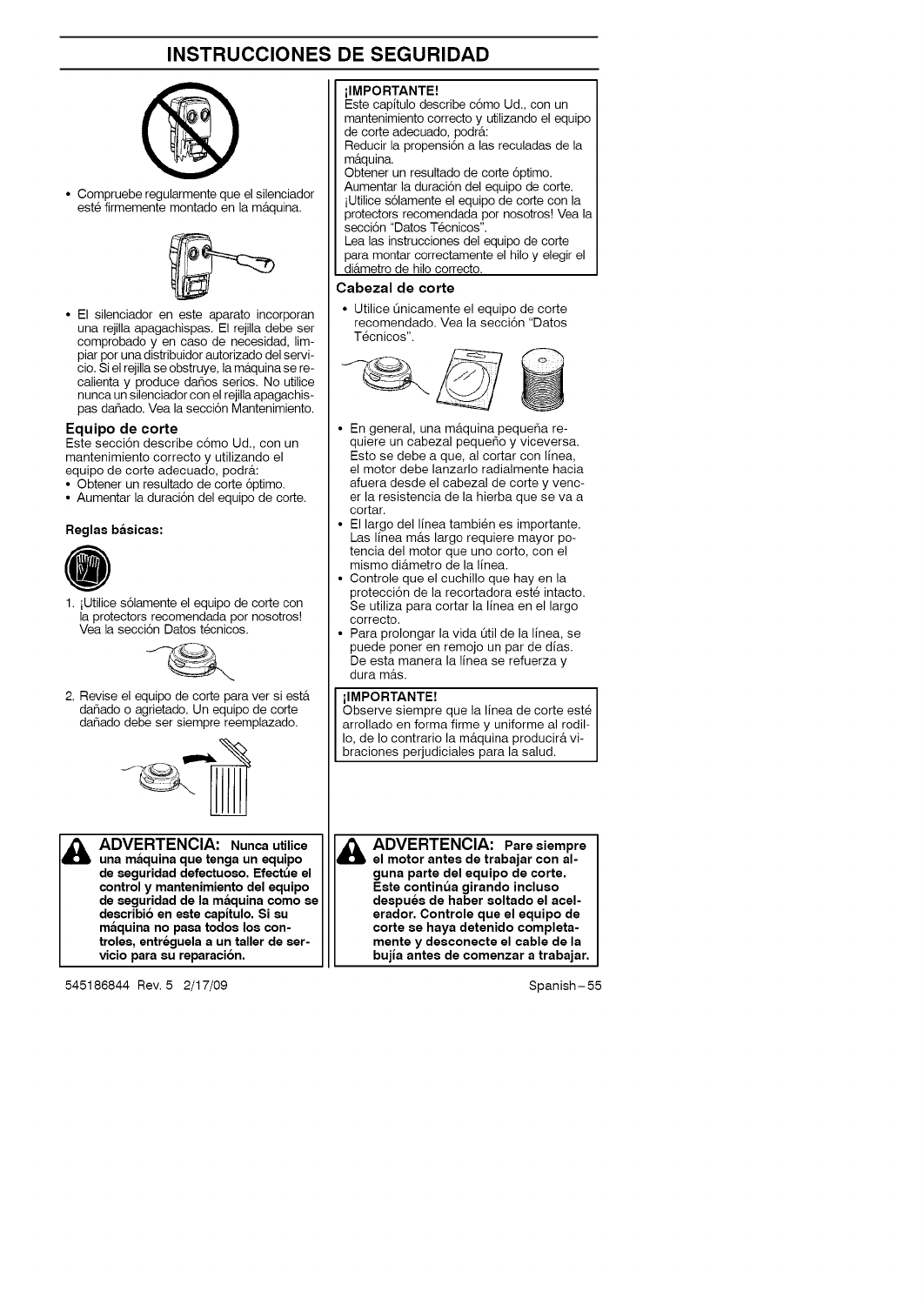#### **Instrucciones generales de seguridad**

#### **ilMPORTANTE!**

- La máquina está destinada exclusivamente a recortar la hierba.
- Los únicos accesorios que Ud. puede acoplar al motor como fuente propulsora son los equipos de corte que nosotros recomendamos en la sección de "Datos Técni-OOS".
- Nunca use alambre, soga, hilo, etc.
- Nunca utilice la máquina si está cansado, si ha ingerido alcohol o si toma medicamentos que puedan afectarle la vista, su capacidad de discernimiento o el control del cuerpo.
- Nunca utilice la máquina en condiciones atmosféricas extremas como frío intenso o clima muy caluroso y/o húmedo.
- No utilice nunca una m&quina que haya sido modificada de modo que ya no coincida con la configuración original.
- Utilice el equipo de protección personal. Vea las instrucciones en la sección de "Equipo de protecci6n personal".
- No utilice nunca una m&quina defectuosa. Siga las instrucciones de mantenimiento, control y servicio de este manual. Algunas medidas de mantenimiento y servicio deben ser efectuadas por especialistas formados y

cualificados. Vea las instrucciones en la sección "Mantenimiento".

- Todas las cubiertas y protecciones deben estar montadas antes del arranque. Controle que la cápsula y el cable de encendido esten en buenas condiciones. Pueden producirse descargas eléctricas.
- El usuario de la m&quina debe asegurarse de que ninguna persona o animal se acerquen m&s de 15 metros (50 pies) durante el trabajo.
- Evite la linea girante.
- No use ropa suelta ni ropa con corbatas, tiras, borlas, etc. que cuelgan libremente. Pueden enredarse en las piezas en movimiento.
- Si está completament tapado, estará más protegido de los escombros y pedazos de plantas tóxicos arrojados por la linea girante.
- Mantenga las mangos libres de aceite y de combustible.
- Mantenga siempre el motor junto al lado derecho de su cuerpo.
- Sujete firmemente el aparato con ambas manos.
- Mantenga la cabezal de corte por debajo de la cintura. No levante el motor por encima de su cintura.

545186844 Rev. 5 2/17/09 Spanish-56

- Mantenga todas las partes del cuerpo alejadas de la linea girante y del silenciador. Mantenga el motor por debajo del nivel de la cintura. El silenciador puede causar graves quemaduras cuando está caliente.
- Mantenga el equilibrio, con los pies en una superficie estable. No se extienda demasiado.
- Use el aparato únicamente de día o en luz artificial fuerte.
- Utilice el aparato solamente para las tareas explicadas en este manual.



#### **Proteccion personal**



- Utilice siempre botas y además, el equipo indicado además, el equipo indicado<br>en la sección Equipo de pro-<br>Utilice siempre indumentaria<br>de trabajo y pantalones lartección persona
- Utilice siempre indumentaria<br>de trabajo y pantalones largos fuertes.
- No utilice nunca ropas amplias ni joyas.
- Las personas que tengan cabellos largos, deben levantarlo por arriba de los hombros.

#### **Instrucciones de seguridad para el entorno**

- No permita nunca que los niños utilicen la máquina.
- Controle que nadie se acerque a menos de 15 metros (50 pies) durante el trabajo.
- No permita que otros utilicen la máquina sin asegurarse primero de que haya<br>comprendido el contenido del manua de instrucciones.

#### **Instrucciones de seguridad antes de arrancar**



• Inspeccione el lugar de trabajo. Aleje todos los objetos sueltos, como piedras, cristales rotos, claves, alambre de acero, cuerdas, etc., que pueden ser despedidos o enredarse en la cuchilla o la protector de ésta.

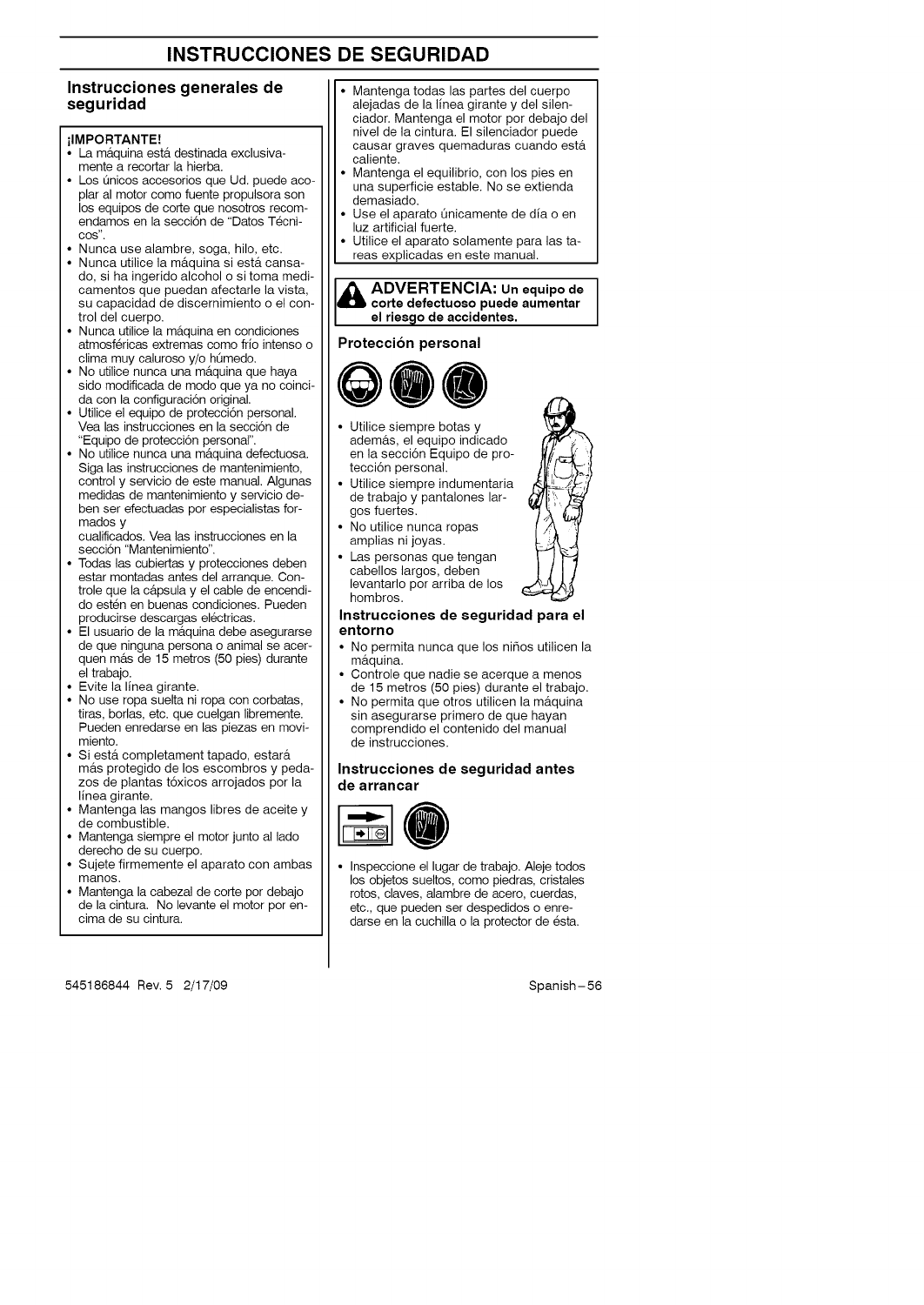- Mantenga alejados a terceros. Los niños, animales, curiosos y ayudantes deben mantenerse fuera de la zona de seguridad de 15 metros (50 pies). Se debe exhortar a los espectadores a que usen protección para los ojos. Pare la máquina inmediatamente si alguien se acerca.
- Controle toda la máquina antes de arrancar. Cambie las piezas defectuosas. Controle que no haya fuga de combustible y que todas las protecciones y tapas estén en buenas condiciones y bien fijas. Controle todos los tornillos y tuercas.
- Controle que el cabezal \\_'\_\ de corte no tenga grietas ni otros daños.
- Verifique que la protector está montada v sin dañar.



- Controle que el cabezal de corte y su protección estén correctamente montadas.
- AI ajustar el carburador, controle que el cabezal apoyado y que no haya nadie en las cercanias.
- Controle que el cabezal de corte siempre se detenga en régimen de ralentí.
- Controle que los mangos y la función de seguridad estén en orden. No utilice nunca una máquina a la que le falte una parte o que haya sido modificada y no coincida con las especificaciones.
- Utilice la m\_tquina solamente para Io que está destinada.

#### **Seguridad de arranque**



**ADVERTENCIA: Cuando el motor es arrancado con el estran-** J **gulador en la posici6n activada o** J **de aceleracion de arranque, el equi-J** J& **ADVERTENCIA: Cuando el ] po de corte comienza a girar inme-** J **diatamente. J**

- Antes de arrancar la máchina, asegúrese de que todas las cubiertas y cajas del motor estén montadas correctamente.
- Nunca ponga en marcha el motor con el embrague, el cilindro del embrague, la cubierta del embrague, o el eje desmontado.
- No ponga nunca en marcha la m&quina en interiores. Tenga en cuenta el riesgo de inhalación de los gases de escape del motor.
- Observe el entorno y asegúrese de que no haya riesgo de tocar a personas o animales con el equipo de corte.
- Vea la secci6n "Arranque y Parada" para las instrucciones completas.

545186844 Rev. 5 2/17/09 Spanish-57

#### **Seguridad en el use del combustible**



- Utilice un recipiente de combustible con protecci6n antirebose.
- No reposte nunca la máquina con el motor en marcha.
- Apague el motor y deje que se enfrie unos minutos antes de repostar.
- Procure que haya buena ventilación durante el repostaje y la mezcla de combustible (gasolina y aceite para motores de 2 tiempos).
- Antes de arrancar, aparte la máquina a 3 m como minimo del lugar de repostaje.



- Nunca arranque la m&quina:
- Si derramó combustible sobre la máquina. Seque cualquier residue y espere a que se evaporen los restos de combustible.
- Si se salpicó el cuerpo o las ropas, cambie de ropas. Lave las partes del cuerpo que han entrado en contacto con el combustible. Use agua y jabón.
- Si hay fugas de combustible en la máquina. Compruebe regularmente si hay fugas en la tapa del dep6sito o en los conductos de combustible.
- Evite que el combustible entre en contacto con la piel. El combustible causa irritaci6n y, en algunos cases, puede causar manchas en la piel.

#### **Transporte y almacenamiento**

- Almacene y transporte la máquina y el combustible de manera que eventuales fugas o vapores no puedan entrar en contacto con chispas o llamas, por ejemplo, máquinas eléctricas, motores eléctricos, contactos eléctricos/interruptores de corriente o calderas.
- Para almacenar y transportar combustible se deben utilizar recipientes diseñados y homologados para tal efecto.
- Si la máquina se va a almacenar por un periodo largo, se debe vaciar el dep6sito de combustible. Pregunte en la estación de servicio más cercana qué hacer con el combustible sobrante.

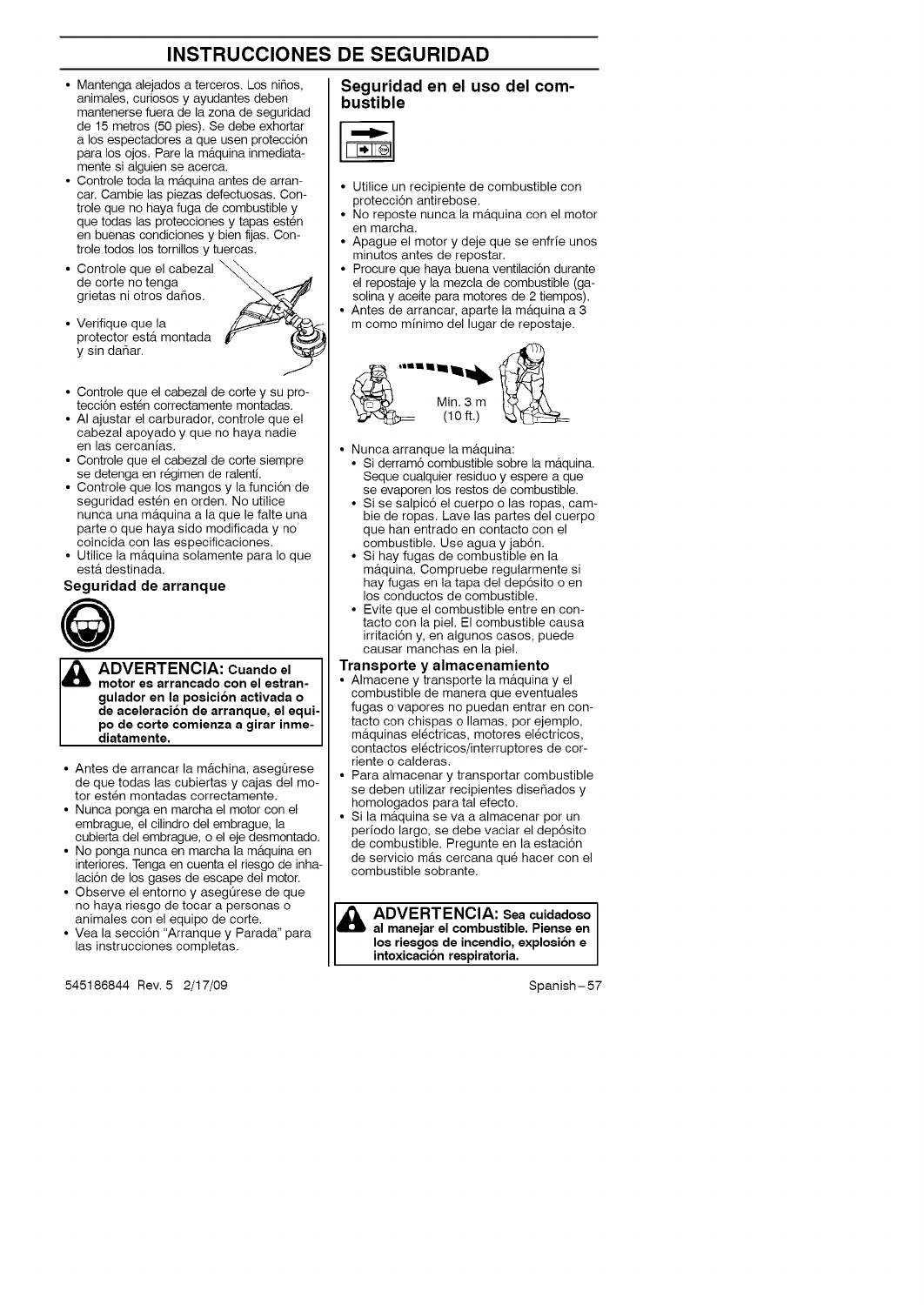#### **Instrucciones generales de trabajo**

#### ilMPORTANTE!

**.**.....<br>Esta sección trata reglas de seguridad fundamentales para el trabajo con la recortadora. Cuando se yea en una situaci6n insegura para continuar el trabajo, debe consultar a un experto. Póngase en contacto con su distribuidor autorizado del servicio. Evite todo uso para el cual no se sienta suficientemente calificado. Antes del uso, Ud. debe haber entendido la diferencia entre desbroce forestal, desbroce de hierba y recorte de hierba.

#### **Reglas** basicas **de seguridad**



1. Observe el entorno para:

- Comprobar que no hayan personas, animales, etc., que puedan influir en su control de la máquina.
- Para evitar que personas, animales, etc. entren en contacto con el equipo de corte u objetos lanzados por el equipo de corte.
- **iNOTA!** No use nunca una m&quina si no tiene posibilidad de pedir auxilio si se produce un accidente.
- 2. No trabaje en condiciones atmosféricas desfavorables come niebla, Iluvia intensa, tempestad, frio intenso, etc. El trabajo con mal tiempo es fatigoso y puede crear circunstancias peligrosas, como terreno resbaladizo, cambio imprevisto de la dirección de derribo de los árboles, etc.
- 3. Compruebe que pueda caminar y mantenerse de pie con seguridad. Yea si hay eventuales impedimentos para desplazamientos imprevistos (raices, piedras, ramas, fosos, zanjas, etc.). Proceda con sumo cuidado al trabajar en terreno incli nado.



- 4. Siva a trasladarse de un lugar a otro, apague primero el motor.
- 5. No apoye nunca la m&quina con el motor en marcha.

#### **Tecnica basicas de trabajo**

• Despu6s de cada momento de trabajo reduzca siempre la velocidad del motor a ralenti. Un tiempo demasiado largo a m\_txima velocidad sin que el motor esté cargado puede averiar seriamente el motor.

545186844 Rev. 5 2/17/09 Spanish-58

**•** Se **recomienda que no opere el motor** por **mas de un minuto a la velocidad maxima.**



**ADVERTENCIA: <sup>A</sup> veces, se atascan ramas <sup>o</sup> hierba entre la proteccion y el equipo de corte. Antes de retirarlos, pare siempre el motor.**

**Recorte de hierba con el cabezal de corte**

#### **Recorte**



• Mantenga el cabezal de corte justo por encima del suelo, en posición inclinada. Es la punta del hilo la que realiza el trabajo. Deje que el hilo trabaje con su propio ritmo.



• Nunca lo presione contra la vegetación

- que quiere segar. La linea corta con facilidad la hierba y las malas hierbas que hay contra paredes, cercas, &rboles y arriates, pero también puede dañar la corteza delicada de &rboles y arbustos, y postes de cercas.
- Disminuya el peligro de daños en las plantas acortando el hilo a 10-12 cm (4-4,5 pulgadas) y disminuyendo las revoluciones del motor.
- AI recortar y raspar debe utilizar una velocidad un poco menor que la aceleración máxima para que el hilo dure más y el cabezal de corte se desgaste menos.

#### **Raspado**



La técnica de raspado corta toda la vegetaci6n no deseada. Mantenga el cabezal de corte justo per encima del suelo, en posición inclinada. Deje que la punta del hilo golpee el suelo alrededor de &rboles, columnas, estatuas, etc. ATENCIÓN: Esta técnica aumenta el desgaste de la línea.

Wama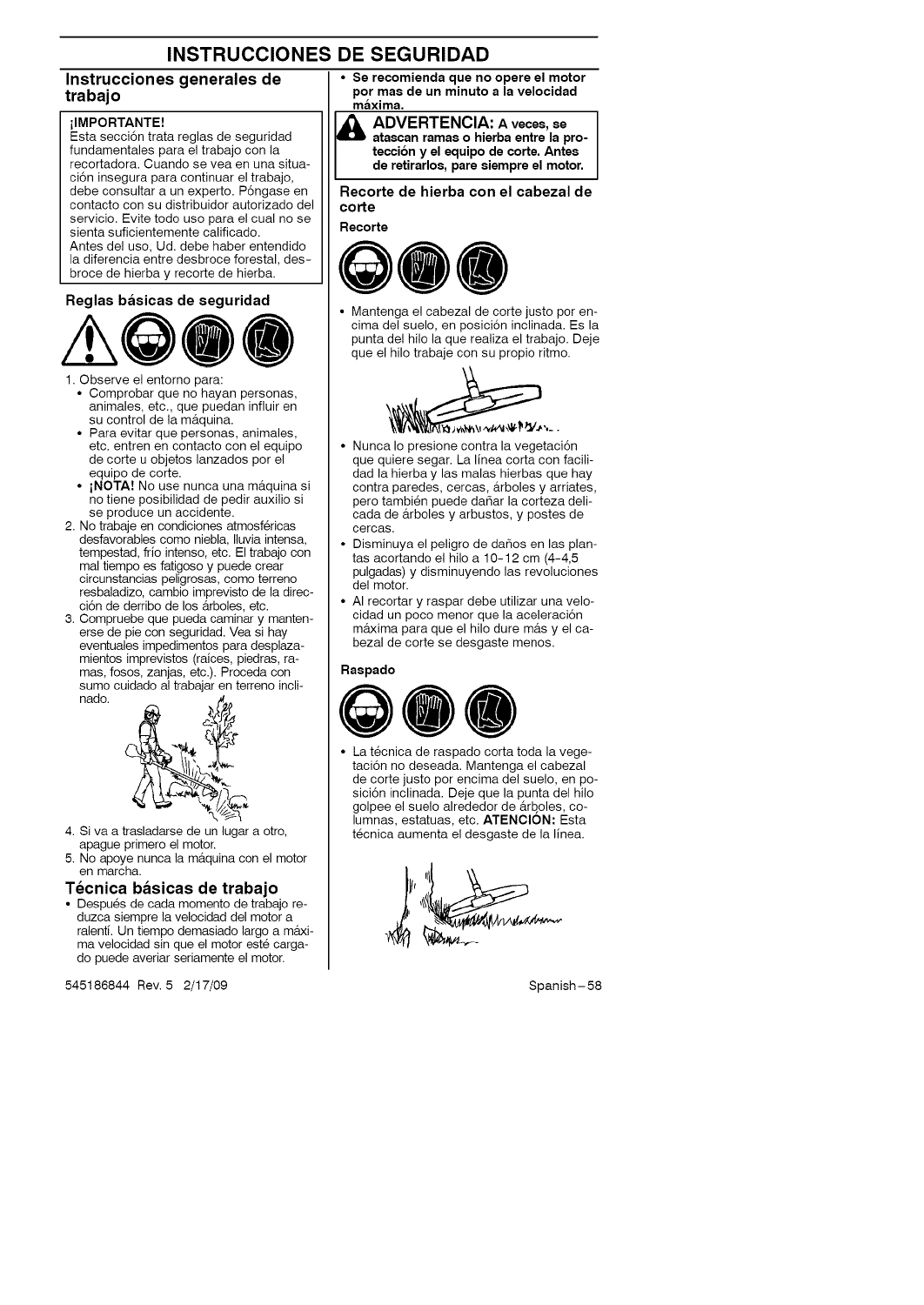**&**

El hilo se desgasta más rápido y se debe alimentar mas seguido al trabajar contr<br>piedras, ladrillos, hormigón, cercas de metal, etc. que al estar en contacto con árboles y cercas de madera.



• La recortadora es ideal para cortar en lugares que son dificilmente accesibles para un cortacésped común. Al cortar, mantenga el hilo paralelo al suelo. Evite presionar el cabezal de corte contra el suelo para no dañar el césped ni el equipo.



• Durante el corte normal evite que el cabezal de corte esté en contacto continuo con el suelo. Un contacto continue de este tipo puede causar daños y desgaste en el cabezal de corte.

**Barrido**



• El efecto ventilador del hilo giratorio puede utilizarse para una limpieza rápida y sencilla. Mantenga el hilo paralelo y per encima de la superficie a barrer y mueva la máquina de un lado a otro.



• AI cortar y barrer debe utilizar la aceleración máxima para obtener un buen resultado.

**ADVERTENCIA: Ni el usuario de la maquina ni ninguna otra persona debe intentar quitar la vegetaci6n cortada cuando** el **motor o la hoja at\_n estan girando porque esto puede provocar daftos graves. Pare el motor y la hoja antes de quitar la vegetaci6n que se ha enroscado en el eje de la hoja, porque de Io contrario pueden producirse da\_os. Durante el uso y poco despues, el engranaje angulado puede estar caliente. El contacto con el mismo puede ocasionar quemaduras.**

**& ADVERTENCIA: Cuidado con los objetos lanzados. Utilice siempre protecci6n ocular. No se incline nunca sobre la protecoi6n del equipo de corte. Pueden salir lanzadas piedras, basura, etc. hacia los ojos y causar ceguera o heridas graves. Mantenga alejados a los terceros. Los nif\_os, animales, curiosos y ayudantes deben mantenerse fuera de la zona de** seguridad **de 15 metros (50 pies). Pare la maquina inmediatamente** si **alguien** se **acerca.**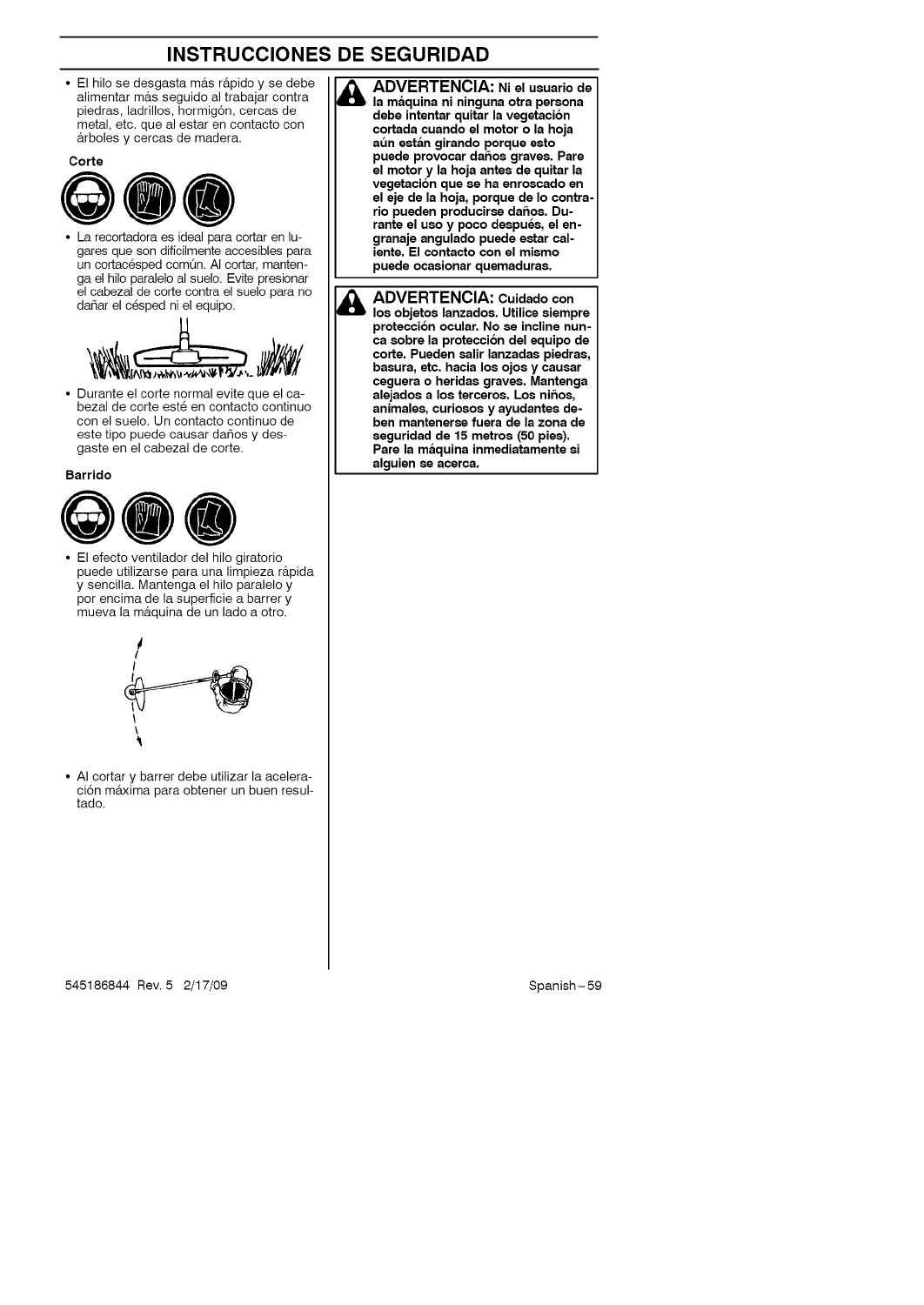### **CONOZCA SU APARATO**



### **Conozca su aparato**

- 1. Cabezal de cort
- 2. Recarga de lubricant engranaje angulado
- 3. Engranaje angulado
- 4. Protector
- 5. Parte superior del tubo
- 6. Parte inferior del tubo
- 7. Mango cerrado
- 8. Acelerador
- 9. Interruptor stop
- 10. Fiador del acelerador
- 11. Cubierta del cilindro
- 12. Mango de la cuerda de arranque
- 13. Depósito de combustib
- 14. Estrangulador
- 15. Bomba de combustible
- 16. Cubierta del filtro de aire
- 17. Regulación de mang
- 18. Contratuerca
- 19. Acomplamiento del tubo
- 20. Aceite para motores de 2 tiempos
- 21. Manual de instrucciones (EPA)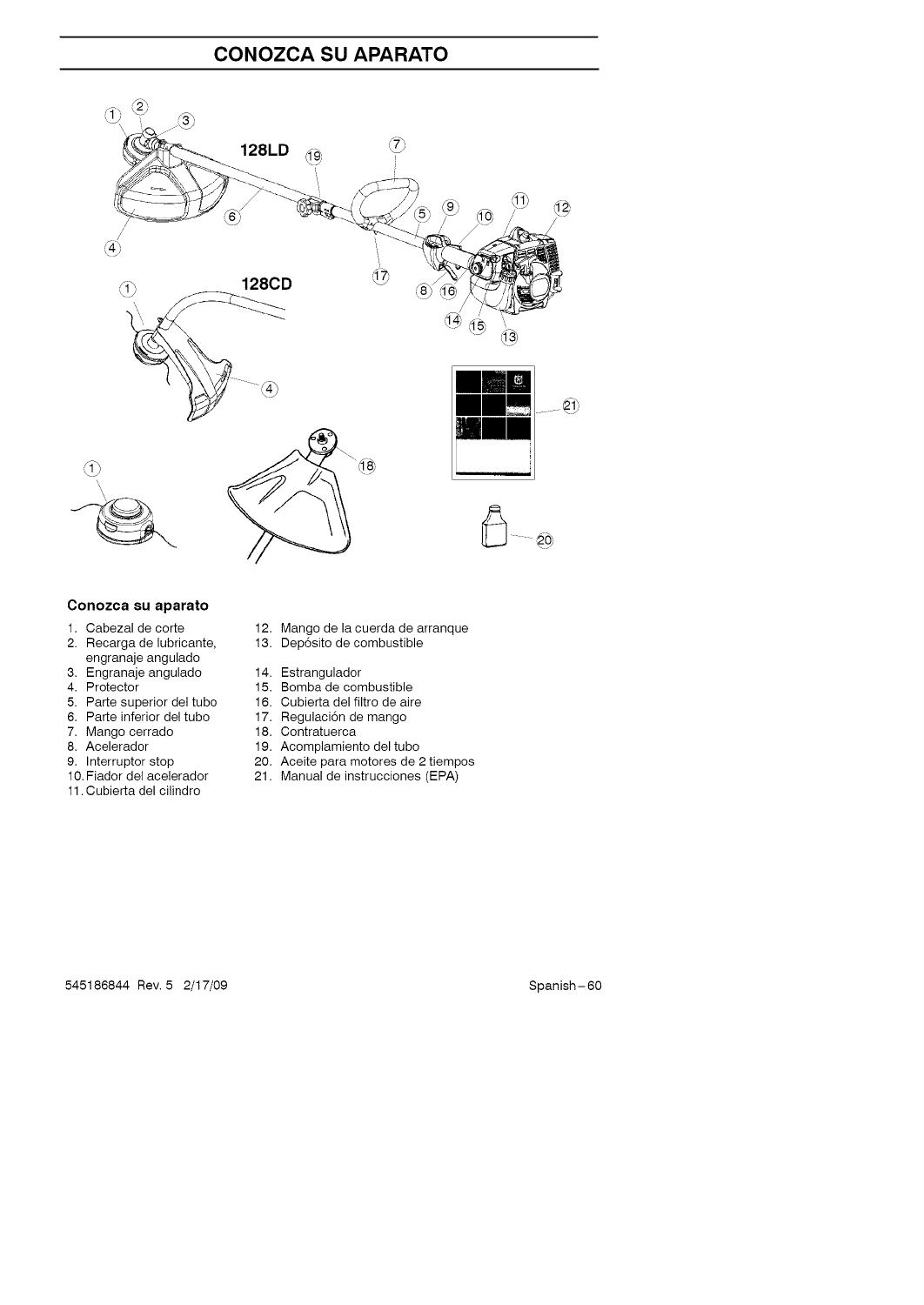### **MONTAJE**

**NOTA:** Asegúrese de que el aparato esté montada correctamente según lo demostrado en este manual.

#### **Montaje de mango de tipo cerrado**

• Coloque el mango contra la parte inferior del tubo. El mango se debe montar entre las dos flechas en el tube.



• Monte el tornillo, la chapa de fijación y la tuerca de mariposa como indica la figura. • Apriete la tuerca de mariposa.

#### **Montaje y desmontaje del tubo divisible**



#### **Montaje:**

• Afloje el acoplamiento dando vuelta a la perilla.



• Coloque el botón de conexión/desconexidn (A) del accesorio en el agujero de la guia del acoplamiento (8).



• Empule el accesorio en el acoplamiento hasta que el botón de conexión/desconexión se encaje en el primer agujero (C).



• Antes de usar el aparato, apriete la perilla firmemente.



**utilizados an el primer agujaro a menos que este indicado de otra manara en el manual de instruccion aplicable dal accesorio. Usar el agujero incorrecto podrla causar graves haridas o daftos a el aparato.**

545186844 Rev. 5 2/17/09 Spanish-61

#### **Desmontaje:**

• Afloje el acoplamiento dando vuelta a la perilla.



- **•** Oprima y sostenga el bot6n de conexi6n/ desconexión (A).
- **•** Mientras sostiene el motor y el tubo superior con firmeza, remueva el accesorio del acoplamiento en forms recta.



### **Montaje de la protector y la cabezal de corte (Modelo 128LD)**



• Montar la protector de la recortadora (D) pars trabajar con el cabezal de corte. La protecci6n de la recortadora/protector combinada se engancha en la sujeción del tubo y se fija con un tornillo (E).



- Coloque la pieza de arrastre (F) en el eje de salida.
- Gire el eje hasta que uno de los orificios de la pieza de arrastre coincida con un orificio de la caja de engranajes.
- Introduzca el Ilave hexagonal (G) en el orificio pars bloquear el eje.
- Enrosque el cabezal de corte (H) en el sentido contrario al de rotación.



• El desmontaje se realiza en el orden inverso.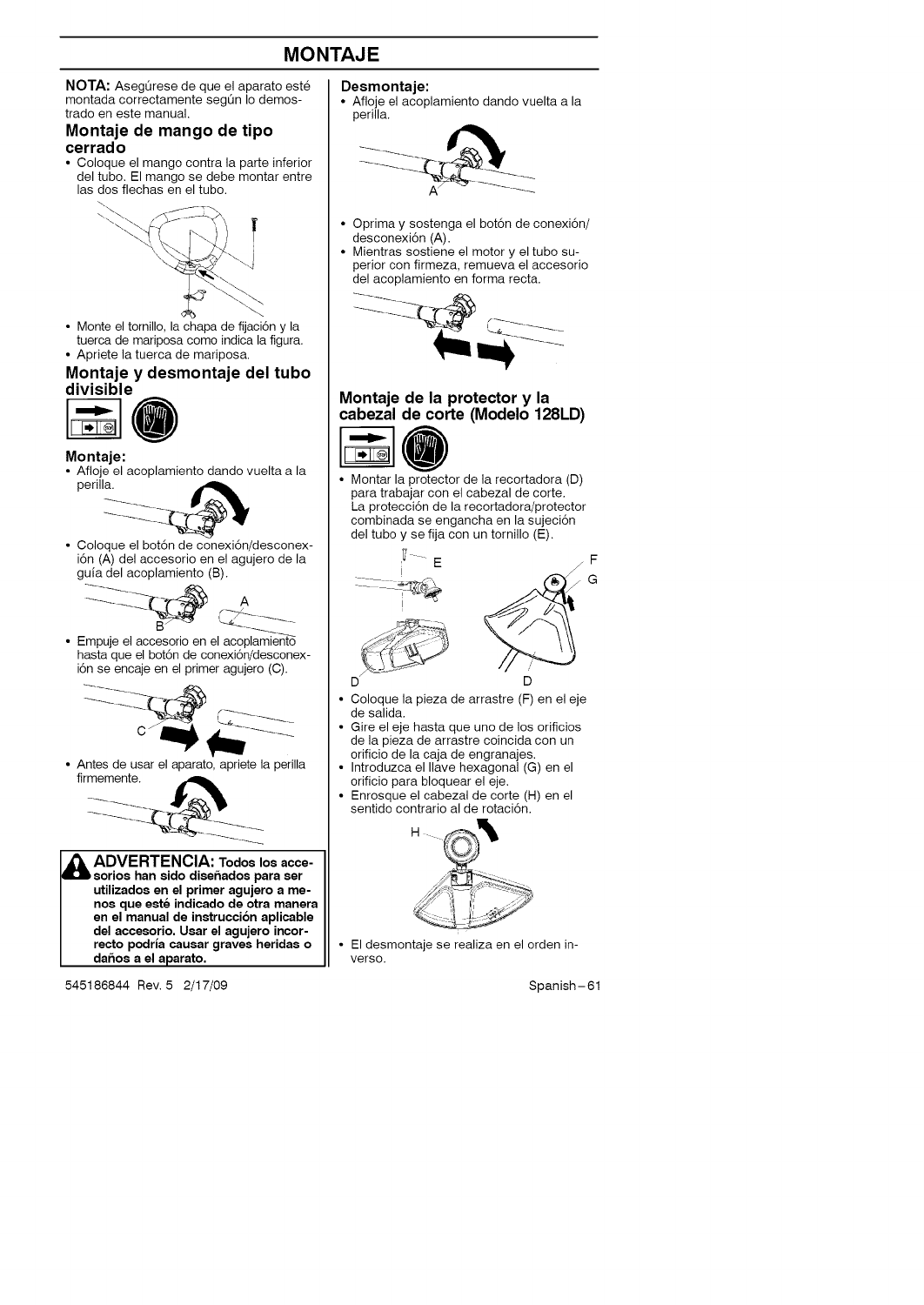### **MONTAJE**

#### **Montaje de la protector y la cabezal de corte (Modelo 128CD)**



• Nontar la protector de la recortadora (A) para trabajar con el cabezal de corte.<br>La protección de la recortadora/protec combinada se engancha en la sujeción de eje y se fija con un tuerca mariposa (B).



- Coloque el protector de polvo (C) en el eje. La tuerca debe quedar totalmen rodeada per el protector de polvo.
- Para que el eje no gire, mantenga fijo el protector de polvo con una Ilave.
- Enrosque el cabezal de corte (D) en el eje.



• El desmontaje se realiza en el orden inverso.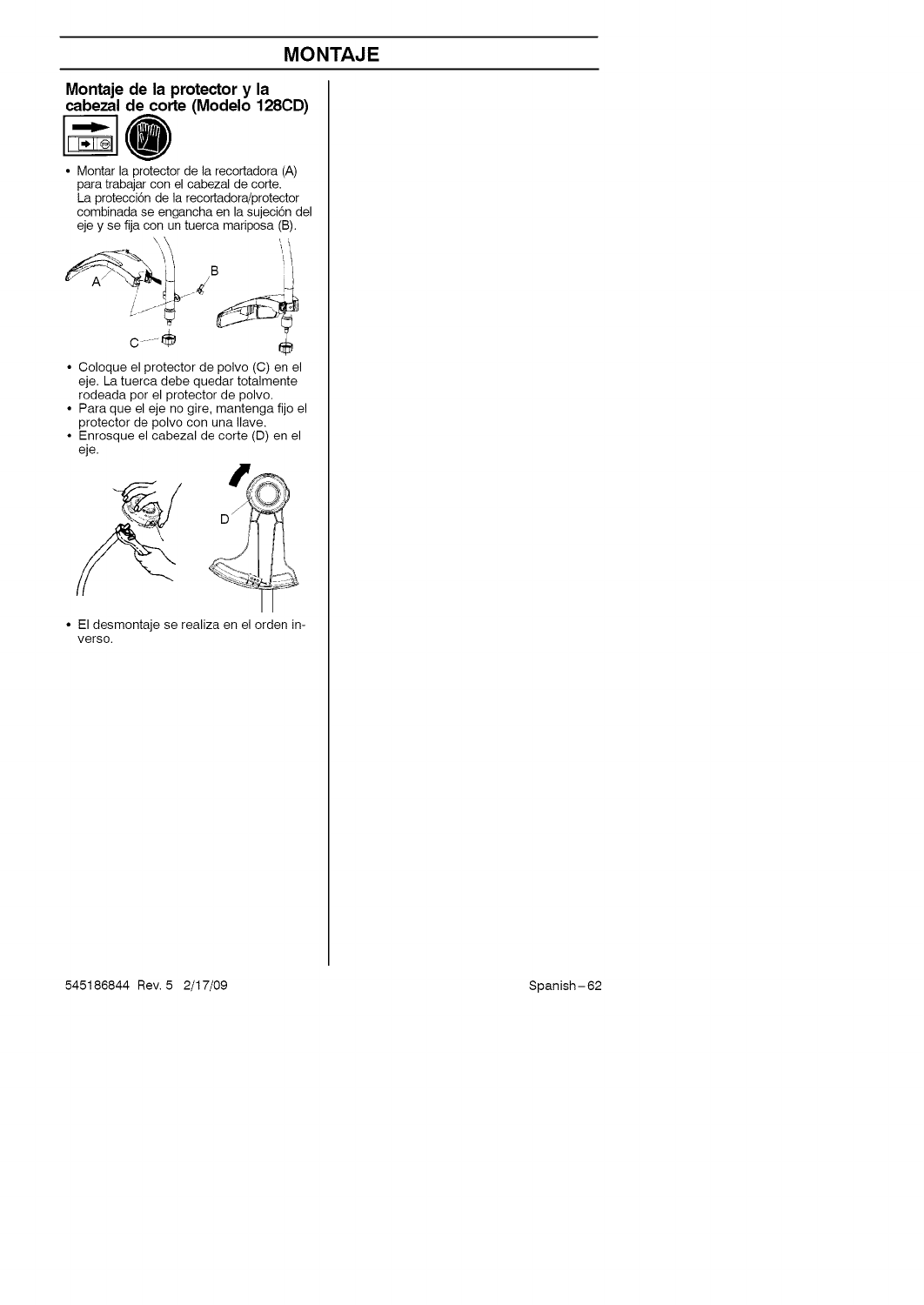### **MANIPULACION DEL COMBUSTIBLE**

#### **Carburante**

**¡NOTA!** El motor de la máquina es de dos tiempos y debe funcionar con una mezcla de gasolina y aceite para motores de dos tiempos. Para obtener una mezcla con las proporciones correctas debe medirse con precisi6n la cantidad de aceite a mezclar. .<br>En la mezcla de pequeñas cantidades de combustible, los errores más insignificantes en la medición del aceite influven considerablemente en las proporciones de la mezcla.

**ADVERTENCIA: Para hacer** la **mezcla, compruaba qua haya buena ventilacion.**

#### **Gasolina**



iNOTA! Use siempre gasolina sin plomo de alta calidad.



- **• Este motor esta habilitado para funcionar con gaaolina** sin **plomo.**
- El octanaje minimo recomendado es de 87 octanos. Si usa gasolina de menos de 87 octanos, el motor puede pistonear. Esto aumenta la temperatura del motor y puede ocasionar averias graves del mismo.
- Para trabajar durante mucho tiempo en altas revoluciones se recomienda el uso de gasolina con más octanos.

#### Aceite **para motores** de dos tiem**po8**

- Para obtener el mejor resultado y funcionamiento, use el aceite HUSQVÁRNA para motores de dos tiempos, que ha sido elaborado especialmente para nuestros motores de dos tiempos. Proporción de mezcla 1:50 (2%).
- Para maximizar la vida de su recortadora, usted puede elegir utilizar un aceite sintético de alta calidad, formulado y que ha sido elaborado para motores de dos tiempos. Proporción de mezcla 1:50 (2%).
- No utilice nunca aceite para motores de dos tiempos fuera borda refrigerados por agua (outboard oil).
- No utilice nunca aceite para motores de cuatro tiempos.

545186844 Rev. 5 2/17/09 Spanish-63

| Gasolina | Aceite para<br>motores de dos<br>tiempos |  |
|----------|------------------------------------------|--|
|          | 2% (1:50)                                |  |
| Litros   | Litros                                   |  |
| 5        | 0.10                                     |  |
| 10       | 0.20                                     |  |
| 15       | 0.30                                     |  |

#### **Mezcla**

- Siempre haga la mezcla de gasolina y aceite en un recipiente limpio, homologado para gasolina.
- Primero, ponga la mitad de la gasolina que se va a mezclar. Luego, añada todo el aceite y agite la mezcla. A continuación, añada el resto de la gasolina.
- Agite bien la mezcla de combustible
- antes de ponerla en el dep6sito de combustible de la máquina.



- No mezcle más combustible que el necesario para utilizar un mes como m\_tximo.
- Si no se ha utilizado la máquina por un tiempo prolongado, vacie el dep6sito de combustible y limpielo.
- **ADVERTENCIA: El ailenciador** I **del catalizador** se **calienta mucho,** I  $tan$  **tanto** durante el funcionamiento **como daspuea de la parada.** Incluso funcionando éste en ra**lenti. Tanga presante el paligro de incandio, aapecialmenta al manejar auatanc as y/o gases nf amab as.**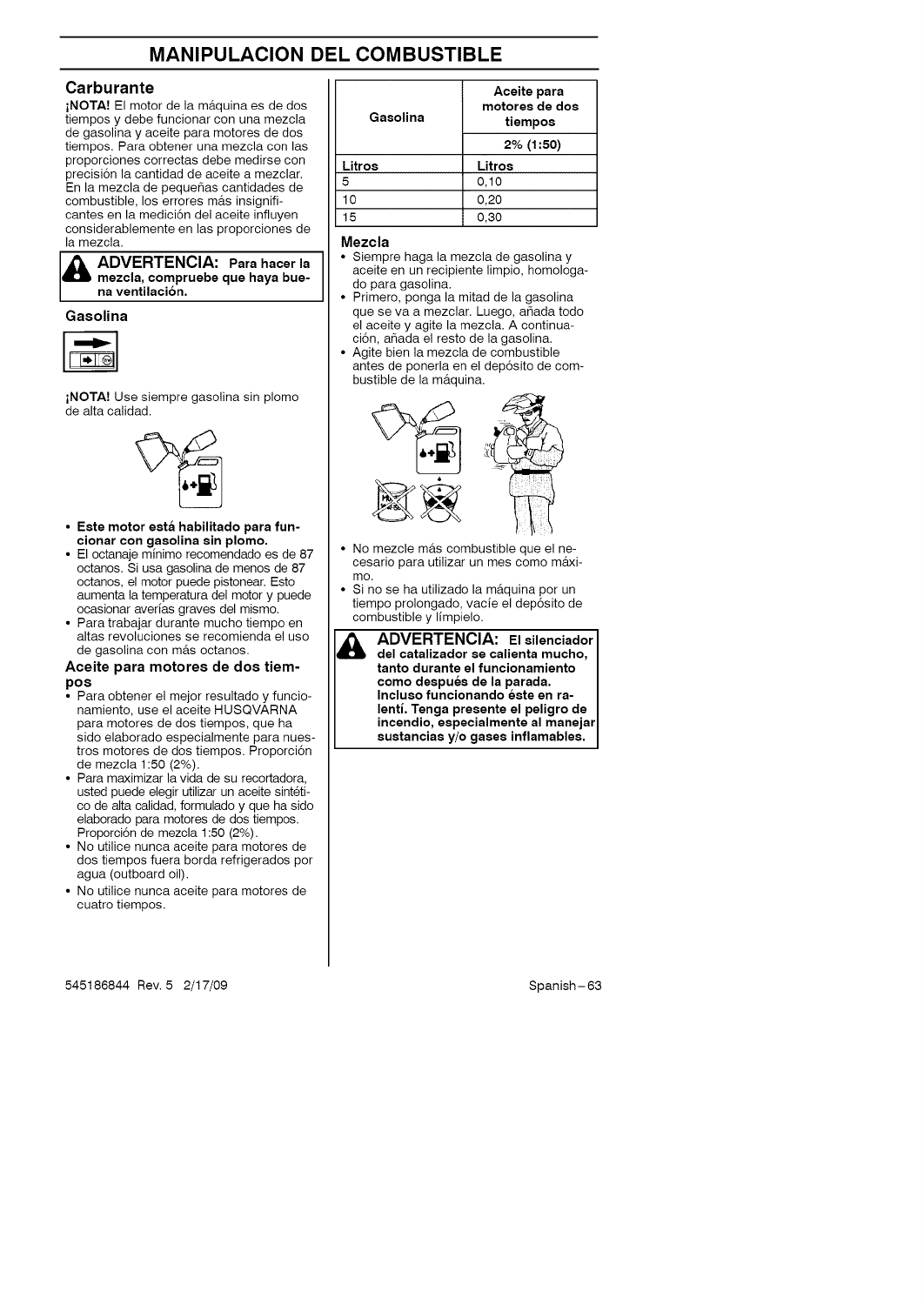### **MANIPULACION DEL COMBUSTIBLE**

#### **Repostaje**



**ADVERTENCIA: Las**siguientes **medidas preventivas reducen el ries-** $\mathbf{A}$ **go de incendio" No fume ni ponga objetos calientes cerca del combustible. No haga nunca el repostaje con el motor en marcha. Apague el motor y deje que se enfrJe unos minutos antes de repostar. Para repostar, abra despacio la tapa del dep6sito de combustible**

**para evacuar lentamente la eventual sobrepresion. Despues de repostar, apriete bien la tapa del dep6sito de combustible. Antes de arrancar, aparte** siempre **la maquina del lugar de repostaje.**



Limpie alrededor de la tapa del depósito. Los residuos en el depósito ocasionan problemas de funcionamien

◆ Asegurese de que el combustible este bien mezclado sacudiendo el recipiente antes de Ilenar el dep6sito.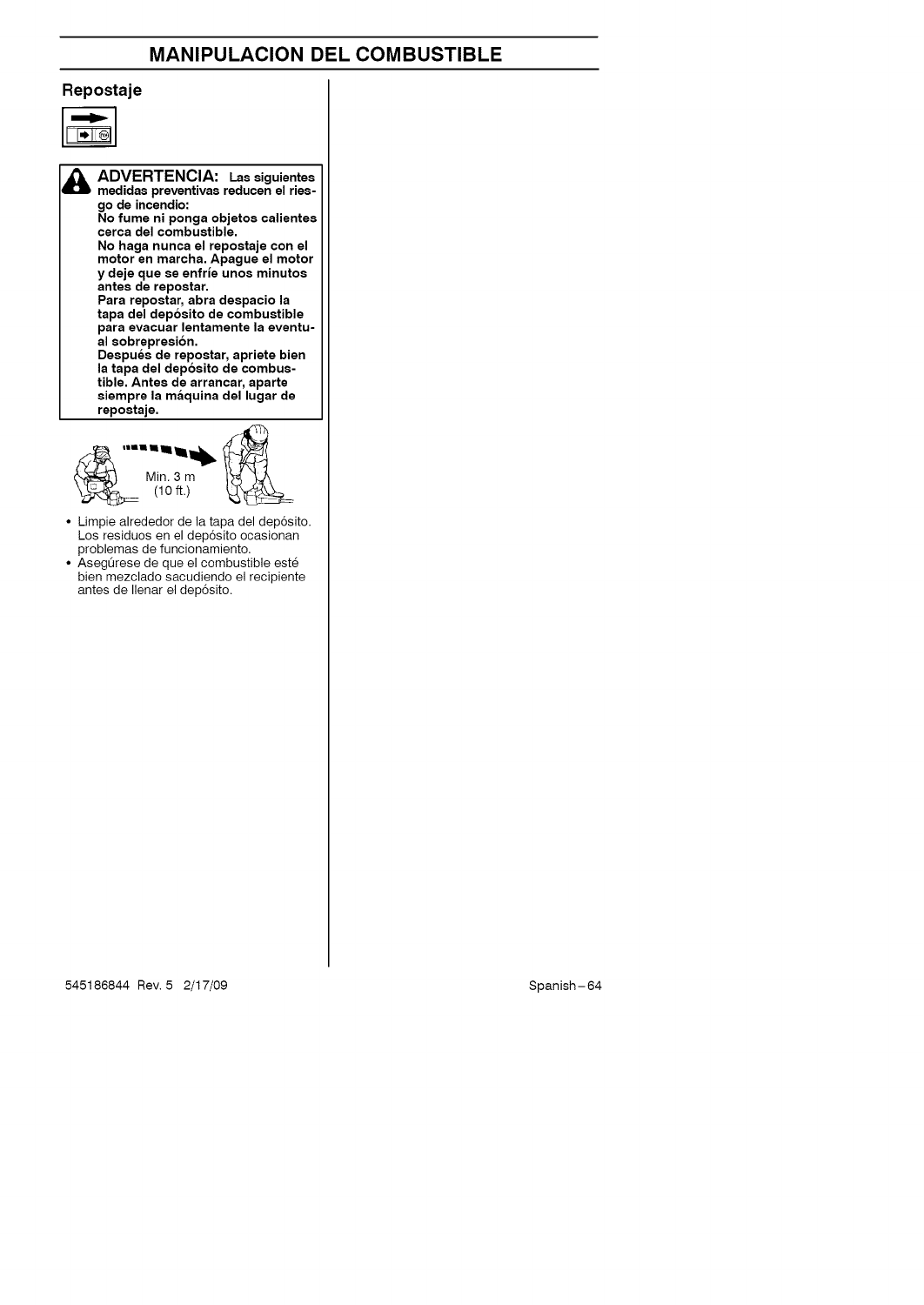### **ARRANQUE Y PARADA**

#### **Control antes de arrancar**



- Inspeccione el aparato y cambie las piezas dañadas o flojas antes de cada uso. Repare toda fuga de combustible antes de usar el aparato. Asegúrese todos los fijadores se encuentren bien ajustados. Asegúrese que el equipo de corte esté correctamente instalada y esté bien fijo. Utilice siempre línea flexible, no metálico, recomendado por el fabricante. Nunca use, por ejemplo, alambre, cuerda, hilo, etc., los cuales pueden romperse y convertirse en proyectiles peligrosos.
- **•** Controle que el cabezal de corte y la protector de la recortadora no estén dañados ni presenten grietas. Cambie el cabezal o la protector de la recortadora si han recibido golpes o están agrietados.



• Nunca utilice la máquina sin la protección o con una protección defectuosa.

#### **Arranque y parada**



**ADVERTENCIA: Antes de ar-rancar la m\_lquina daba montarsa la cubiarta del embrague complata con el tubo, de Io contrario el em**brague puede zafar y provocar<br>daños personales. Antes de arran **car, aparte** siempra **la m\_lquina del lu\_lar de repoataje. Coloque la maqulna** sobre **una base firme. Controle que el aquipo de corte no pueda atascarae en alg\_n objeto. Aseg\_reaa de qua no haya personas desautorizadas en la zona de trabajo, de Io contrario ae corre** el **riesgo** de ocasionar graves daños **parsonalas. La distancia de aeguridad as de 15 metros (50 pies).**

545186844 Rev. 5 2/17/09 Spanish-65

#### **Motor frio**

**Bomba de combustible: Presione 10** veces la burbuja de goma de la bomba de combustible hasta que comience a Ilenarse de combustible. No es necesario Ilenarla totalmente.



**Estrangulador:** Coloque la palanca azul del estrangulador de la motor a la posición estrangulamiento.



#### **Arranque**

Presione el cuerpo de la máquina contra el suelo con la mano izquierda (**ATENCIÓN:** ¡No con el pie!). Agarre la empuñadura de arranque con la mano derecha. NO **apriete el gatillo acelerador,** Tire despacio de la cuerda con la mano derecha, hasta sentir una resistencia (los dientes de arranque engranan), y después tire rápido y con fuerza.

#### **Nunca enrosque el cuerda de arranque alrededor de la mano.**

Repita tirar de la cuerda hasta que el motor suene como si esté intentando arrancar. Coloque la palanca azul del estrangulador de la motor a la posición 1/2. Tire del cuerda hasta que el motor arranca. Coloque la palanca azul del estrangulador de la motor a la posición abierta.



**NOTA:** Si el motor se apaga, coloque la palanca azul del estrangulador de la motor a la posición estrangulamiento y repita los instrucciones de arranque.

iPRECAUClON! No extraiga el cuerda de arranque al m&ximo, y no suelte la empunadura de arranque si ha extraido todo el cuerda. EIIo puede ocasionar averias en la máquina.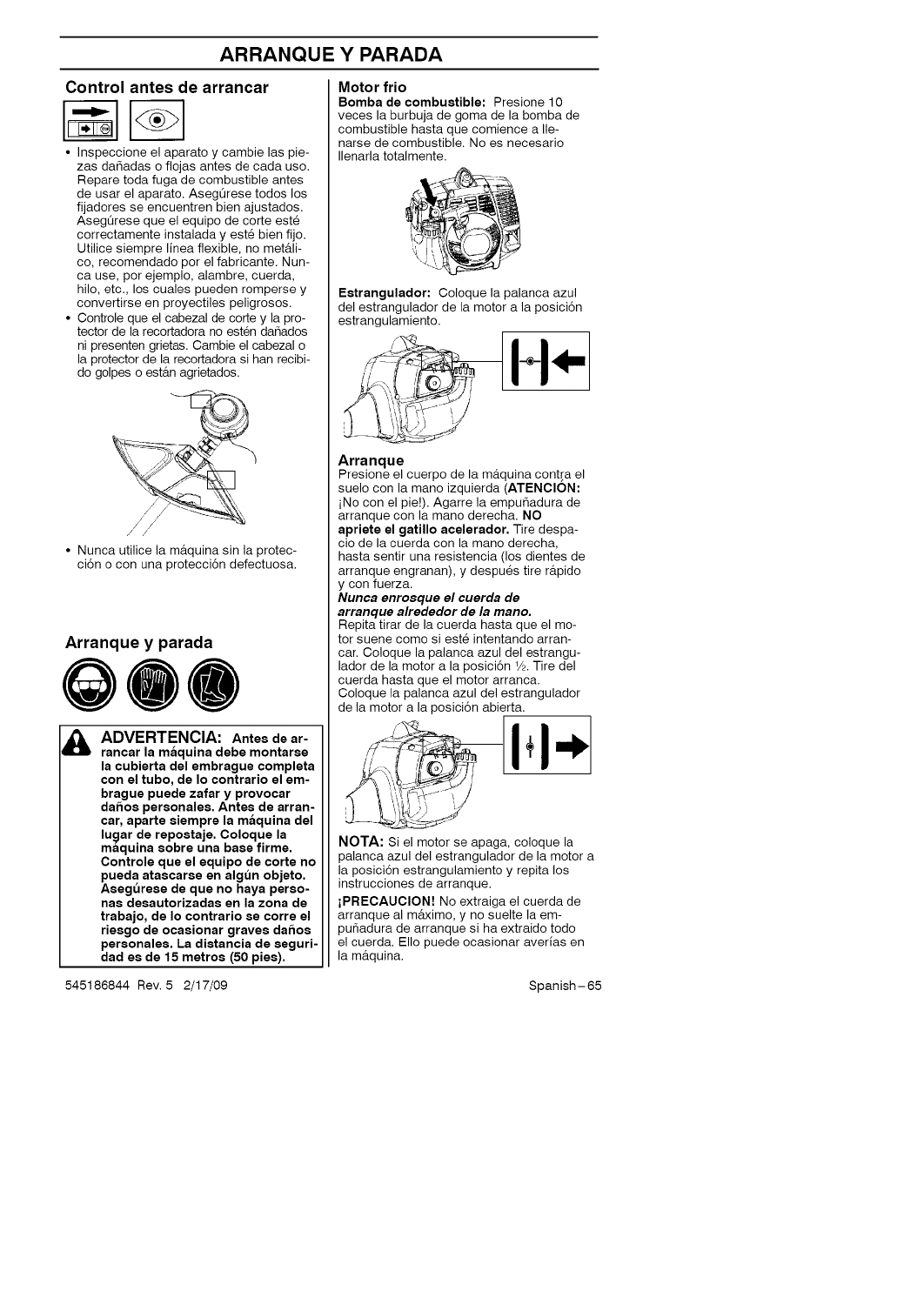### **ARRANQUE Y PARADA**



#### **Motor caliente**

Con un motor caliente, coloque la palanca azu<br>del estrangulador de la motor a la posición ½. Tire del cuerda hasta que el motor arranca. Coloque la palanca azul del estrangulador de la motor a la posición abierta.

#### **Parada**

Para detener el motor, empuje y sostenga el interruptor stop en la posición STOP hasta<br>que el motor se haya detenido por complet



A motor **es arrancado con el estrangulador** en **la posici6n activada o de aceleraci6n de arranque, el** I& **ADVERTENCIA: Cuando el equipo de corte comienza a girar inmediatamente.**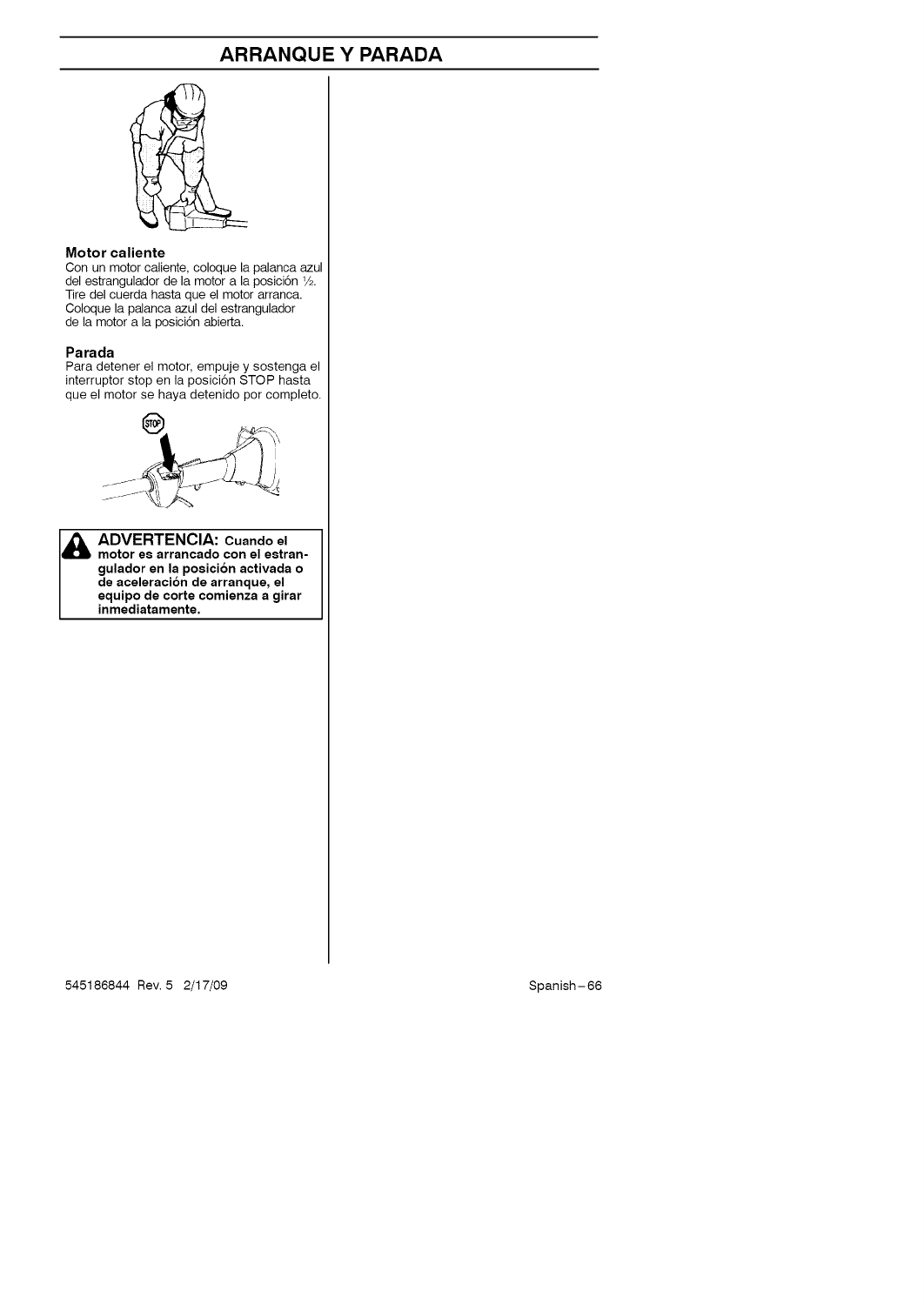### **MANTENIMIENTO**

El dueño es responsable de adquirir todo el mantenimiento requerido como Io define en el manual de instrucciones.

#### **Carburador**

Su producto Husqvarna ha sido construido y fabricado conforme a especificaciones que reducen los gases de escape tóxico<br>Cuando el motor ha consumido 8-10 dep6sitos de combustible, se dice que el motor ha sido rodado. Para asegurarse de que funcione de la mejor manera y despida la menor cantidad posible de gases t6xicos después del período de rodaje, contacte a su distribuidor autorizado del servicio para que ajuste su carburador.

ADVERTENCIA: Antes de ar**rancar la maquina debe montarse la cubierta del embrague completa con el tubo, de Io contrario el embrague**  $\begin{bmatrix} 1 & 0 & 0 \\ 0 & 0 & 0 \end{bmatrix}$  be the community of the puede zafar y provocar daños per **sonales.** 

#### **Functionamiento**



- **°** El r\_gimen del motor se controla mediante el acelerador y el carburador. En el carburador se efectúa la dosificación de la mezcla de aire y combustible.
- Con el tornillo T se regula la posici6n del acelerador en ralenti. El ralenti se aumenta girando el tornillo Ten el sentido de las agujas del reloj y se reduce gir&ndolo en sentido contrario a las agujas del reloj.

#### **Reglaje basico**

• El reglaje básico del carburador se lleva a cabo en las pruebas que se hacen en fábrica. El reglaje final debe ser realizado por un técnico especializado.

iNOTA! Si el equipo de corte gira en ralenti, debe girarse el tornillo de ralenti- Ten sentido contrario a las agujas del reloj hasta que el equipo de corte quede inmóvil.

**Regimen recomendado en ralenti:** Vea la sección "Datos Técnicos" **Aceleracion maxima recemendada:** Vea la sección "Datos Técnicos".



**ADVERTENCIA:** Si no puede **regular el regimen en ralentl para que el equipo de corte deje de girar, conaulte a su diatribuidor autorizado del servicio. No utilice la maquina** I& **ADVERTENCIA:** si **no puede haata que no este correctamente regulada o reparada.**

545186844 Rev. 5 2/17/09

#### **Reglaje definitivo del regimen de ralenti-T**

Regule el régimen de ralentí con el tornillo T, si es necesario un reajuste. Gire primero el tornillo de ralenti T en el sentido de las agujas del reloj, hasta que comience a girar el equipo de corte. Después gire el tor nillo en el sentido contrario, hasta que el equipo de corte se detenga. El r\_gimen de ralenti es correcto cuando el motor funciona en forma uniforme en cada posición. También debe existir un buen margen hasta el régimen en que empieza a girar el equipo de corte.



**ADVERTENCIA: Si no puede regular el regimen en ralentl para** A **que el equipo de corte deje de girar, conaulte a su diatribuidor autorizado del servicio. No utilice la maquina hasta que no eat\_ correctamente regulada o reparada.**

#### **Seguridad del aparato y su mantenimiento**

Antes de realizar cualquier tarea de mantenimiento, salvo reglajes en el carburador, desconecte la bujia.

#### **Silenciador**



iNOTA! El silenciador tiene un catalizador diseñado para reducir los gas de escape dañosos.



El silenciador está diseñado para amortiguar el ruido y para apartar del usuario los gases de escape. Los gases de escape están calientes y pueden contener chispas que pueden ocasionar incendios si se dirigen los gases a materiales secos e inflamables.

Spanish-67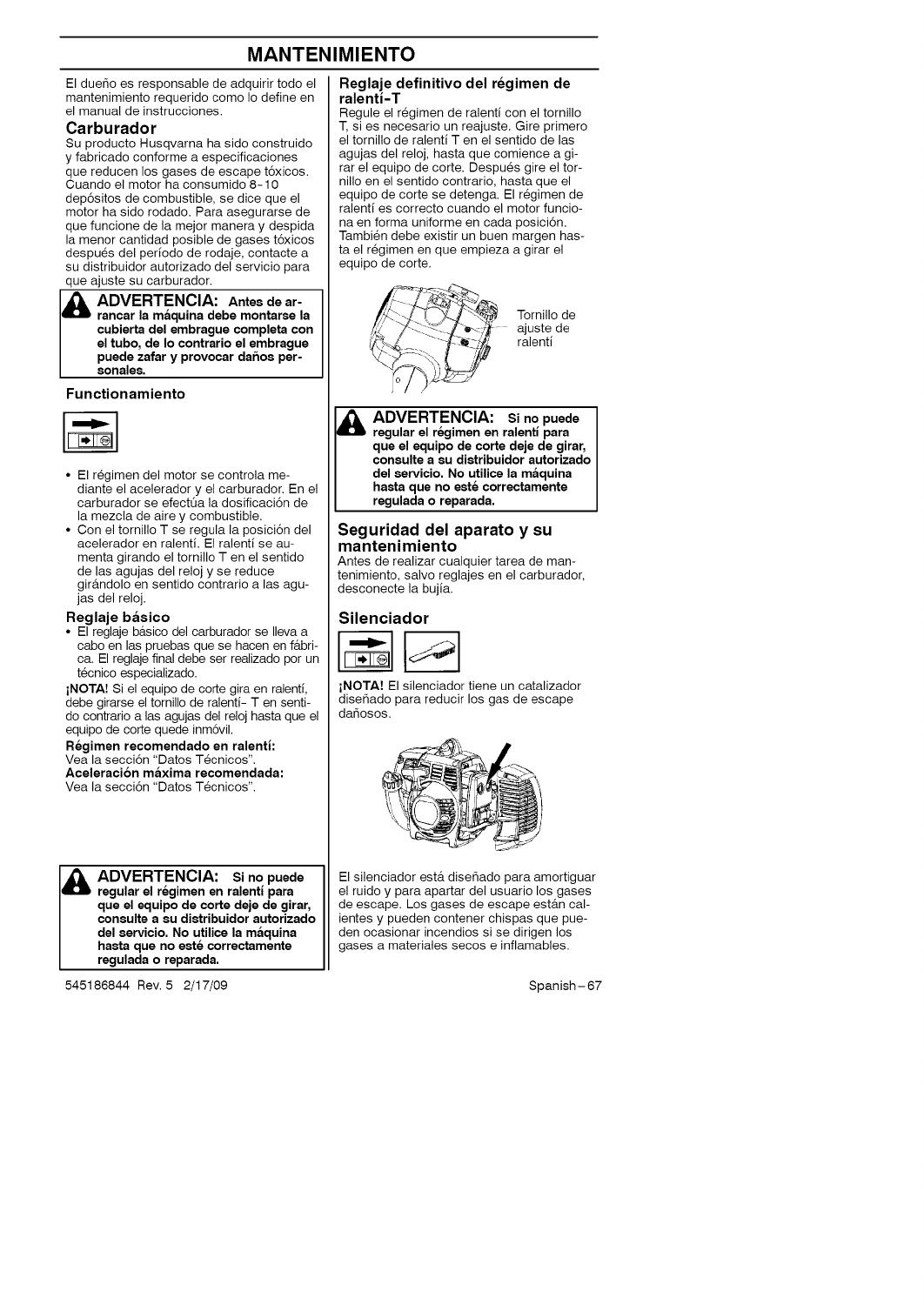### **MANTENIMIENTO**

El silenciador incorporan una rejilla apagachispas. El rejilla debe ser comprobado y en caso de necesidad, limpiar por una distribuidor autorizado del servicio. Si el rejil**la presenta daftos, se debe cambiar el rejilla.**

Si el rejilla se obstruye con frecuencia, esto puede ser señal de que el catalizador no funciona correctamente. Consulte a su distribuidor para un inspección. Si el rejilla se obstruye, la máquina se recalienta y se dañan el cilindro y el pistón.



iPRECAUClON! No utilice nunca la m&quina con un silenciador en mal estado.



ADVERTENCIA: El silenciador **con catalizador** se **calienta mucho durante el uso y permanece caliente at\_n luego de apagado el motor. Lo mismo rige para la marcha** en **ra-**Id\_lb **DVERTENCIA: El** silenciador **lentl. Su contacto puede quemar la piel.** iTenga **en cuenta el peligro de incendio!**



**ADVERTENCIA:** En el interior **del silenciador hay** sustancias **qulmicas que pueden** ser **cancerlge-**Id\_lb **DVERTENCIA: En el interior nas. Evitar el contacto con estas sustancias si** se **dafta el silenciador.**

**ADVERTENCIA: Recuerde que: Los gases del motor contienen** H. **monoxido de carbono que puede provocar intoxicaci6n. Por eso, nunca arranque ni haga funcionar la maquina en ambientes** carrados, **o cuando no exista una buena circulacion de aire. Los gases de escape del motor estan calientes y pueden contener chispas que pueden provocar incendio. Por eca razon,** inunca **arranque la maquina en interiores o** carca **de material inflamable!**

#### **Bujia**



Los factores siguientes afectan al estado de la bujia:

- Carburador mal regulado.
- Mezcla de aceite inadecuada en el combustible (demasiado aceite o aceite inadecuado).
- Filtro de aire sucio.

545186844 Rev. 5 2/17/09 Spanish-68

Estos factores producen revestimientos en los electrodos de la bujia que pueden ocasionar perturbaciones del funcionamiento y dificultades de arranque. Si la potencia de la máquina es demasiado baja, si es difícil arrancar la m&quina o si el ralenti es irregular: revise primero la bujia antes de tomar otras medidas. Si la bujía está muy sucia, limpiela y compruebe que la separaci6n de los electrodos sea de 0,6 mm (0,024 de pulgada). La bujia debe cambiarse aproximadamente despues de un mes de funcionamiento o más a menudo si es necesario.

**¡PRECAUCION!** ¡Utilice siempre el tipo de bujia recomendado! Una bujia incorrecta puede arruinar el pistón y el cilindro. Asegúrese de que la bujía tenga supresión de perturbaciones radioeléctricas.





#### **Tubo divisible**



La punta del eje propulsor en la parte inferior del tubo debe lubricarse interiormente con grasa cada 30 horas de trabajo. Existe el riesgo de que las puntas del eje propulsor (uniones ranuradas) se agarroten si no se lubrican regularmente.



## **Filtro de aire**



El filtro de aire debe limpiarse regularmente de polvo y suciedad para evitar:

- Fallos del carburador
- Problemas de arranque
- Reducción de la potencia
- Desgaste innecesario de las piezas del motor.
- Un consumo de combustible excesivo.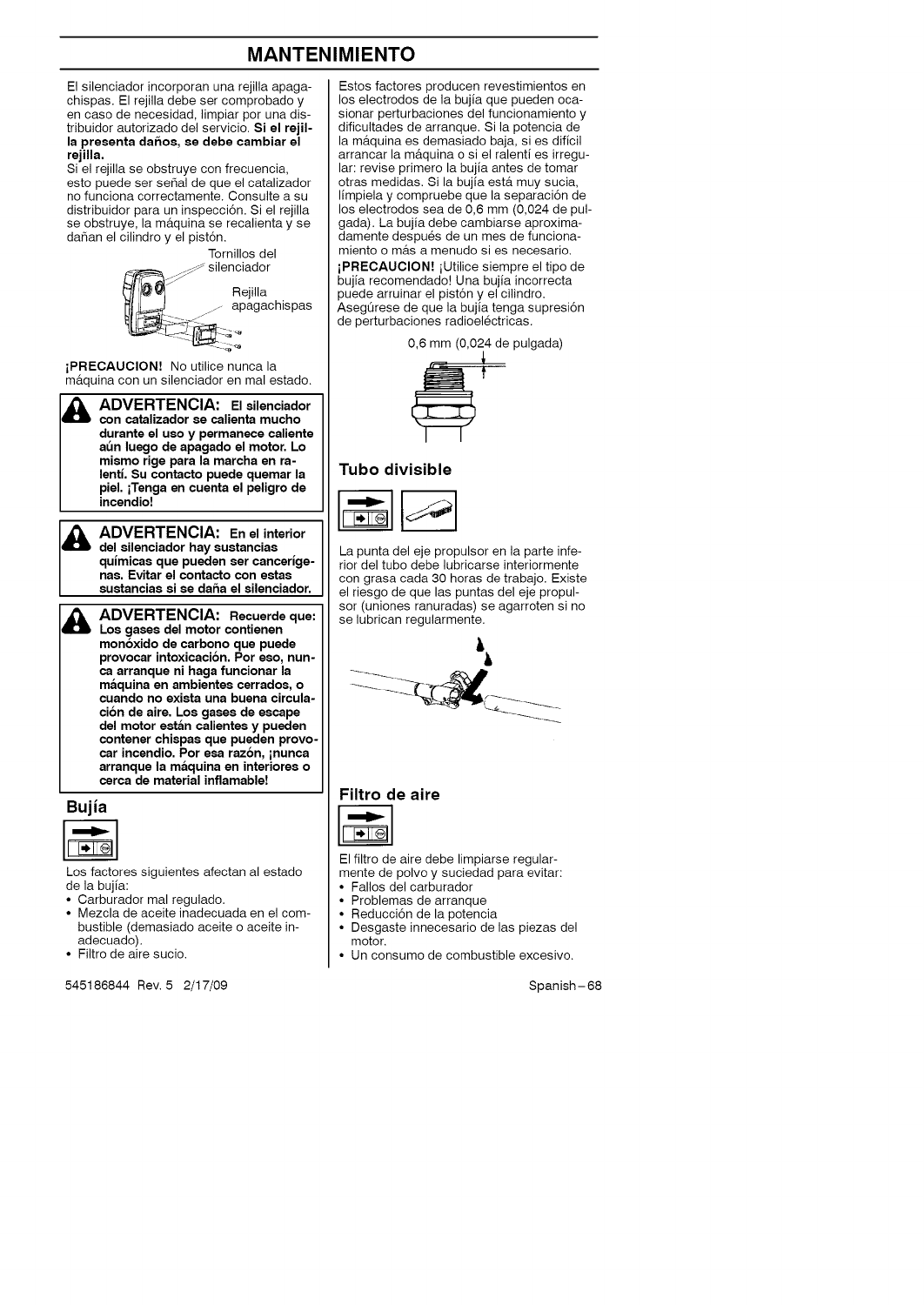### **MANTENIMIENTO**



Limpie el filtro cada 25 horas de funcionamiento o más seguido si trabaja en un entorno muy polvoriento.

#### **Limpieza del filtro de aire**

Desmonte la cubierta del filtro de aire y retire el filtro. Lávelo en agua jabonosa caliente. Aclare el filtro totalmente. Controle que el filtro esté seco antes de volver a montarlo. Un filtro utilizado durante mucho tiempo no puede limpiarse del todo. Por tanto, hay que cambiarlo a intervalos regulares, **Un filtro de aire averiado debe cambiarse.**

#### **Engranaje angulado (128LD)**



El engranaje angulado se entrega de fábrica con la cantidad adecuada de grasa. No obstante, antes de empezar a utilizar la máquina, verifique que el engranaje esté Ileno con grasa hasta las 3/4 partes. Use grasa especial de HUSQVARNA.



#### **Programa de mantenimiento**

A continuación, se indican algunas instrucciones generales de mantenimiento.

#### **Mantenimiento diario**

- Compruebe que los componentes del acelerador funcionen con seguridad. (Fiador y acelerador.)
- Controle que el interruptor stop funcione.
- Controle que no haya fugas de combustible del motor, del dep6sito o de los conductos de combustible.
- Controle que el equipo de corte no gire en ralenti.
- Limpie la parte exterior de la máquina.
- Controle que el arnés no sea dañado.
- Controle que la protección no esté dañaday que no tenga grietas.
- Cambie la protección si ha estado expuesta a golpes o si tiene grietas.
- Una cabezal de corte desequilibrada causa las vibraciones pesadas que pueden dañar la máquina.
- Compruebe que los tornillos y las tuercas estén apretados.
- Controle que los tornillos que sostienen el engranaje angulado contra el eje estén apretados.
- Controle que el cabezal de corte estén apretados.

#### **Mantenimiento semanal**

- Controle el mecanismo de arranque y la cuerda del mismo.
- Limpie el compartimento del carburador.
- Limpie la bujía por fuera. Quitela y controle la distancia entre los electrodos. Ajuste la distancia a 0,5 mm o cambie la bujia. Utilice la bujia con resistor Champion RCJ-8Y o equivalente.
- Limpie las aletas de refrigeración del cilindro y controle que la entrada de aire del mecanismo de arranque no esté obstruida.
- Controle que el engranaje angulado tenga grasa hasta las 3/4 partes. Si es necesario Ilene con grasa especial.
- Limpie el filtro de aire.
- **Mantenimiento mensual**
- Limpie el dep6sito de combustible.
- Limpie el exterior del carburador y la zona alrededor del mismo.
- Limpie el rotor del ventilador y la zona alrededor del mismo.
- Revise el filtro y el conducto de combustible. Cámbielos si es necesario.
- Cambie el filtro de combustible en el dep6sito de combustible.
- Compruebe el embrague, los resortes del embrague y el cilindro del embrague para saber si hay desgaste. Cambie en case de necesidad.
- Revise todos los cables y conexiones.
- Cambie la bujia. Utilice la bujia con resistor Champion RCJ-8Y o equivalente.
- Cambie el filtro de aire.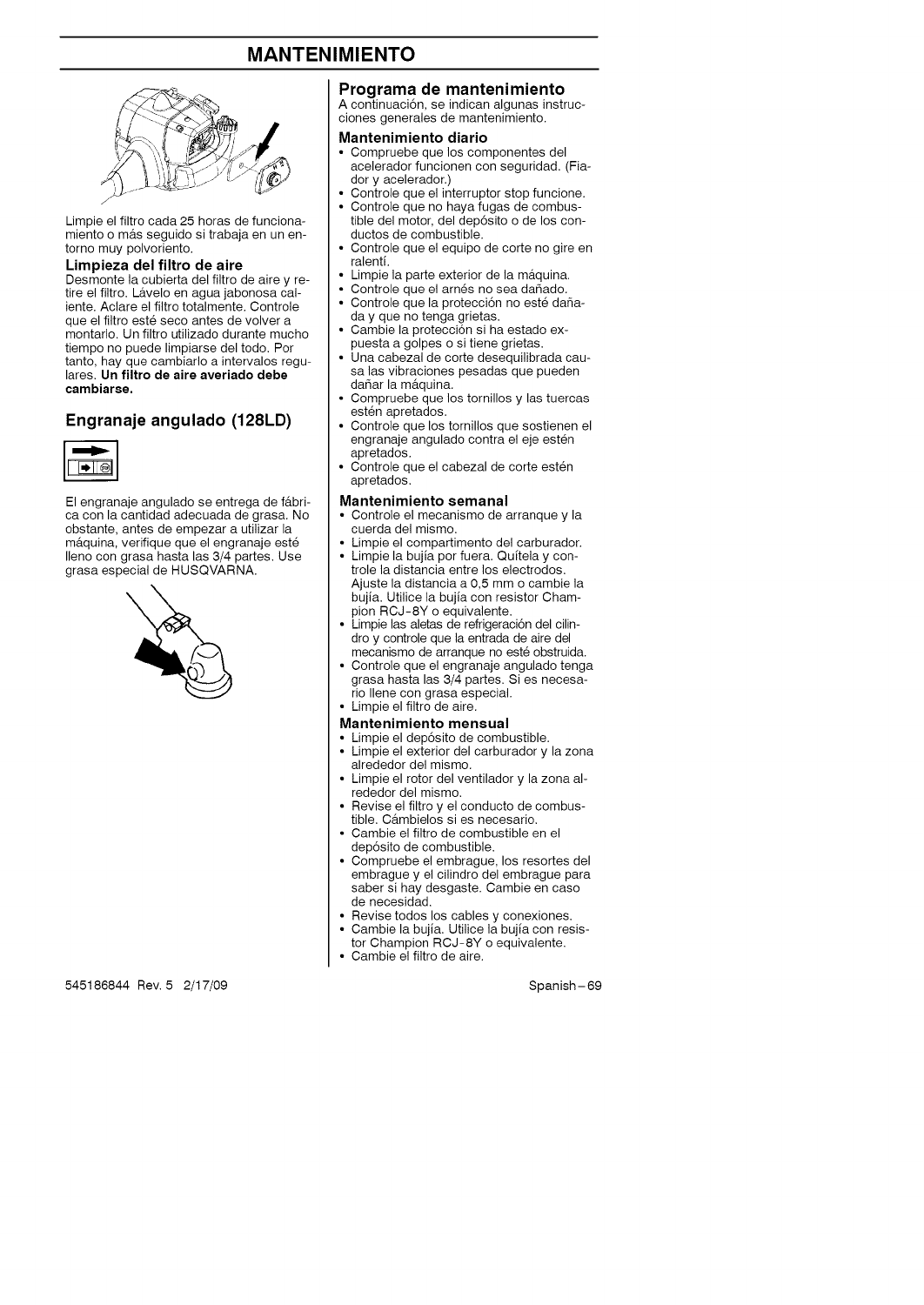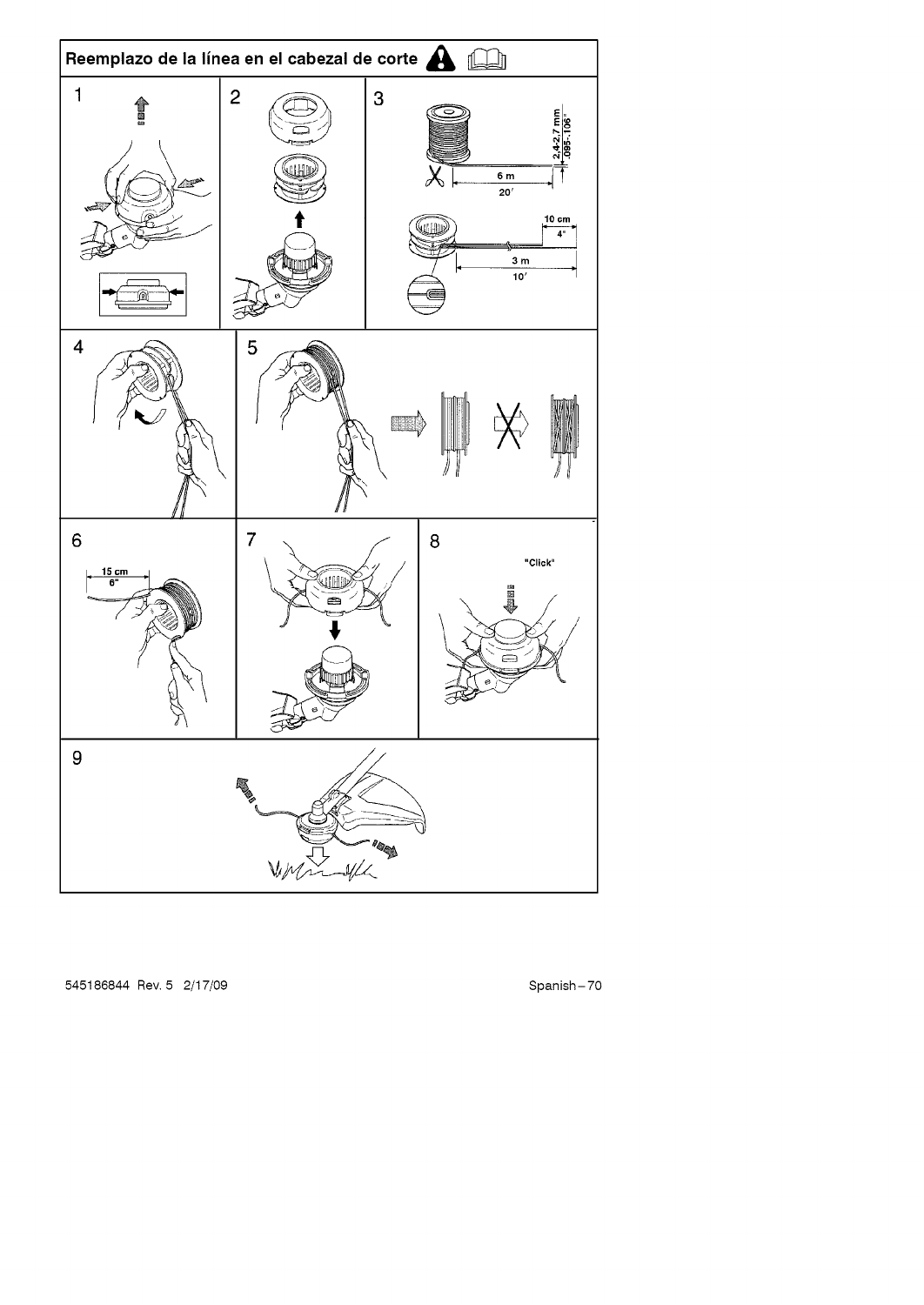### **DATOS TECNICOS**

| Datos técnicos                                                                 | 128CD         | 128LD         |
|--------------------------------------------------------------------------------|---------------|---------------|
| Motor                                                                          |               |               |
| Cilindrada, cm <sup>3</sup>                                                    | 28            | 28            |
| Diámetro del cilindro, mm                                                      | 35            | 35            |
| Carrera, mm                                                                    | 28,7          | 28,7          |
| Régimen de ralentí, r.p.m.                                                     | 2800-3200     | 2800-3200     |
| Régimen máximo de embalamiento recomendado, rpm                                | 10000         | 11000         |
| Velocidad en el eje de salida, rpm                                             | 8000          | 8000          |
| Potencia máxima del motor según ISO 8893, hp/kW<br>Silenciador con catalizador | 1,1/0,8<br>Sí | 1,1/0,8<br>Sí |
| Sistema de encendido conreg. de velocidad                                      | Sí            | Sí            |
| Sistema de encendido                                                           |               |               |
| Fabricante/tipo de sistema de encendido                                        | Walbro/CD     | Walbro/CD     |
| Bujía                                                                          | Champion      | Champion      |
|                                                                                | RCJ-6Y        | RCJ-6Y        |
| Distancia de electrodos, mm                                                    | 0.6           | 0.6           |
| Sistema de combustible y lubricación                                           |               |               |
| Fabricante/tipo de carburador                                                  | Zama          | Zama          |
| Capacidad del depósito de gasolina, litros                                     | 0,4           | 0,4           |
| Peso<br>Peso sin combustible, equipo de corte y protector, kg                  | 4,4           | 4,8           |
| Niveles acústicos                                                              |               |               |
| (vea nota 1)                                                                   |               |               |
| Nivel de presión de ruido equivalente en el oído del operador,                 |               |               |
| medido según ANSI B175.3-1997, dB(A), mín./máx.:                               | 94/97         | 94/97         |
| Niveles de vibraciones                                                         |               |               |
| Niveles de vibraciones en el mangos, según                                     |               |               |
| ANSI B175.3-1997, m/s <sup>2</sup>                                             |               |               |
| En ralentí, mango izquierdo/derecho:                                           | 3/5           | 3/5           |
| En aceleración máxima, mango izquierdo/derecho:                                | 9/8           | 9/8           |

Nota 1: El nivel equivalente de presión acústica se calcula como la suma de energía, ponderada en el tiempo, de los niveles de presión acústica en diferentes estados de funcionamiento, con la siguiente división temporal: 1/2 en vacío y 1/2 a régimen máximo. **¡NOTE!** La presión acústica en el oído del usuario y las vibraciones en los mangos se miden con todos los equipos de corte homologados para la máquina. En la tabla se indican los valores minimo y m&ximo.

Los accesorios usados en combinaci6n con la cabeza de motor especificado han sido evaluados con la standard de ANSI B175.3-2003, los "Recortadoras y Desbrozadoras - Hequisitos de Seguridad″. Estas combinaciones han sido evaluadas por Underwrite<br>Laboratories Inc. (UL) y está consecutivamente listados por UL:

| <b>Modelo 128CD</b> (Rosca para eje de hoja 3/8 R) |      |                                                    |  |
|----------------------------------------------------|------|----------------------------------------------------|--|
| Accessorios homologados   Tipo                     |      | ' Equipo de corte / protector ,<br>número de pieza |  |
| Cabezal de corte                                   | TNG7 | 537 41 92-14 / 545 03 11-01                        |  |

| <b>Modelo 128LD</b> (Rosca para eje de hoja M10 L) |               |                                                 |  |
|----------------------------------------------------|---------------|-------------------------------------------------|--|
| Accessorios homologados                            | Tipo          | Equipo de corte / protector.<br>número de pieza |  |
| l Cabezal de corte                                 | T25           | 537 33 83-06 / 545 03 09-01                     |  |
| Cuchillas de plástico                              | Tricut 300 mm | 531 00 38-11 / 545 03 09-01                     |  |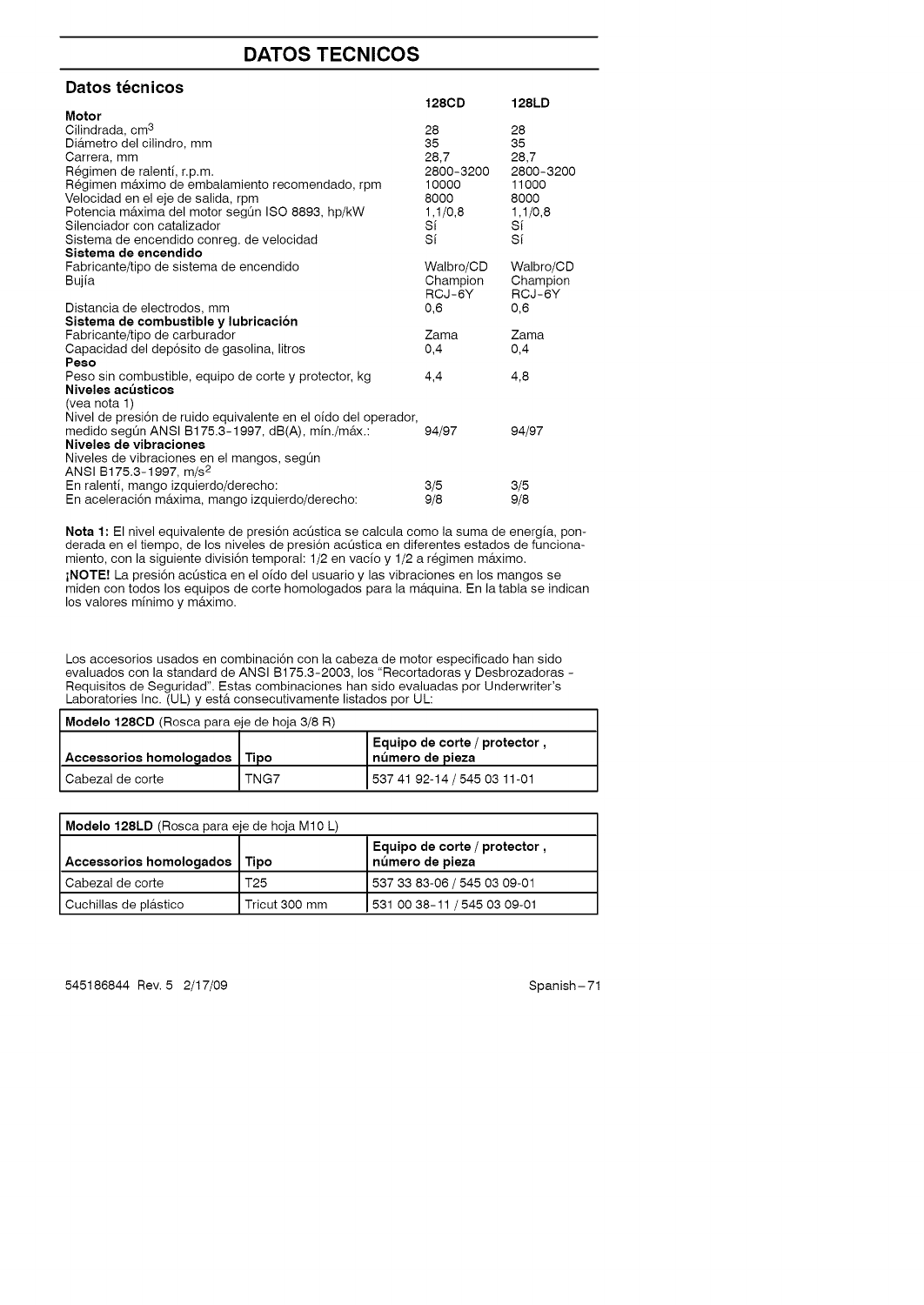### **DATOS TECNICOS**

Los accesorios usados conjuntamente con los cabezas de motor especificados han sido evaluados a los estándares para requisito de seguridad aplicable de la ISO y del EN por el Instituto Sueco de Pruebas de Maquinaria:

| Accessorios                                  | Número de pieza |
|----------------------------------------------|-----------------|
| Accesorio del cortadora de bordes, con tubo  | 952 711 607     |
| Accesorio del cultivador, con tubo           | 952 711 608     |
| Accesorio del soplador, con tubo             | 952 711 609     |
| Accesorio del cortadora de malezas, con tubo | 952 711 610     |
| Accesorio del cortadora de ramas, con tubo   | 952 711 612     |
|                                              |                 |

### **DECLARACION DE GARANTIA**

#### **SECCION 1: GARANTIA LIMITADA**

**Husqvarna** garantiza al comprador original que el producto Husqvarna estará libre de defectos en material y mano de obra desde la fecha de compra por el "Periodo de Garantia del producto como indicamos a continuación: **Garantla de Por Vida:** En contra de roturas en todas las ejes del recortadora, bobinas de ignici6n y m6dulos.

#### **Garantia de 2 A\_os para Equipo NO COM-ERCIAL:** Recortadoras para uso no comer-

cial, no profesional, no institucional y sin fines de lucro, exceptuando como se especifica en esta declaración de garantía.

Componentes de sistema de emisi6n de control necesarios para acatar las regulaciones de CARB y EPA.

**Garantla de 1 A\_o:** Todas las recortadoras para uso comercial, institucional, profesional o con fines de lucro.

#### **SECCION 2: OBLIGACION DE HUSQVARNA BAJO GARANTIA**

Husqvarna reparará o reemplazará elementos defectuosos sin cargo alguno por piezas o labor si el elemento fallara debido a defectos de material o mano de obra durante el periodo de garantia.

#### **SECCION 3: ARTICULOS NO CU-BIERTOS BAJO ESTA GARANTIA**

Los siguientes artículos no están cubiertos bajo esta garantia:

- (1) Articulos de mantenimiento normal por parte del cliente que se vayan gastando por el uso normal y regular, incluyendo, pero no limitándose a las filtros, lubricantes, resortes para rebobinar, bujias, y cuerdas de arranque.
- (2) Descoloramiento natural del material debido a rayos ultravioleta.

#### **SECCION 4: EXCEPCIONES Y LIMI-TACIONES**

La garantía no aplicará a defectos que resulten de lo siguiente:<br>(1) Accidentes, abuso

- Accidentes, abuso, mal uso, negligencia y descuido, incluyendo el uso de combustible rancio, suciedad, abrasivos, humedad, enmohecimiento, corrosión o cualquier reacción adversa debido al almacenaje o hábitos de uso incorrectos.
- (2) La negligencia al operar o mantener el aparato de acuerdo con el Manual del Usuario/Propietario o la hoja de instrucciones provista por Husqvarna.
- (3) I\_as alteraciones o modificaciones que cambien la intención de uso del producto o que afecte el funcionamiento del producto, su operación, seguridad, o durabilidad o que cause que el producto no cumpla con las leyes aplicables.
- (4) Daños adicionales a las piezas o elementos debido al uso continuo que ocurra después de lo antes mencionado.

LAS REPARACIONES O EL REEMPLAZO COMO SE PROVEE BAJO ESTA GARANTIA SON RESPONSABILIDAD EXCLUSIVA DEL COMPRADOR, HUSQVARNA NO DEBERA SER RESPONSABLE POR NINGUN DANO INCIDENTAL O A CONSECUENCIA DEL IN-CUMPLIMIENTO DE CUALQUIER GARAN-TIA EXPRESA O INDICADA EN ESTOS PRODUCTOS EXCEPTO AL GRADO QUE LA LEY APLICABLE PROHIBE. CUALQUIER GARANTIA INDICADA O MERCADEO O PROPIEDAD DE ESTOS PRODUCTOS PARA UN PROPOSITO EN PARTICULAR ESTA LIMITADO A LA DURACION DEL PER-IODO DE GARANTIA COMO SE DEFINE EN LA DECLARACION DE GARANTIA LIMITA-DA. HUSQVARNA SE RESERVA EL DERE-CHO A CAMBIAR O MEJORAR EL DISEÑO DEL PRODUCTO SIN PREVlO AVISO, Y NO ASUME NINGUN TIPO DE RESPONSABILI-DAD PARA ACTUALIZAR PRODUCTOS QUE HAN SIDO MANUFACTURADOS PREVlA-MENTE.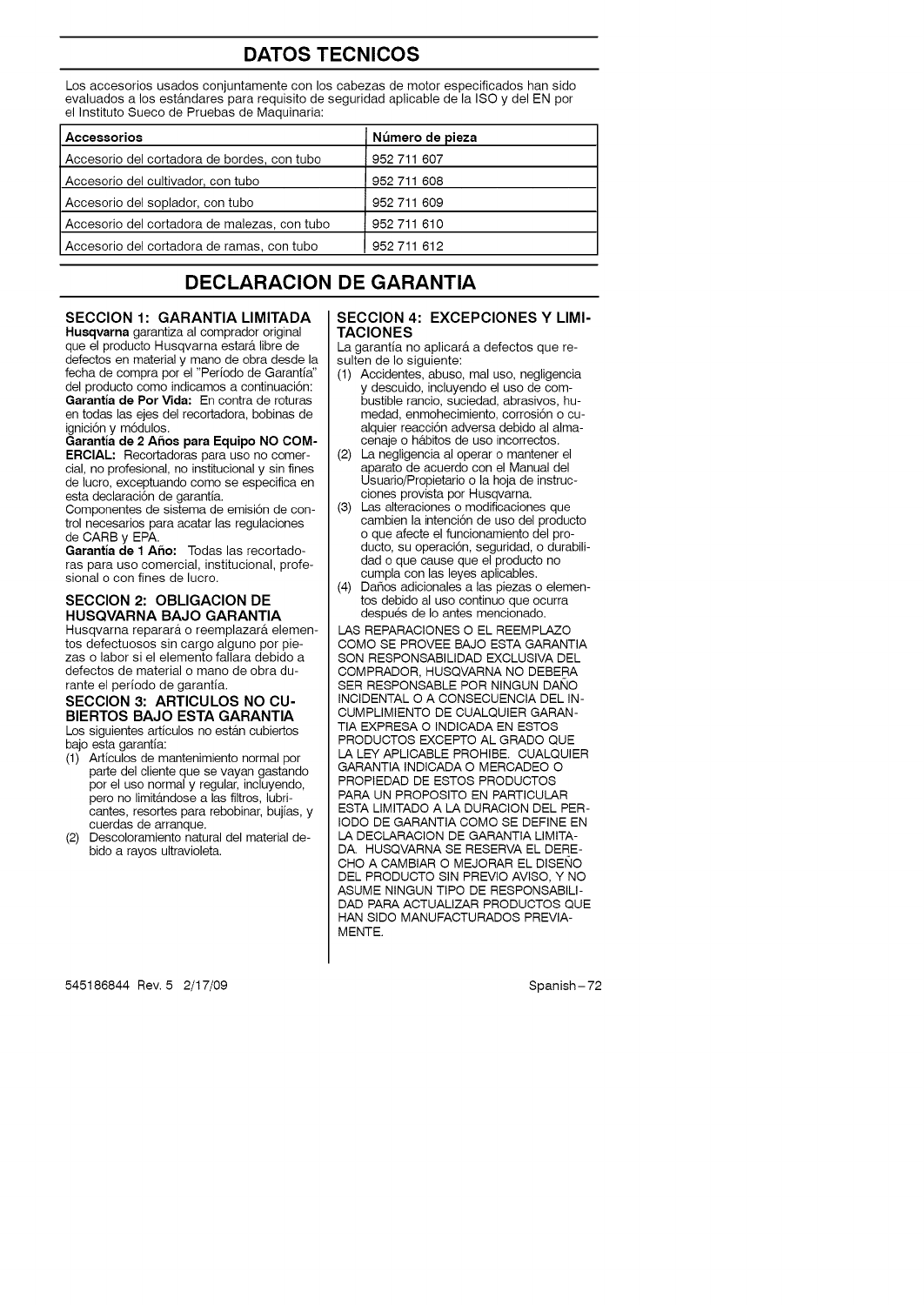### **DECLARACION DE GARANTIA**

Algunos estados no permiten exclusiones de daños incidentales o consecuentes o limitaciones en cuanto al período de duración de una garantia, Io que implica que Io mencionado anteriormente puede que no posea ningún tipo de validez en el estado en donde usted reside. Esta garantia le provee a usted derechos legales especificos, y puede que usted cuente con otros derechos los cuales varian entre diferentes estados.

#### **SECCION 5: RESPONSABILIDAD DEL CLIENTE**

A este producto se le debe aplicar el cuidado, mantenimiento, uso, almacenaje y mantenimiento general razonables como se especifica en la sección de mantenimiento del manual del Usuario/Propietario. Si ocurriera un problema en la operación o algún fallo, este producto no deberá ser utilizado y deberá ser entregado de inmediato a un agente Husqvarna para su evaluación. La prueba de compra, como se explica en la sección 6, es responsabilidad completa del cliente.

#### **SECCION 6: PROCEDIMIENTO PARA OBTENER CONSIDERACION DE GARANTIA**

Es responsabilidad del propietario y del agente el asegurarse de que la tarjeta de registro de garantia sea completada de forma apropiada y enviada a la Compa\_ia Husqvarna. Esta tarjeta deberá ser enviada por correo dentro de los diez (10) contados

después de la fecha de compra, con el prop6sito de poder confirmar la garantia y facilitar el servicio de post venta. Para obtener servicio de garantia de parte de un agente Husqvarna autorizado se deberá presentar prueba de compra. Esta prueba deberá incluir la fecha de compra, número de modelo, número de serie y el nombre y dirección completos del agente que vendió el producto. Para obtener el beneficio de esta garantia, el producto que se piensa se encuentra defectuoso deberá ser entregado a tiempo a un agente Husqvarna, a no más tardar de los treinta (30) días después de haber surgido el problema de operaci6n o el fallo del producto.

El producto deber& ser enviado a costo del cliente. Los cargos por recogido y entrega no están cubiertos bajo esta garantía. Un agente autorizado Husqvarna puede ser localizado normalmente en las páginas amarillas de su directorio de teléfonos local o Ilamando al 1-800-438-7297.



### **DECLARACION DE GARANTIA DE CONTROL DE EMISION DE U.S. EPA/CALIFORNIA/ AGENCIA AMBIENTAL CANADIENSE**

#### **SUS DERECHOS Y** OBLIGACIONES **DE GARANTIA:**

La Agencia de Protección Ambiental de los Estados Unidos, la Junta de Recursos Ambientales de California, la Agencia Ambiental Canadiense y HUSQVARNA se complacen en explicar la garantia con la que cuenta el sistema de control de emisión en su motor pequeño, modelo 2009 y más adelante, para uso fuera de carretera. En California, todos los motores pequeños para uso fuera de carretera deben ser diseñados, construídos y equipados para satisfacer las rigurosas normas antihumo que posee el estado. HUSQVARNA deberá garantizar el sistema de control de emisión en su máquina de motor pequeño para uso fuera de carretera por los periodos de tiempo que explicamos a continuación y con la condición de que su máquina de motor pequeño para uso fuera de carretera no haya sufrido ningún tipo de abuso, negligencia o mantenimiento inapropiado.

Su sistema de control de emisión incluye piezas tales como el carburador, el sistema de ignición y el tanque de combustible. Donde exista una condición que requiera reparación bajo garantía, HUSQVARNA reparará gratis su motor pequeño para uso fuera de carretera. Los gatos cubiertos bajo la garantia incluyen el diagn6stico, las piezas y labor.

#### **CUBIERTA DE GARANTIA** DEL **FAB-RICANTE:**

Si cualquier pieza relacionada con el sistema de emisión de su motor (como hemos enumerado en la lista de piezas de control de emisión bajo garantía) se encontrara defectuosa o defectos en el material o en la labor del motor causaran que tal pieza comenzara a fallar, la pieza será reparada o reemplazada por HUSQVARNA.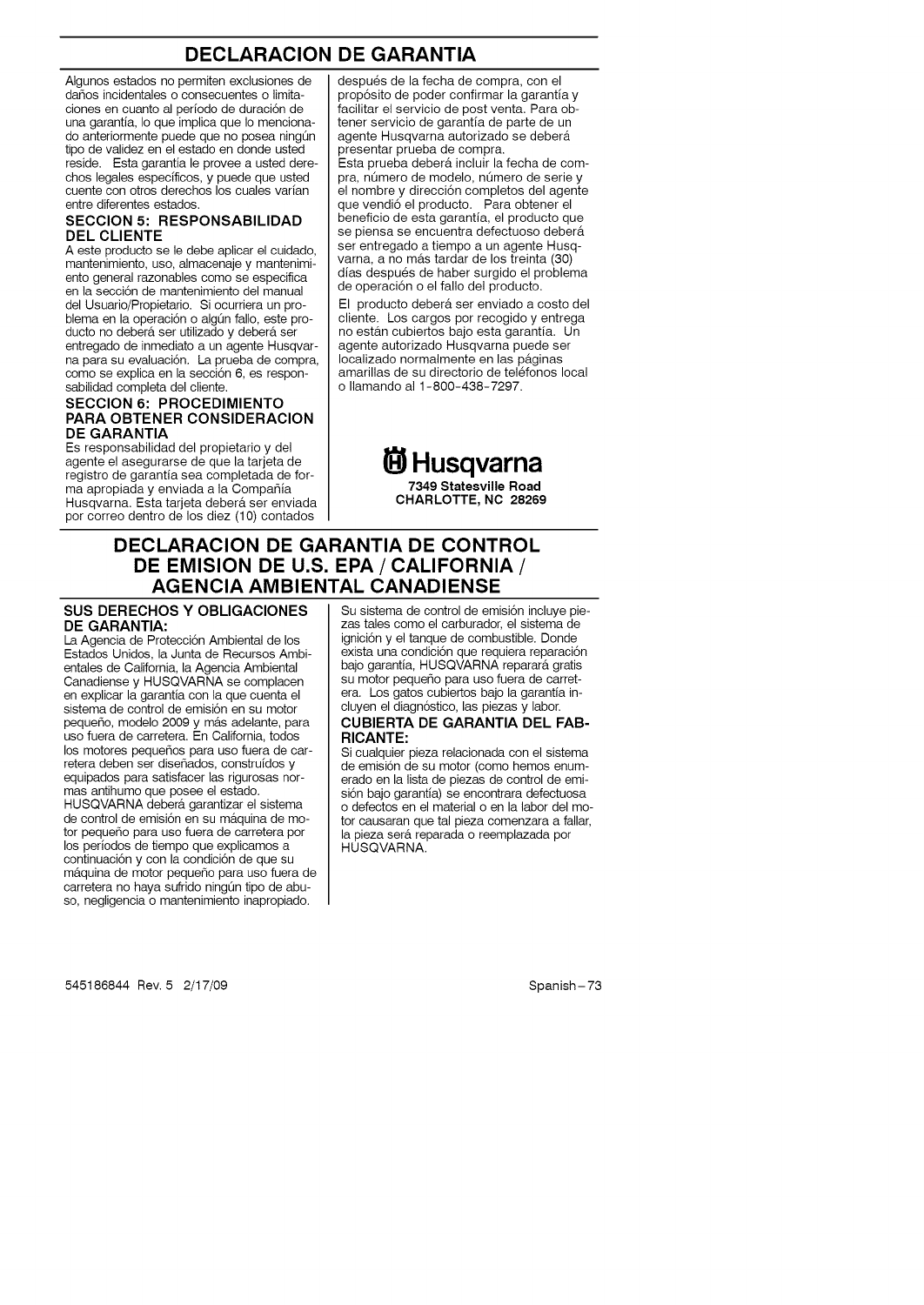### **DECLARACION DE GARANTIA DE CONTROL DE EMISION DE U.S. EPA/CALIFORNIA/ AGENCIA AMBIENTAL CANADIENSE**

#### **GARANTIA DE RESPONSABILIDAD DE DEL DUENO:**

Como dueño de una máquina de motor pequeffo para uso fuera de carretera, usted será responsable por el mantenimiento adecuado en los periodos previamente programados y enumerados en su manual de instrucciones. HUSQVARNA recomienda que guarde todos los recibos que indiquen que se ha desempefiado mantenimiento en su máquina de motor pequeño para uso fuera de carretera, pero HUSQVARNA no podrá negar el servicio bajo garantía únicamente a causa de la falta de recibos o por el incumplimiento de su parte en asegurarse que el mantenimiento programado haya sido desempefiado. Como dueffo de una m&quina de motor pequeffo para uso fuera de carretera, usted deberá contar con el conocimiento de que HUSQVARNA puede negar la cubierta bajo garantia si su máquina de motor pequeño para uso fuera de carretera o alguna pieza de la misma ha dejado de funcionar debido al abuso, negligencia, mantenimiento inapropiado, modificaciones no aprobadas o el uso de piezas que no hayan sido fabricadas o aprobadas por el fabricante original del equipo. Es responsabilidad suya el llevar su máquina de motor pequefio para uso fuera de carretera a un centro de reparación autorizado HUSQ-VARNA tan pronto como se presente el problema. Las reparaciones bajo garantia deberán ser completadas en un período de tiempo razonable, que no exceda los 30 dias. Si cuenta usted con alguna pregunta en relación a sus derechos y responsabilidades de garantía, usted deberá comunicarse con su centro de servicio autorizado más cercano, llamar a HUSQVARNA al 1-800-487-5951, o visite www.usa.husqvarna.com.

#### FECHA **DEL** COMIENZA **DE LA GARANTIA:**

El periodo de garantia comienza en la fecha de compra de la máquina de motor pequeño para uso fuera de carretera.

#### **DURACION** DE **LA GARANTIA:**

Esta garantia cuenta con un periodo de duraci6n de dos afios comenzando en la fecha inicial de compra.

#### **QUE CUBRE LA** GARANTIA: **REPA-RACION O REEMPLAZO DE PIEZAS.**

La reparación o el reemplazo de cualquier pieza garantizada serán desempeñados y ofrecidos al duefio sin costo alguno en un centro de servicio HUSQVARNA. Si cuenta usted con alguna pregunta en relación a sus derechos y responsabilidades de garantia,

545186844 Rev. 5 2/17/09 Spanish-74

usted deberá comunicarse con su centro de servicio autorizado más cercano, llamar a HUSQVARNA al 1-800-487-5951, o visite www.usa.husqvama.com.

#### PERIODO **DE GARANTIA:**

Cualquier pieza garantizada que no esté programada para ser reemplazada como parte del mantenimiento requerido, o que esté programada únicamente para inspección regular para efectos de "reparaci6n o reemplazo si fuera necesario" deberá garantizarse por un período de dos años. Cualquier pieza garantizada que esté programada para ser reemplazada como parte del mantenimiento requerido deber& estar garantizada por el periodo de tiempo que comienza en la fecha de compra inicial hasta la fecha del primer reemplazo programado para dicha pieza.

#### **DIAGNOSTICO:**

No se deberá cobrar al dueño ningún tipo de cargos por la labor de diagnóstico la cual determine que una pieza garantizada se encuentra defectuosa si el trabajo de diagnóstico ha sido desempefiado por un centro de servicio autorizado HUSQVARNA.

#### **DANOS POR CONSECUECIA:**

HUSQVARNA podrá ser responsable de daffos ocurridos a otras piezas del motor causados por la falla de una pieza garantizada que se encuentre bajo el periodo de garantia.

**QUE NO** CUBRE **LA** GARANTIA: Todas las fallas causadas por el abuso, negligencia o mantenimiento inapropiado no están cubiertas.

#### **PIEZAS AÑADIDAS O MODIFICA-DAS:**

El uso de piezas añadidas o la modificación de piezas podrán servir como base para que se anule la reclamación de garantía. La garantia de HUSQVARNA no se responsabiliza por el mal funcionamiento debido al uso de piezas affadidas o de piezas modificadas.

#### **COMO ENTABLAR UNA RECLAMA-CION:**

Si cuenta usted con alguna pregunta relacionada con sus derechos y responsabilidades de garantía, usted deberá entrar en contacto con su centro de servicio autorizado HUSQVARNA más cercano, llamar a HUSQVARNA al 1-800-487-5951, o visite www.usa.husqvama.com.

#### **DONDE** OBTENER **SERVIClO DE** GARANTIA:

Servicio o reparaciones bajo garantia deberán ser provistas en todos los centros de servicio HUSQVARNA. Por favor comuniquese al 1-800-487-5951 o visite www. usa.husqvama.com.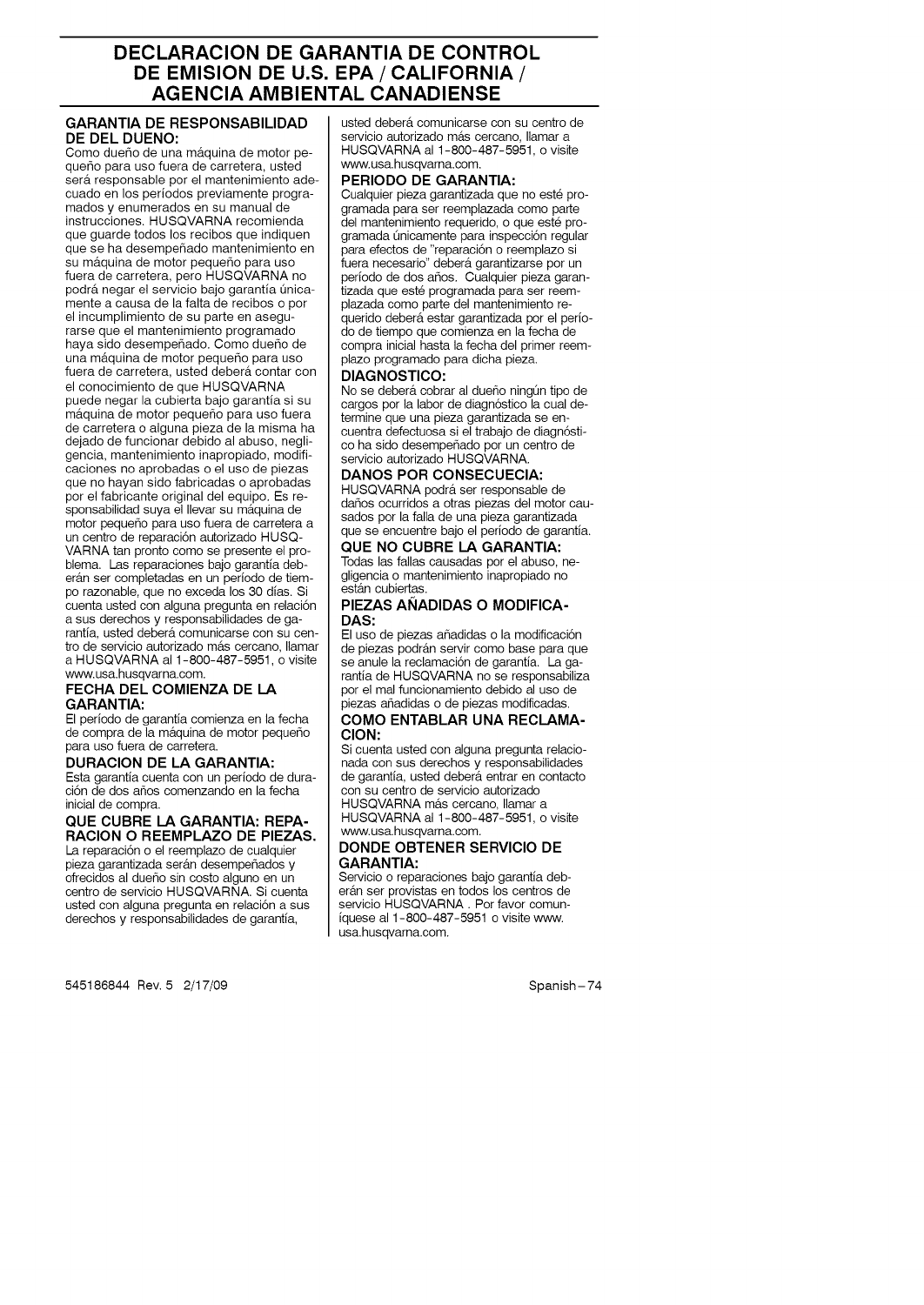### **DECLARACION DE GARANTIA DE CONTROL DE EMISION DE U.S. EPA/CALIFORNIA/ AGENCIA AMBIENTAL CANADIENSE**

#### **MANTENIMIENTO,** REEMPLAZO **Y REPARACION** DE PIEZAS RELA-**CIONADAS CON LA EMISION:**

Cualquier pieza de repuesto HUSQVARNA aprobada y utilizada en el desempeño de cualquier servicio de mantenimiento o servicio de reparación bajo garantía de piezas relacionadas con la emisión será provisto sin costo alguno al dueho si la pieza se encuentra bajo garantia.

#### **LISTA SE PIEZAS DE CONTROL DE EMISION GARANTIZADAS:**

Carburador, filtro de aire (cubierta hasta la fecha de mantenimiento programada), sistema de ignici6n: bujia (cubierta hasta la fecha de mantenimiento programada), m6dulo de ignici6n, silenciador incluido al catalizador (si está equipado), tanque de combustible.

#### **DECLARACION DE MANTENI-MIENTO:**

El dueño es responsable de adquirir todo el mantenimiento requerido como Io define en el manual de instrucciones.

Se certifica este motor para satisfacer los requisitos de emisión para los uso siguientes:

Moderado (50 horas)

Intermedio (125 horas)

Extendido (300 horas)